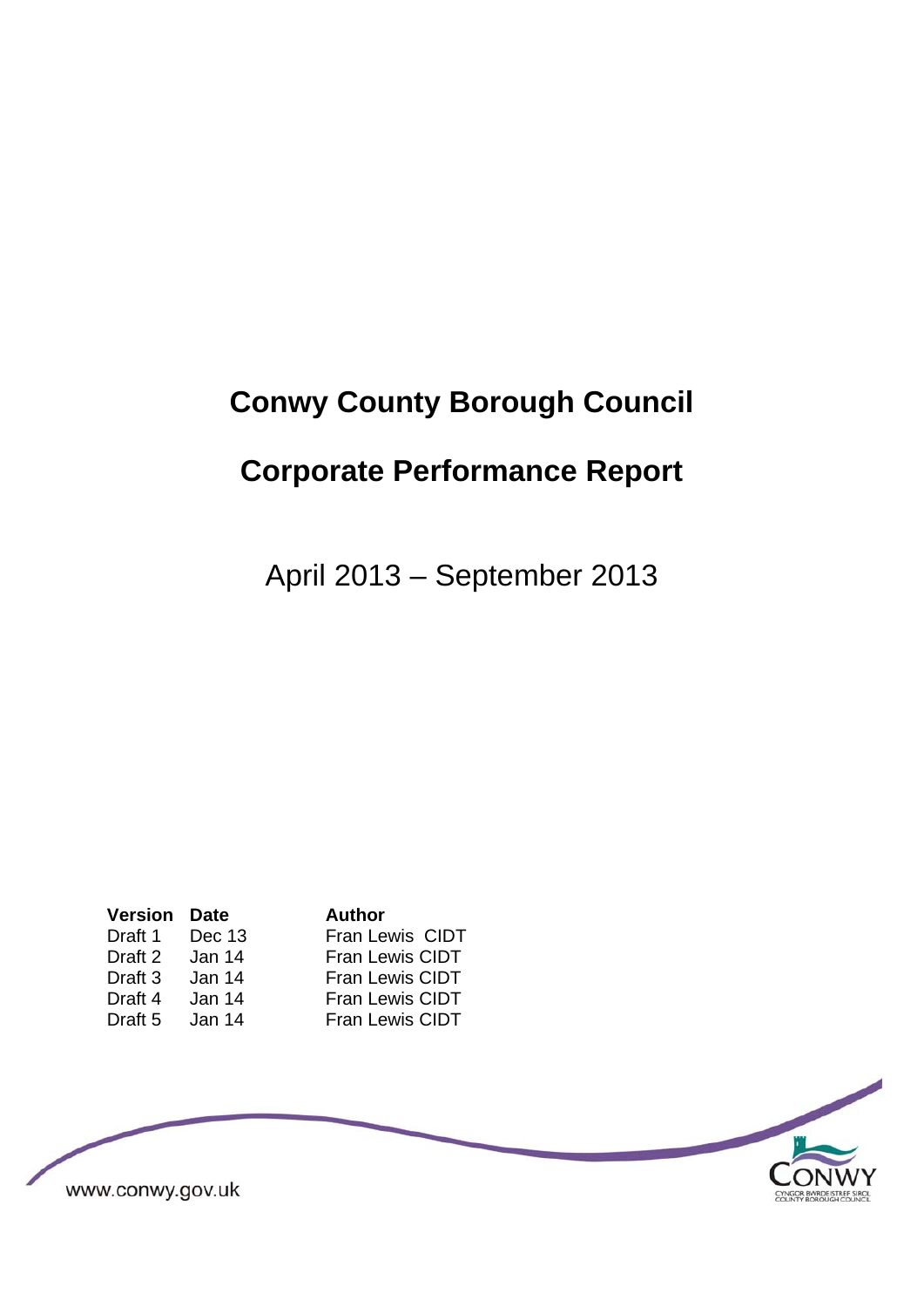#### **Table of Contents**

| 1.0 | Overview of Performance             | 3  |
|-----|-------------------------------------|----|
| 2.0 | Corporate Plan 2012 - 2017 Progress | 10 |
| 3.0 | <b>Corporate Risks</b>              | 31 |
| 4.0 | <b>Outcome Agreement</b>            | 32 |
| 5.0 | Performance Indicators              | 33 |
| 6.0 | <b>Regulatory Activity</b>          | 34 |
| 7.0 | 6 Key Themes/ Improving Conwy       | 36 |
| 8.0 | Summary of Services' progress       | 37 |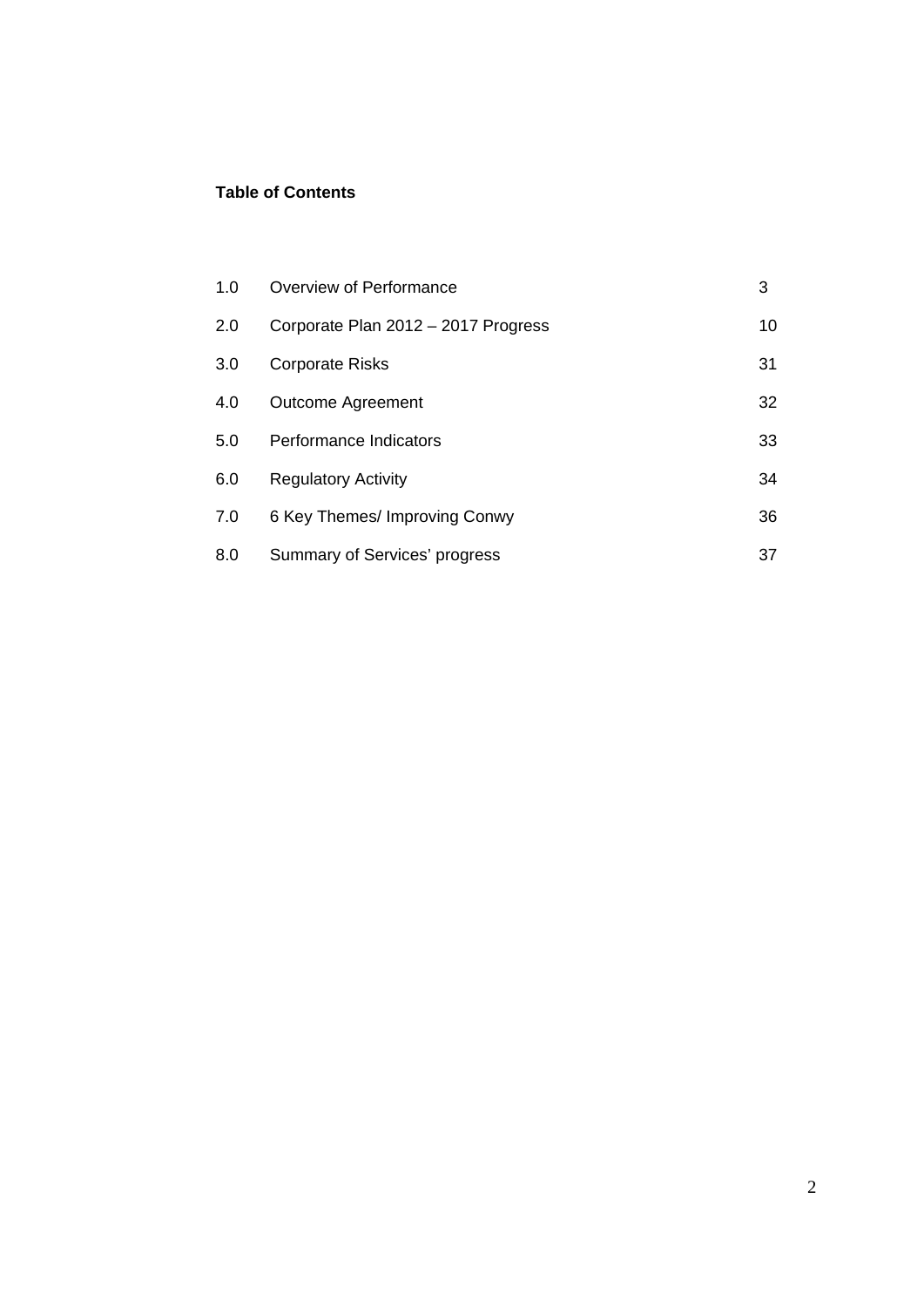#### **1.0 Overview of Performance**

The Corporate Performance Report details a self evaluation of the Council's performance. This report covers the period April 2013 to September 2013. The Corporate Performance Report is based on feedback from the support and challenge that takes place in service performance reviews (SPRs) which are held every six months. The SPRs monitor the Council's activities and achievements, our financial position, risks and performance.

Membership of the Service Performance Reviews includes the Head of Service and their Service Management Teams, the Deputy Leader, Cabinet Portfolio holder, Scrutiny Chair, Strategic Leadership Team representative, Head of Service peer representative and the Corporate Performance and Improvement Manager.

The summary below represents a high level overview of the progress made in the first 6 months of the financial year 13/14.

#### **1.1 Achievements and Good Practice noted**

- Customer Service Excellence standard reaccreditation was gained by Environment and Revenue and Benefits Service.
- Green Dragon Level 4 has been gained authority-wide. ERF are working towards level 5.
- There has been a series of national awards Marketing won the National Outdoor Events Association (NOEA) 'Event Organiser of the Year'. They were also awarded jointly with Orchard (the promoter for Access all Eirias,) 'Production Partnership of the Year' and the Social Services Transition Team won the BASW Team of the Year.
- IT was the only public sector finalist in the British Computer Society and Computing UK Information Technology Industry Awards 2013. They were also the winner of the SOCTIM 2012 IT Service Award
- There were a number of shortlists for awards. Conwy County Borough Council was Shortlisted for the APSE Council of the Year. Parks service were shortlisted in the APSE Benchmarking awards in the categories of 'Best Performer' and 'Most Improved';
- The Bereavement service was shortlisted in the APSE Benchmarking awards in the category of 'Best Performer';
- 15 awards for our parks, green open spaces, and nature reserves have been achieved including 9 Green Flags.
- The roll out of rural kerbside recycling service across the whole county is complete and the trolibocs pilot is complete and the roll out of boxes is in progress.
- The LDP Examination in Public has concluded. The Planning Inspector has submitted his binding report and the LDP has been adopted by the Council.
- The LDP Peer Review Challenge was recognised as Good Practice in Wales (Conwy) being the first to undertake such a review. It also featured in Planning Magazine)
- A Corporate Skills Board has been established and a co-ordinator has been identified.
- A Gladstone project has been established to implement online booking software within Leisure Centres.
- 130 Ffit Conwy Memberships have been issued to Conwy Foster families.
- Conwy is leading on the North Wales Economic Ambition Board EU Workstream thematic group.
- The Destination Conwy Action Plan has been reviewed and the successes achieved in the first 3 years are being published.
- A new multi lingual tourism web site has been launched, bringing together a suite of websites.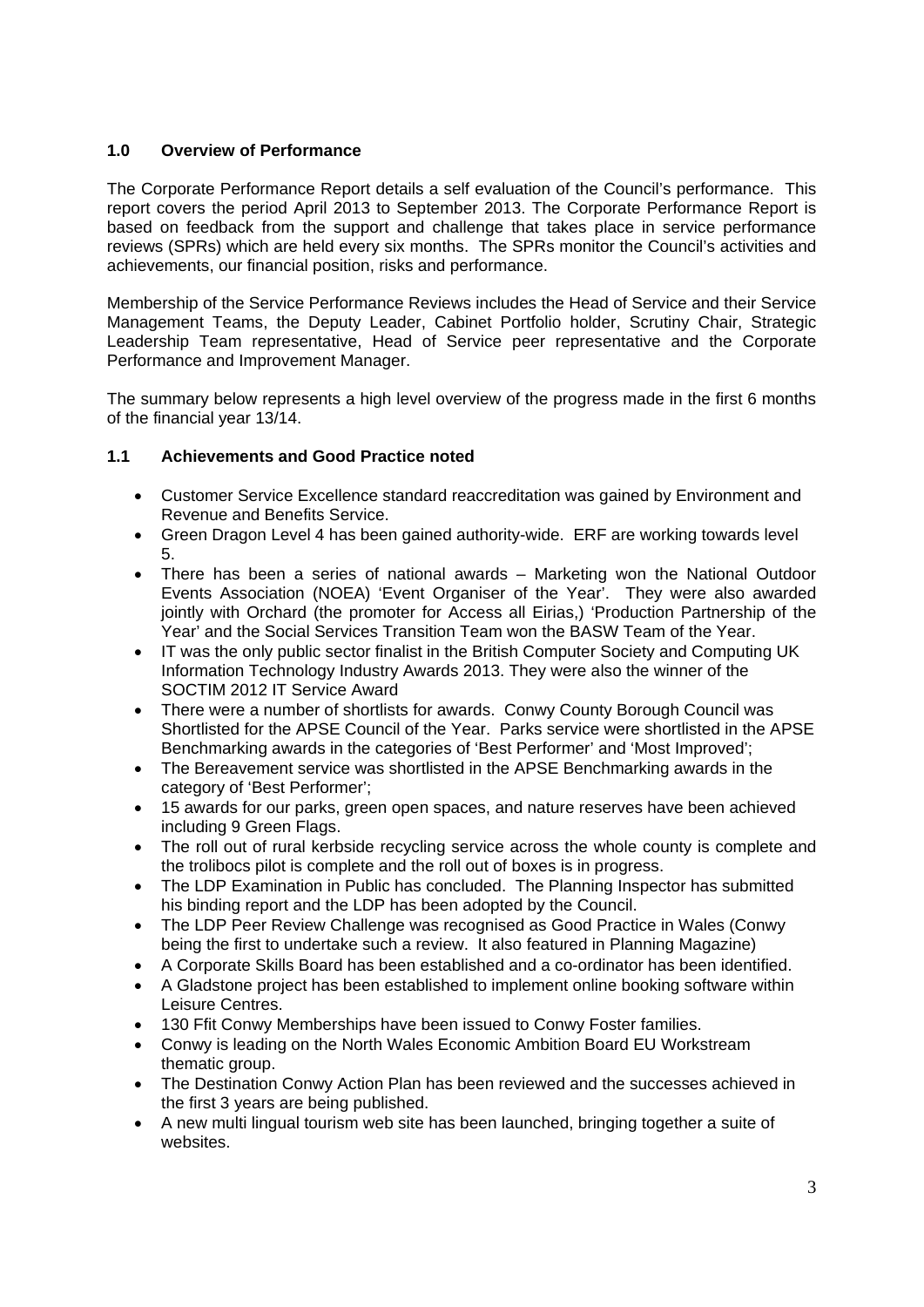- Conwy was one of the first 5 Local Authorities in Wales to be awarded the Ribbon level of insport development and are in the progress of going for bronze level status. This is part of Conwy's drive to maximise the post Olympic legacy for Conwy County.
- The integration of disabled sport and physical activity into all aspects of CDS service delivery has been completed.
- 100% of the outcome agreement grant was received from Welsh Government.
- The biannual staff survey resulted in a 61% completion rate with 87% of staff saying they are proud to work for Conwy and 87% of staff would recommend us as an employer.
- A Managers forum has been established and has met 3 times.
- An Employee Benefits Platform has been established and includes the launch of the green car scheme, mobile phone and bus discount.

#### **1.2 Key issues where work is ongoing to progress delivery / improvement:**

|    | <b>Issue</b>                                                                | <b>Action Lead</b>           |
|----|-----------------------------------------------------------------------------|------------------------------|
| 1. | The financial pressures continue to be a significant issue for the          | <b>SMT</b>                   |
|    | authority. Budget review groups have been set up for each                   |                              |
|    | Efficiencies have been achieved but further<br>service area.                |                              |
|    | challenges lay ahead to meet future efficiency targets.                     |                              |
| 2. | reviewing<br>underperforming<br><b>Directors</b><br>Strategic<br>are<br>all | Leadership<br>Strategic      |
|    | performance measures.                                                       | Team                         |
| 3. | A project schedule to roll out customer service excellence across           | Information<br>Corporate     |
|    | the authority needs to be scoped.                                           | & Customer Services          |
|    |                                                                             | Manager                      |
| 4. | There are storage capacity limitations for Modern Records and for           | <b>Head of CDS</b>           |
|    | Archives. The service is reviewing options for storage, ensuring            |                              |
|    | all services have a retention schedule and considering the                  |                              |
|    | options with EDRM.                                                          |                              |
| 5. | Conwy County Borough Council has just completed a 19 week                   | <b>SMT</b>                   |
|    | Corporate Assessment which was undertaken by Wales Audit                    |                              |
|    | Office. We await the outcome of this report which is due at the             |                              |
|    | end of January 2014.                                                        |                              |
| 6. | The new Communities First Programme commenced in February                   | <b>CDS</b>                   |
|    | 2013 and the 'Learning Communities' Projects are underway.                  |                              |
| 7. | Stage 1 VVP application successful, stage 2 was submitted by                | <b>CDS</b>                   |
|    | 25/11/13 indicating grant of £14.7M against £41.25M total spend.            |                              |
| 8. | The business case submitted by the CIWB for the operation of                | <b>CDS</b>                   |
|    | the Civic Hall has been assessed by officers and is currently               |                              |
|    | going through democracy                                                     |                              |
| 9. | The lack of a corporate Arts Strategy is impacting on arts                  | Venue Cymru                  |
|    | organisations within the County; however work has commenced                 |                              |
|    | to complete this piece of work.                                             |                              |
|    | 10. The ERF and Social Services transformations, are well underway          | ERF & SS                     |
|    | and are expected to deliver significant savings for the Authority           |                              |
|    | 11. A pilot of open plan and agile working commenced in Dinerth             | SS & Assets                  |
|    | Road in December 2013                                                       |                              |
|    | 12. The take up of direct debit for council tax by residents and staff      | <b>Revenues and Benefits</b> |
|    | living in Conwy could improve – people are being reminded that              |                              |
|    | this has the potential to deliver significant savings if we can             |                              |
|    | increase the take up.                                                       |                              |
|    | 13. There is a need to improve the analysis and presentation of             | <b>SMT</b>                   |
|    | community feedback and improve our recording of compliments                 |                              |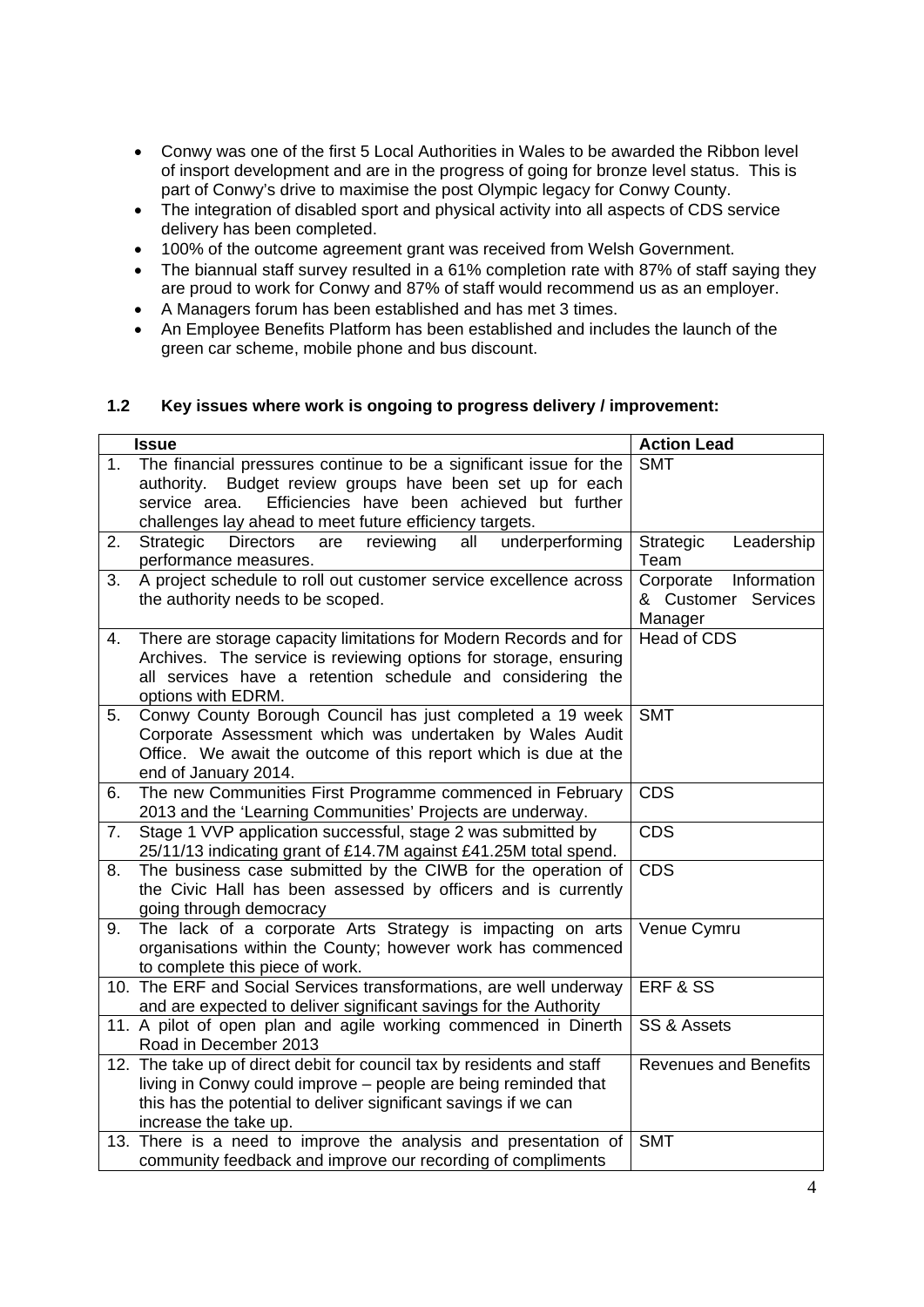| 14. The Contract Standing Orders Review needs completing                     | <b>Internal Audit</b>     |
|------------------------------------------------------------------------------|---------------------------|
| 15. We need to continue to work to improve educational attainment            | Education                 |
| 16. A safeguarding policy for recruitment needs to be completed              | SS & HR                   |
| 17. With the LAMs on hold, we need to ensure first time buyers are   Housing | (Regulatory               |
| appropriately signposted.                                                    | Services)                 |
| 18. A review of the Business Transformation Programme is required.           | <b>BT Programme Board</b> |

#### **1.3 Key Questions Discussed at the Service Performance Reviews:**

In light of the corporate assessment, the emphasis of this service performance review was to gain assurance re governance arrangements regarding the links to strategic plans and performance management. For future SPRs, Heads of Service and Strategic Directors will sign a statement of assurance regarding governance within the service.

#### **1. What progress has been made on the Service Plan Priorities?**

All Services provided a mid year progress report on their Service Plan which evidenced progress made and actions that are in place to address underperformance. A separate audit on the extent of compliance with service planning is being conducted to provide feedback to services.

#### **2. What evidence can you provide that the Service Plan meets the needs of the community?**

Services were able to evidence the links to community needs through community engagement, analysis of customer feedback ( eg development of the locality plans), and utilising the key demographic statistics for the service area ( eg Key Drivers Report, One Conwy needs assessment Housing Strategy needs Assessment, LDP). All service plans have performance measures included to evidence an improvement although this is more challenging to do for support services. It was acknowledged that we need to improve the analysis and presentation of community feedback.

#### **3. How does the service plan link to One Conwy/ Corporate Plan?**

All services were able to evidence how their service plan linked to the 8 Citizen Outcomes. All reports to Cabinet and Council must reference a link to the strategic plans.

#### **4. Do the Head of Service and service manager pdr objectives link to the service plan?**

All services were aware that the pdr objectives should link to the service plan, however there is a need to improve the pdr completion rate and some services need to update the documented links when the next pdrs occur ( this is owing to pdrs having taken place prior to the revision of the PDR template).

#### **5. How does the service performance compare with other similar services?**

Services are aiming to benchmark where feasible, however owing to cost efficiencies, the number of organisations who subscribe to benchmarking clubs (eg SOCITM, APSE, CIPFA, Library standards, LDP peer review) has significantly reduced, which limits the level of benchmarking available. There is room for improvement in benchmarking for some service areas and better referencing in service plans and reporting on analysis undertaken.

**6. What is the service doing to research good practice and innovative approaches?** 

There were good examples of services researching good practice, eg the use of peer review, a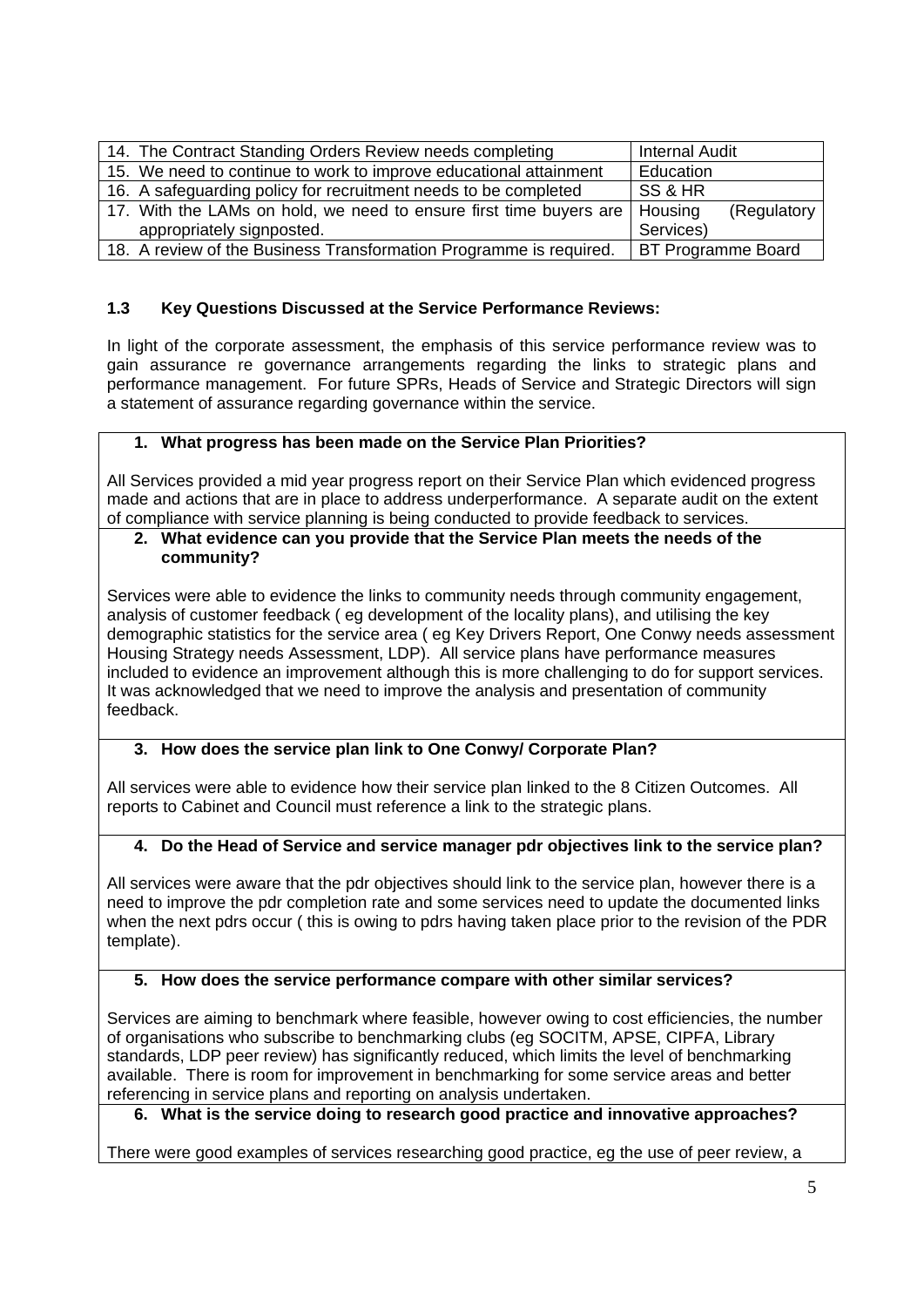joint review with Health on managing chronic illness, research into driver awareness campaigns, research carried out into sustainable travel plans, research into team around the family, a review of agile working, and participation in two pilots with the Cabinet Office. All Services were also part of professional networks which exist in Wales and some in the UK. There is potential for further research and good practice further afield.

#### **7. What evidence can you provide that the service is making a difference for the community?**

The focus of service plans is based on citizen outcomes and performance measures to show improvements are in place where applicable. Feedback is received from customers and residents. Examples include the review of the Destination Conwy Plan, satisfaction results from residents (libraries, environment clean up days). However this is an area that could be improved to feedback to Members eg through Member Development sessions.

#### **8. Can you provide a confidence rating on the service ability to:**

- **a. Finish the financial year within budget**
- **b. Achieve the saving target set for this financial year**
- **c. Achieve the efficiencies planned for next financial year.**

Whilst the financial situation remains a significant challenge, in the main services provided assurance that they would finish the financial year in budget and were on track to meet their financial savings. Where there are challenges, there is regular communication with and support from Financial Service staff. There were good examples of innovation to reduce contract costs and to generate income.

#### **9. How have you analysed the Staff Survey results and what actions have you put in place?**

All services provided assurance that they had analysed their staff survey findings and actions had either already been completed to address areas of improvement, or were in progress. Some services were holding staff workshops to discuss the findings in more detail. The Staff survey action plans are being monitored by Corporate HR, and the survey has also been a theme in Improving Conwy 2013.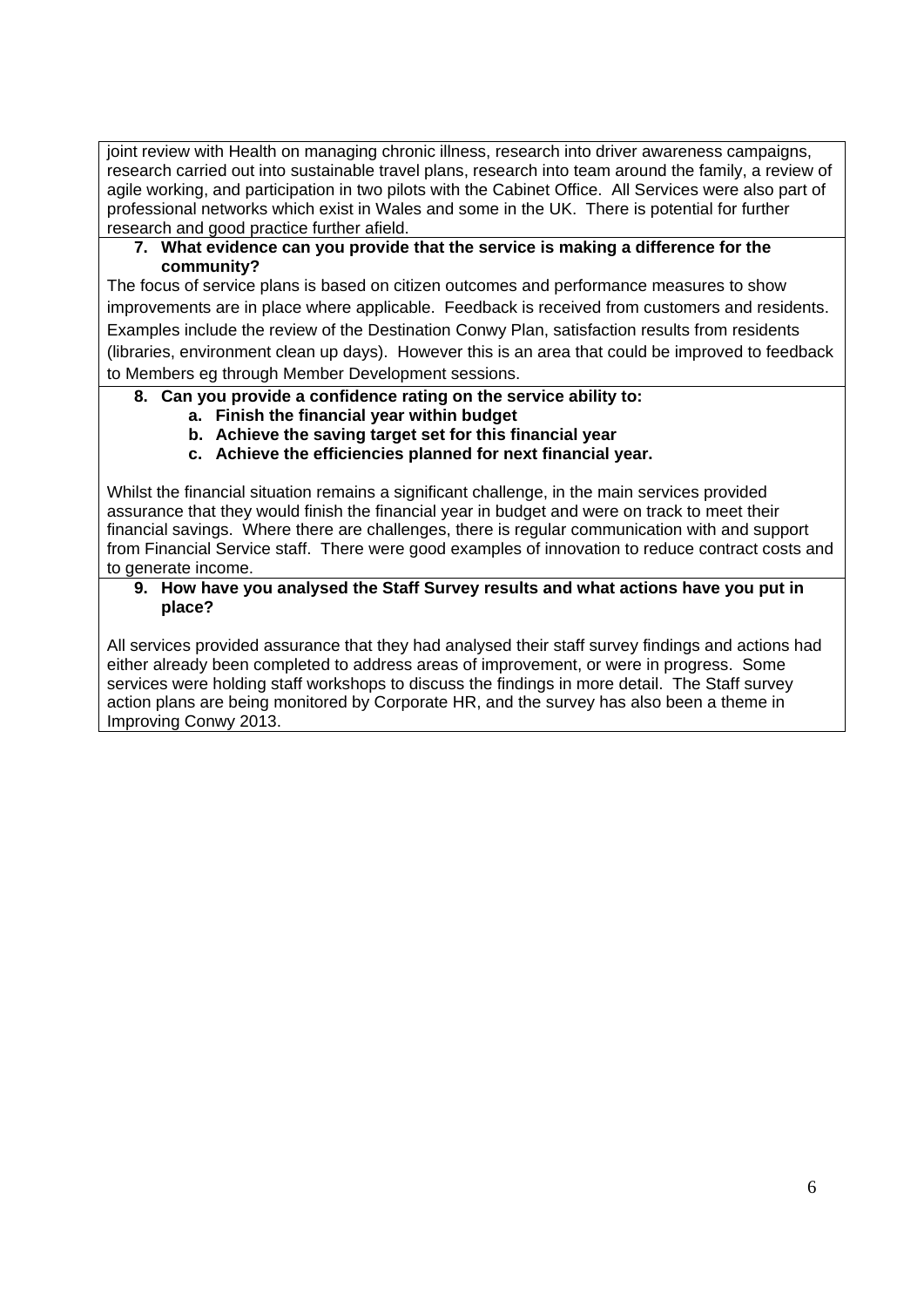## **1.4 Corporate Plan 2012 – 2017 Dashboard**

This table represents a high level overview of the assessment of progress made in implementing the Corporate Plan. The detailed progress described in section 2.0 of the report.

| Action not progressing / areas of<br>concern have been raised | Red <sup>'</sup> |
|---------------------------------------------------------------|------------------|
| Action progressing and no<br>concerns raised                  | Amber            |
| Action complete                                               | Green            |

#### ACTIONS KEY: **PERFORMANCE KEY:**

| essing / areas of | <b>Red</b> | Red - Below Intervention     | <b>Red</b> |
|-------------------|------------|------------------------------|------------|
| ave been raised   |            | Point                        |            |
| gressing and no   | Amber      | Amber - Between Intervention | Amber      |
| concerns raised   |            | & Target                     |            |
| Action complete   | Green      | Green - Above Target         | Green      |
|                   |            |                              |            |

| Outcome 1 - People in Conwy are     |            |                                 | Outcome 2 - People in Conwy are safe |               |       |                   |       |
|-------------------------------------|------------|---------------------------------|--------------------------------------|---------------|-------|-------------------|-------|
| <b>Educated and Skilled</b>         |            |                                 |                                      | and feel safe |       |                   |       |
| A1.1                                | Amber      | M <sub>1.1</sub>                | Green                                | A2.1          | Green | M2.1              | Green |
| A1.2                                | Amber      | M1.2a                           | Green                                | A2.2          | Amber | M2.2              | Amber |
| A1.3                                | Amber      | M1.2 <sub>b</sub>               | <b>Red</b>                           | A2.3          | Amber | M2.3              | Amber |
| A1.4                                | Amber      | M <sub>1.3</sub>                | Green                                | A2.4          | Amber | M2.4              | Green |
| A1.5                                | Amber      | M1.4                            | Green                                |               |       | M2.5              | Green |
| A1.7                                | Amber      | M <sub>1.5</sub>                |                                      |               |       |                   |       |
| A1.8                                | Amber      | M1.6                            |                                      |               |       |                   |       |
|                                     |            | M1.7                            |                                      |               |       |                   |       |
|                                     |            | M <sub>1.8</sub>                | Green                                |               |       |                   |       |
|                                     |            | M1.9                            | Red                                  |               |       |                   |       |
| Outcome 3 - People in Conwy live in |            | Outcome 4 - People in Conwy are |                                      |               |       |                   |       |
| safe and appropriate housing        |            |                                 | healthy and independent              |               |       |                   |       |
|                                     |            |                                 |                                      |               |       |                   |       |
| A3.1                                | Amber      | M3.1                            | Green                                | A4.1          | Amber | M4.1              | Green |
| A3.2                                | Amber      | M3.2                            | Green                                | A4.2          | Amber | M4.2a             | Green |
| A3.3                                | <b>Red</b> | M3.3                            |                                      | A4.3          | Amber | M4.2 <sub>b</sub> |       |
| A3.4                                | Green      | M3.4a                           |                                      | A4.4          | Amber | M4.3              |       |
| A3.5                                | Amber      | M3.4 <sub>b</sub>               |                                      |               |       | M4.4              | Green |
| A3.6                                | Amber      | M3.5                            | Green                                |               |       | M4.5              | Red   |
| A3.7                                | Amber      | M3.6                            |                                      |               |       |                   |       |
|                                     |            | M3.7                            | Green                                |               |       |                   |       |

| Outcome 5 - People in Conwy live in<br>a county which has a thriving<br>economy |              |       |       | Outcome 6 - People in Conwy live in a<br>sustainable environment |              |       |              |
|---------------------------------------------------------------------------------|--------------|-------|-------|------------------------------------------------------------------|--------------|-------|--------------|
| A5.1                                                                            | Green        | M5.1a | Green | A6.1                                                             | Green        | M6.1  |              |
| A5.2                                                                            | <b>Amber</b> | M1.5b | Green | A6.2                                                             | <b>Amber</b> | M6.2  |              |
| A5.3                                                                            | Amber        | M5.2  |       | A6.3                                                             | Amber        | M6.3  | Green        |
| A5.4                                                                            | <b>Amber</b> | M5.3  |       | A6.4                                                             | Green        | M6.4a |              |
| A5.5                                                                            | <b>Amber</b> | M5.4  |       | A6.5                                                             | Amber        | M6.4b |              |
| A5.6                                                                            | Amber        | M5.6  | Green | A6.6                                                             | <b>Amber</b> | M6.5  | <b>Red</b>   |
|                                                                                 |              | M5.7  | Green |                                                                  |              | M6.6  | <b>Green</b> |
|                                                                                 |              | M5.8  |       |                                                                  |              | M6.7  | Amber        |
|                                                                                 |              |       |       |                                                                  |              | M6.8  | Amber        |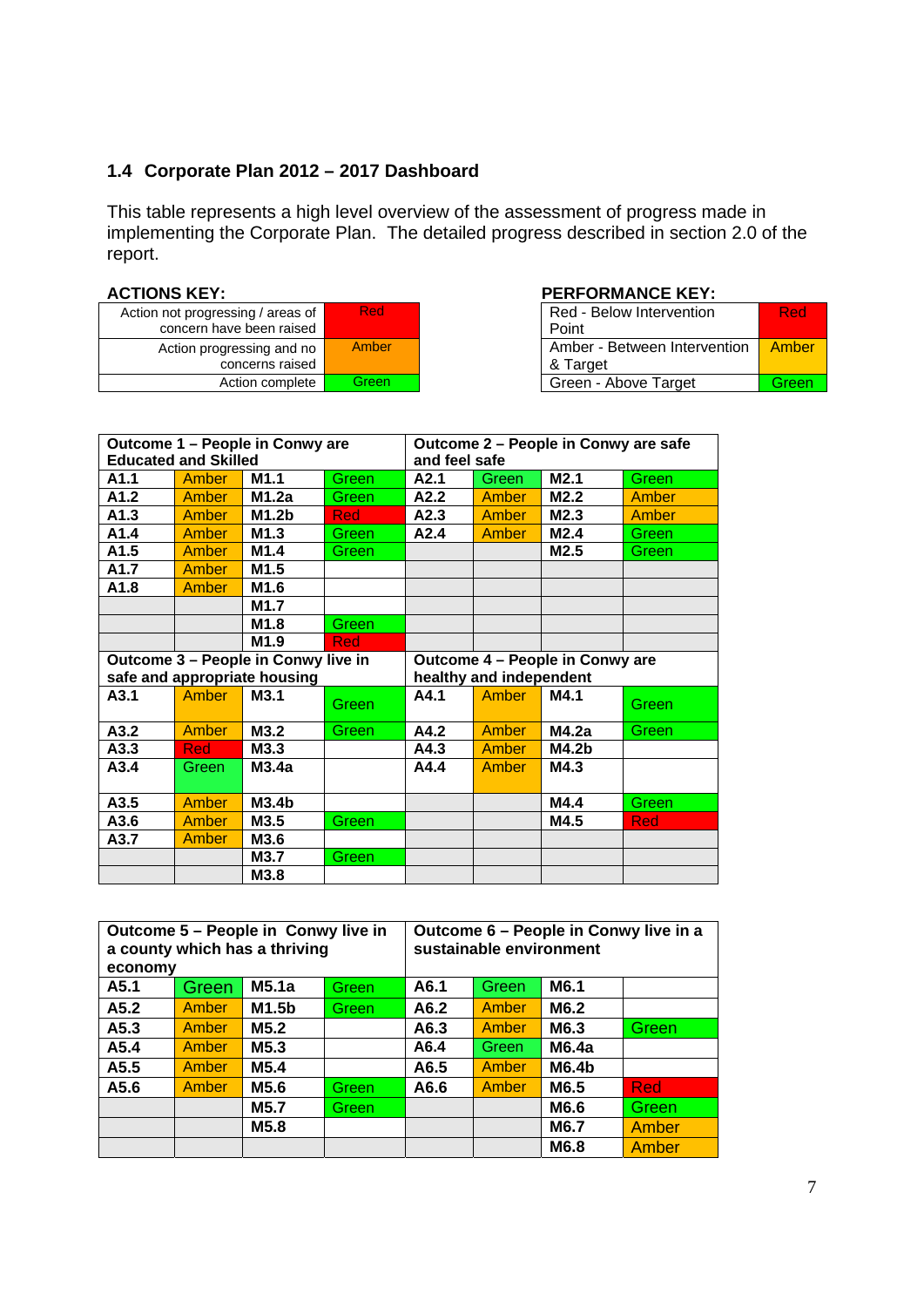| Outcome 7 – People in Conwy live in a<br>county where heritage, culture and the<br>Welsh language thrive |              |                 | Outcome 8 - People in Conwy are<br>informed, included and listened to. |      |              |              |       |
|----------------------------------------------------------------------------------------------------------|--------------|-----------------|------------------------------------------------------------------------|------|--------------|--------------|-------|
| A7.1                                                                                                     | Amber        | M7.1a           |                                                                        | A8.1 | <b>Amber</b> | M8.1         | Green |
| A7.2                                                                                                     | Green.       | <b>M7.1b</b>    |                                                                        | A8.2 | <b>Amber</b> | M8.2         | Green |
| A7.3                                                                                                     | Green        | M7.2            | Red                                                                    | A8.3 | <b>Amber</b> | M8.3a        | Green |
|                                                                                                          |              | M7.3            |                                                                        | A8.4 | <b>Amber</b> | <b>M8.3b</b> | Green |
|                                                                                                          |              | M7.4            | <b>Green</b>                                                           | A8.5 | <b>Amber</b> | M8.4         | Green |
|                                                                                                          |              | M7.5            |                                                                        |      |              | M8.5         | Amber |
|                                                                                                          |              |                 |                                                                        |      |              | M8.6         |       |
|                                                                                                          |              |                 |                                                                        |      |              | <b>M8.7</b>  |       |
| <b>General Priorities</b>                                                                                |              |                 |                                                                        |      |              |              |       |
| GA <sub>1</sub>                                                                                          | <b>Amber</b> | GM <sub>1</sub> | <b>Amber</b>                                                           |      |              |              |       |
| GA <sub>2</sub>                                                                                          | Amber        |                 |                                                                        |      |              |              |       |
| GA <sub>3</sub>                                                                                          | <b>Amber</b> |                 |                                                                        |      |              |              |       |
| GA4                                                                                                      | Amber        |                 |                                                                        |      |              |              |       |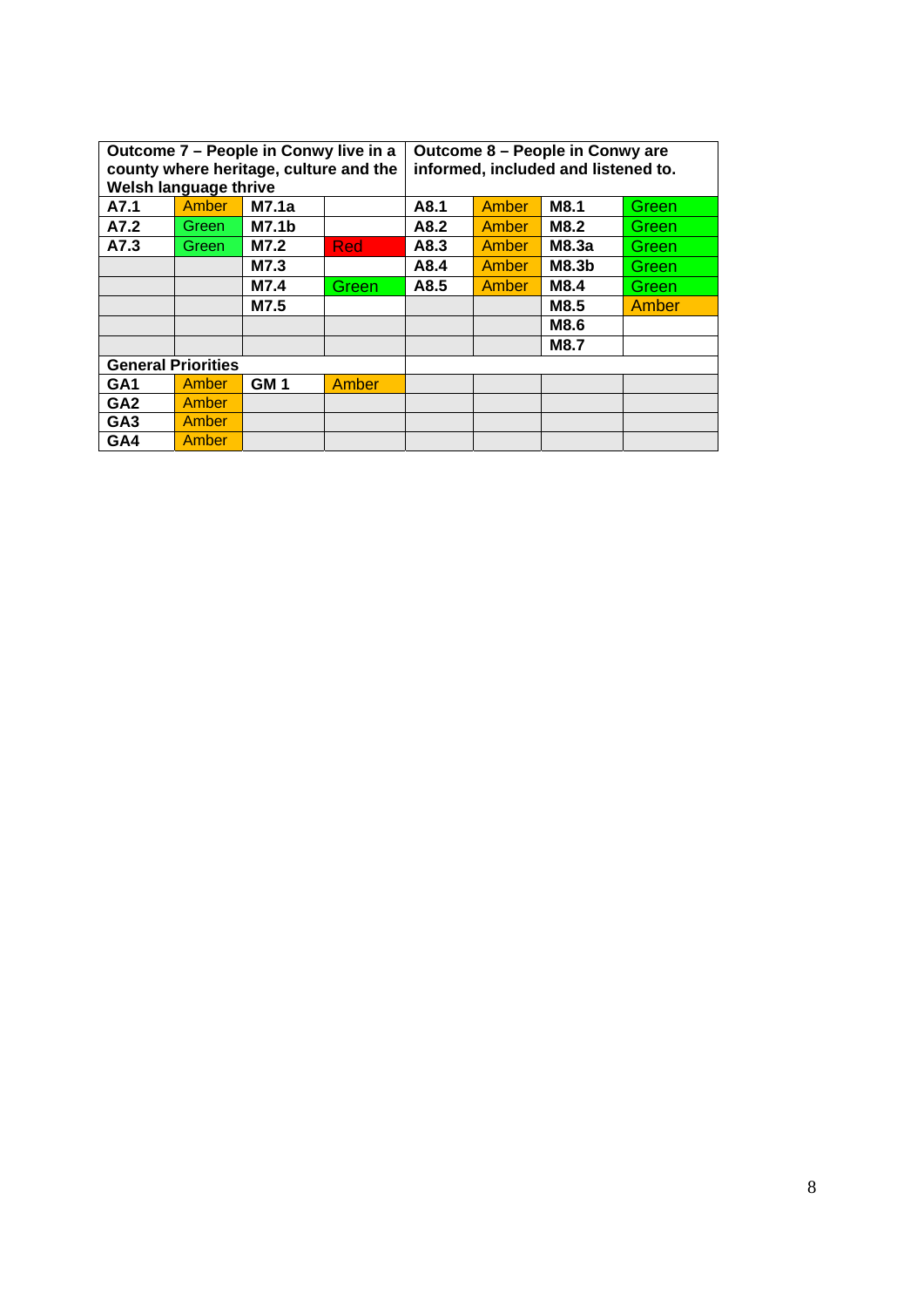#### **1.5 Corporate Performance – Business as Usual (BAU)**

| Action not progressing / areas of<br>concern have been raised | Red   |
|---------------------------------------------------------------|-------|
| Action progressing and no<br>concerns raised                  | Amber |
| Action complete                                               | Green |

#### ACTIONS KEY: **PERFORMANCE KEY:**

| essing / areas of<br>ave been raised | <b>Red</b>   | Red - Below Intervention<br>Point        | Red   |
|--------------------------------------|--------------|------------------------------------------|-------|
| gressing and no<br>concerns raised   | <b>Amber</b> | Amber - Between Intervention<br>& Target | Amber |
| Action complete                      | Greenl       | Green - Above Target                     | Green |

| <b>Ref</b>      | <b>Title</b>                                                          | Our<br><b>Results</b><br>12/13 | <b>Mid</b><br>Year<br>13/14 | <b>Target</b><br>13/14 | <b>RAG</b> |
|-----------------|-----------------------------------------------------------------------|--------------------------------|-----------------------------|------------------------|------------|
| GM <sub>1</sub> | Annual Performance Development<br>Review (PDR) completion rate        | 68.77                          | 70.67%                      | 80%                    | Amber      |
| GM <sub>2</sub> | <b>Budget Savings</b>                                                 | £5.454m                        | N/A<br>annual               | £5.157m                |            |
| GM <sub>3</sub> | The number of working days/shifts<br>lost to sickness absence per FTE | 10.18                          | 8.7                         | 9.5                    | Green      |
| M8.3a           | % of complaints successfully dealt<br>with at stage 1                 | 89.0%                          | 87%                         | 85%                    | Green      |
| M8.3b           | No of compliments received                                            | 538                            | 324                         | 565                    | Amber      |

During the period April to September 341 complaints were received of which 299 have been resolved and 42 remain open. The vast majority of complaints were resolved at stage 1, Local resolution. No analysis of the types of complaints and compliments has been provided at mid year.

| Ref              | <b>Title</b>                         | Our<br><b>Results</b><br>12/13 | <b>Mid</b><br>Year<br>13/14 | <b>Target</b><br>13/14 | <b>RAG</b> |
|------------------|--------------------------------------|--------------------------------|-----------------------------|------------------------|------------|
| CHS <sub>1</sub> | Number of accidents, incidents and   | 1,735                          | N/A                         |                        |            |
|                  | near misses                          |                                | annual                      |                        |            |
| CHS4ii           | Total number of HSE reportable       | 24                             | N/A                         |                        |            |
|                  | RiDDOR incidents / accidents: b) for |                                | annual                      |                        |            |
|                  | the whole of the council             |                                |                             |                        |            |
| CHS <sub>5</sub> | <b>Health and Safety Site Survey</b> | 6.0%                           | N/A                         |                        |            |
|                  | compliance: The % Partially          |                                | annual                      |                        |            |
|                  | compliant                            |                                |                             |                        |            |
| CH <sub>S6</sub> | <b>Health and Safety Site Survey</b> | 1.8%                           | N/A                         |                        |            |
|                  | compliance: The % Non compliant      |                                | annual                      |                        |            |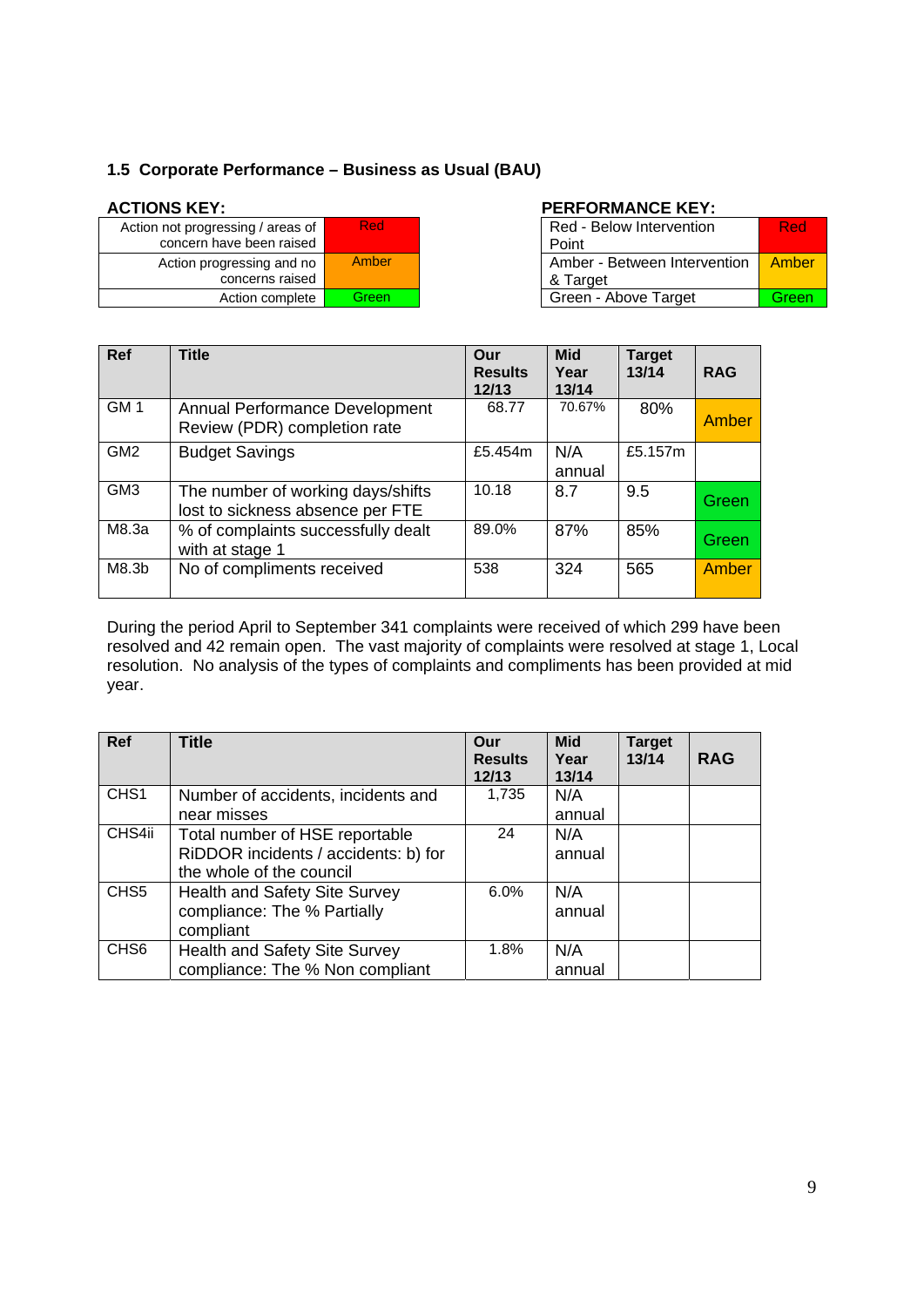## **2.0 Corporate Plan 2012 – 2017 Progress**

## **Outcome 1 – People in Conwy are Educated and Skilled**

## **Our Priority actions**

| A1.1 | Support the development of social enterprise to facilitate employment opportunities.             | <b>RAG</b> |
|------|--------------------------------------------------------------------------------------------------|------------|
|      | Nine projects have been supported via the Cyfenter scheme. A Corporate Social                    | Amber      |
|      | Enterprises Working Group has been established reporting to the County Economic                  |            |
|      | Partnership and Skills Programme Board. A Social Enterprise 'Think Tank' has been                |            |
|      | established. In addition a 'Third Sector' Needs Analysis in the rural area has been              |            |
|      | completed, which as funded through the RDP.                                                      |            |
| A1.2 | Move vulnerable people closer to work by providing practical skills and training                 |            |
|      | opportunities.                                                                                   |            |
|      | The Let's Get Working Programme has been operating for a number of years, targeting              | Amber      |
|      | vulnerable people with support towards gaining employment. The main funding is coming to         |            |
|      | an end in 2014, however alternative sources of funding have been found. The performance          |            |
|      | is listed in the measures below.                                                                 |            |
| A1.3 | Increase the length of time, quality and number of work experience placements                    |            |
|      | available within the Council to help local people to gain relevant skills and experience         |            |
|      | to improve their employment opportunities.                                                       |            |
|      | The mid year figure for Work Placements arranged thus far is 124 (April - Sept). 89% of          | Amber      |
|      | CCBC services now offer work placements which is an increase from 78% last year. Whilst          |            |
|      | the target remains 100%, discussions are ongoing to consider how some services can               |            |
|      | overcome confidentiality issues which prevent them from taking work placements.                  |            |
|      | An 'APPrentis' project was arranged over the summer which entailed a 10 week paid work           |            |
|      | placement for undergraduates in 15 businesses in Conwy. The project was an IT                    |            |
|      | undergraduate co operational project and the students attended a Mobile Technology               |            |
|      | Academy where they learnt how businesses can benefit from the latest technology and then         |            |
|      | applied it on their placement. We are currently looking into ways of continuing this model       |            |
|      | after the great success of this scheme.                                                          |            |
|      | Departmental work placement co-ordinators have been identified and a meeting was held in         |            |
|      | June to introduce new guidelines and supporting documentation for a consistent approach          |            |
|      | to placements. The council offers longer term placements e.g. in HR a local year 13 student      |            |
|      | has been working 1 day per week for 12 months. This has resulted in a part time fixed term       |            |
|      | contract and the member of staff is actively seeking an Apprenticeship position.                 |            |
|      | Conwy also continues to be fully engaged with the LSB Workforce Development Project.             |            |
| A1.4 | Increase the number of modern apprenticeships available to help local people to gain             |            |
|      | more skills and experience to improve their employment opportunities.                            |            |
|      | 21 Apprentices have been employed and we are recruiting a further 7. This represents a           | Amber      |
|      | significant increase since our 2010 position of 1. We employed our first IT Higher Apprentice    |            |
|      | at level 4, and are currently working with Llandrillo Menai to explore further opportunities via |            |
|      |                                                                                                  |            |
|      | Cwmni Prentis (for ERF), and also the local Construction Industry Training Board (CITB)          |            |
|      | shared Apprenticeships within the construction industry.                                         |            |
|      | In addition a 4 month secondment for Welsh Government Trainee solicitor commences in             |            |
|      | January 2014.                                                                                    |            |
|      | Again Conwy contributes significantly to the strategic skills forum via the LSB Workforce        |            |
|      | Development project. The introduction of a default in favour of G01 and G02 admin posts          |            |
|      | being converted to Modern Apprentice posts (unless a case can be made that the job is            |            |
|      | unsuitable) as part of Strategic Leadership Team vacancy control has directly contributed to     |            |
|      | the marked improvement in the number recruited. This was the idea of a member of the HR          |            |
|      | team as a business efficiency proposal.                                                          |            |
|      |                                                                                                  |            |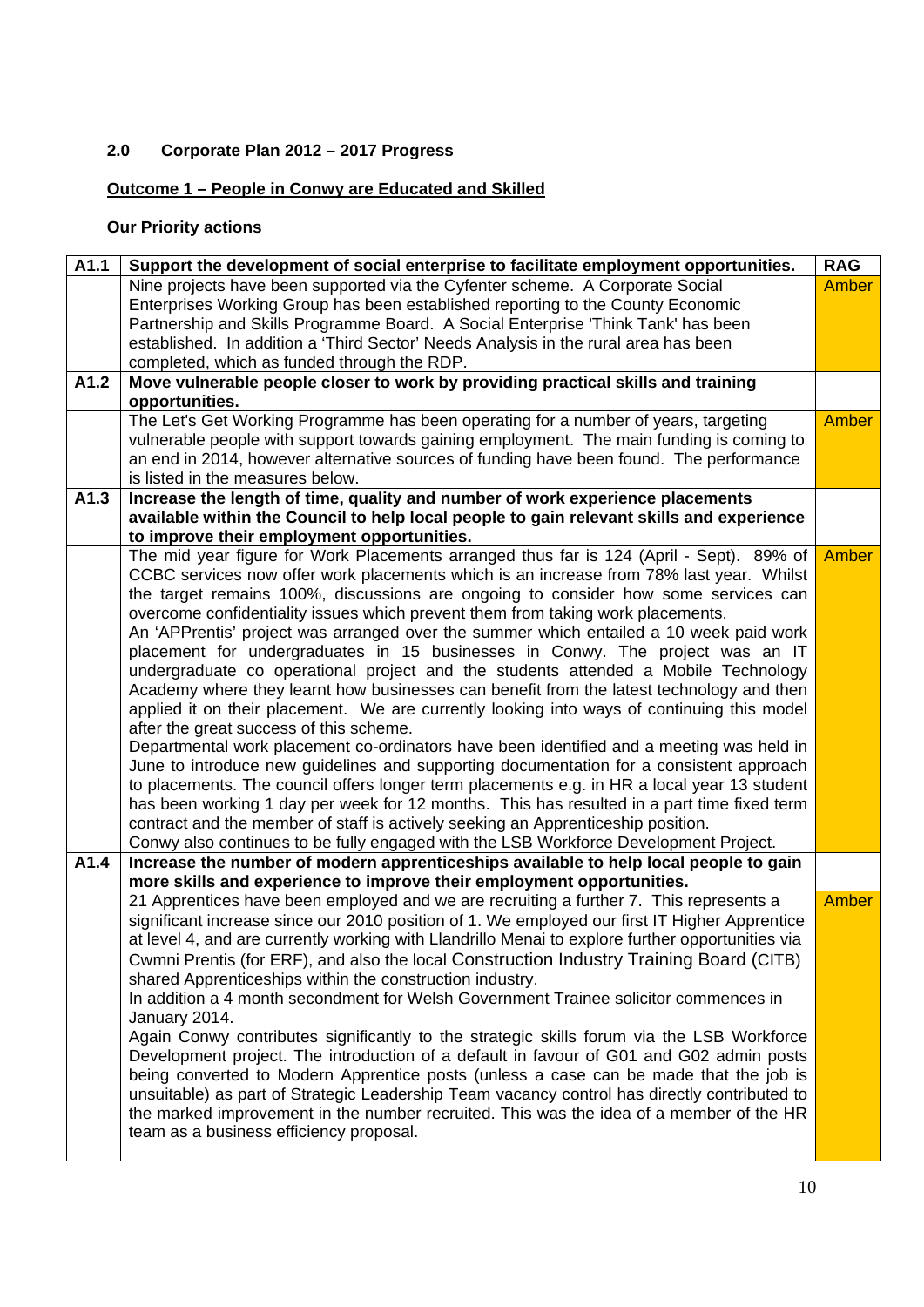| A1.5 | Develop IT infrastructure in schools to support young people to have seamless                                |              |  |
|------|--------------------------------------------------------------------------------------------------------------|--------------|--|
|      | access to technology rich learning to develop young people's ICT skills (digitally                           |              |  |
|      | enabled education).                                                                                          |              |  |
|      | We continue to support schools in implementing new technological developments i.e. hand                      | Amber        |  |
|      | held learning devices in order to improve motivation, standards and access to the                            |              |  |
|      | curriculum. As a result numbers have increased, however we are unable to continue to                         |              |  |
|      | promote effective usage to the same level as pre-April due to GwE Conwy School                               |              |  |
|      | Improvement re-organisation.                                                                                 |              |  |
|      | Negotiations are continuing to transfer to GwE an appropriate school ICT technical /                         |              |  |
|      | curriculum support structure inline with the regionalisation agenda.                                         |              |  |
|      | We have restructured the existing Conwy education /schools' intranet in order to transfer                    |              |  |
|      | and develop a cross county 'Moodle' learning platform. The 'Hwb' is currently being piloted                  |              |  |
|      | in schools. However there is no assurance that Hwb+ will be available as a consortia tool.                   |              |  |
|      | The procurement process to procure ICT equipment and an ICT managed service                                  |              |  |
|      | for Ysgol Y Gogarth has been awarded to a supplier                                                           |              |  |
| A1.6 | Work in collaboration with our partners to deliver the regional school improvement                           |              |  |
|      | agenda to drive up standards for the attainment in basic skills and GCSE Core                                |              |  |
|      | Subjects in all schools.                                                                                     |              |  |
|      | Monitoring of GwE's effectiveness is taking place regularly. Spring term visits enabled GwE                  | <b>Amber</b> |  |
|      | to evaluate schools positions leading to recognition of strengths and areas for development.                 |              |  |
|      | It is too soon to ascertain the full impact of GwE's work. Autumn visit reports will provide a               |              |  |
|      | clear indication of high performing and underperforming schools which will identify the need                 |              |  |
|      | for additional support and also will identify good practice to build capacity and share across               |              |  |
|      | schools. The Education Service has monitoring systems in place to review the attainment                      |              |  |
|      | levels in all primary and secondary schools and action plans are in place to support those                   |              |  |
|      | schools in need of support to improve.                                                                       |              |  |
| A1.7 | When financially feasible to do so, implement our School Modernisation Programme                             |              |  |
|      | in order that our school buildings, teaching resources and pupils' learning                                  |              |  |
|      | experiences are fit for purpose.                                                                             |              |  |
|      | The Llandudno Junction Area School is progressing. The land has been purchased and it is                     | <b>Amber</b> |  |
|      | anticipated we will deliver the new area school by September 2015, subject to WG business                    |              |  |
|      | case approval.<br>In Colwyn Bay Area 1 - we are working to deliver an amalgamated school by September        |              |  |
|      | 2016, subject to WG business case approval.                                                                  |              |  |
|      |                                                                                                              |              |  |
|      | Penmaenrhos Area - we are working to deliver the school by Sept 2015, subject to WG                          |              |  |
|      | business case approval.<br>Caerhun & Trefriw - we are currently completing Impact assessments, and have held |              |  |
|      | stakeholder meetings. Subject to approval, we are aiming to deliver the school by                            |              |  |
|      | September 2015,                                                                                              |              |  |
|      | Ysgol Y Gogarth - All Planning issues are resolved and we are on target to hand over phase                   |              |  |
|      | 1 (school) in December 2013 for occupation in January 2014. The phase 2 demolition of the                    |              |  |
|      | existing school and grounds is on target for August 2014.                                                    |              |  |
| A1.8 | Support the development of appropriate science and technology course within our                              |              |  |
|      | schools to help young people gain skills and qualifications to improve their                                 |              |  |
|      | employment opportunities.                                                                                    |              |  |
|      | In 2012/13 at Key Stage 4 there was a range of 16 subjects. This extended to 17 subjects                     | Amber        |  |
|      | being offered in 2013/14 (computer science being the new course offered).                                    |              |  |
|      | The range of STEM subjects at Key Stage 5 in 2012/13 was 13 with an increase of 32                           |              |  |
|      | learners. This extended to 14 subjects being offered in 2013/14. The range of STEM                           |              |  |
|      | subjects offered is now a standing agenda item on both Curriculum planners and Network                       |              |  |
|      | Co-ordinators meetings. A Conwy STEM event for Year 11/12 learners was organised for                         |              |  |
|      | November. In order to raise awareness of apprenticeships and promote opportunities,                          |              |  |
|      | presentations have been made to network co-ordinators by Airbus, Energy Island, and                          |              |  |
|      |                                                                                                              |              |  |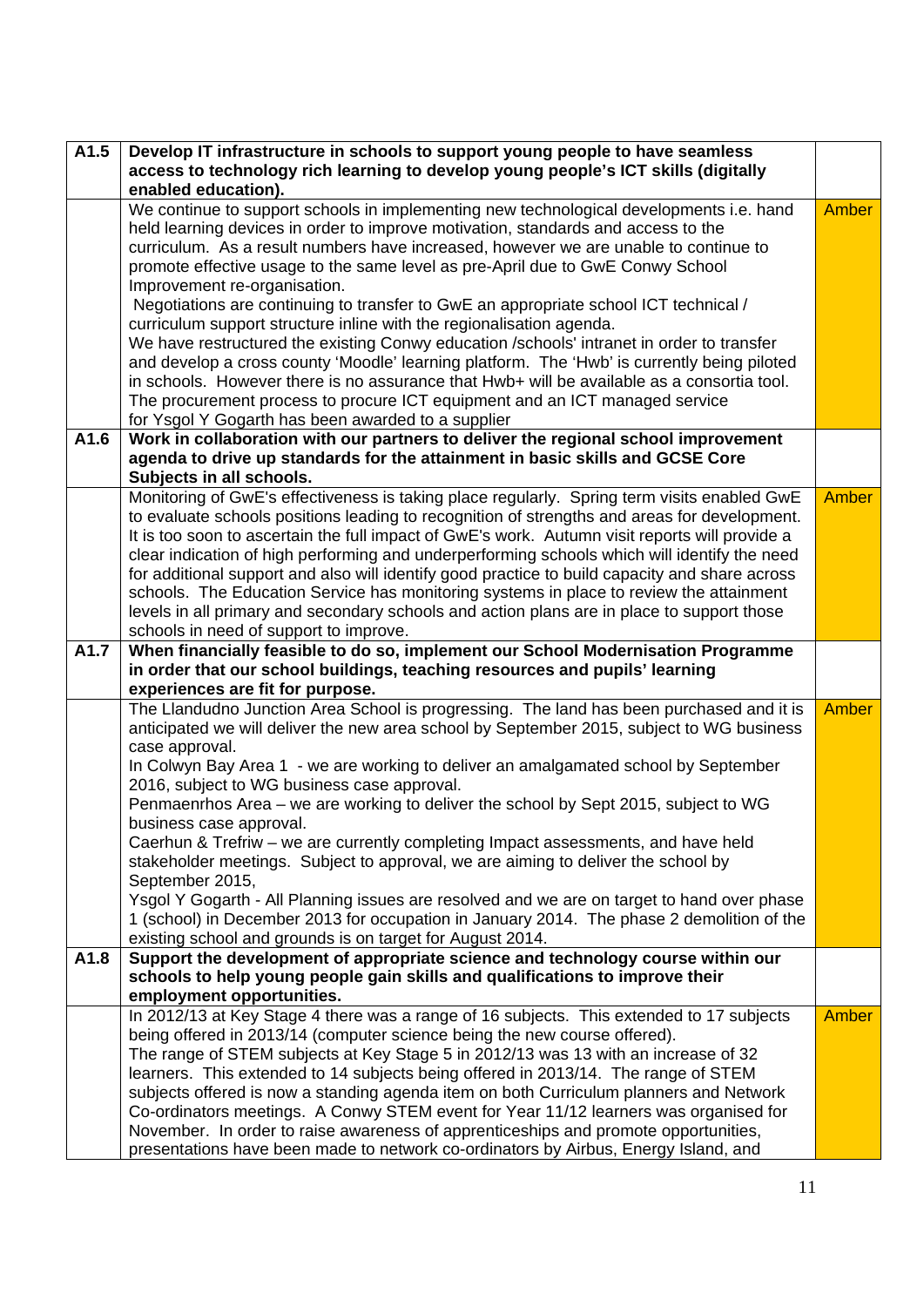NWT. An event was arranged for parents and learners in November in order to promote apprenticeship pathways.

## **How will we know we are making a difference?**

| Ref   | <b>Title</b>                                                                                                                                                                                                                                                                                                                                                 | <b>Mid Year</b><br><b>Result</b><br>12/13 | Our<br><b>Results</b><br>12/13 | <b>Mid Year</b><br>13/14             | <b>Target</b><br>13/14 | <b>RAG</b> |
|-------|--------------------------------------------------------------------------------------------------------------------------------------------------------------------------------------------------------------------------------------------------------------------------------------------------------------------------------------------------------------|-------------------------------------------|--------------------------------|--------------------------------------|------------------------|------------|
| M1.1  | No. of Social Enterprises supported<br>by CCBC                                                                                                                                                                                                                                                                                                               | n/a                                       | 23                             | 25                                   | 25                     | Green      |
| M1.2a | No. of vulnerable people supported                                                                                                                                                                                                                                                                                                                           | 1066                                      | 1132 (yr on yr<br>total)       | 1374                                 | 1150                   | Green      |
| M1.2b | % of vulnerable people who had a<br>positive outcome                                                                                                                                                                                                                                                                                                         | 59%                                       | 65%                            | 62.0%                                | 75%                    | <b>Red</b> |
|       | This percentage is lower than expected due to: changes in definitions of the grant funding outcomes,<br>the number of individuals that we have been working with that have been moved by the JCP over to<br>the governments Work Programme and a larger number of individuals than expected that have for one<br>reason or another left the programme early. |                                           |                                |                                      |                        |            |
| M1.3  | No. of work placements offered by<br>Conwy County Borough Council                                                                                                                                                                                                                                                                                            | 134                                       | 256                            | 153                                  | 185                    | Green      |
| M1.4  | No. of apprenticeships provided /<br>supported by Conwy County<br>Borough Council                                                                                                                                                                                                                                                                            | 11                                        | 21                             | 29                                   | 22                     | Green      |
| M1.5  | % of pupils in Conwy County<br>Borough achieving grade A* to C in<br>GCSE core subjects (<br>English/Welsh, & Maths)                                                                                                                                                                                                                                         | Annual<br>figure                          | 49.3%                          | Annual<br>figure                     | 56.1%                  |            |
| M1.6a | Number of PCs (which are less<br>than 5 years old) compared to the<br>number of pupils:                                                                                                                                                                                                                                                                      | Annual<br>figure                          |                                | Annual<br>figure                     |                        |            |
|       | Primary:<br>Secondary:                                                                                                                                                                                                                                                                                                                                       |                                           | 1:6<br>1:3                     |                                      | 1:4<br>1:4             |            |
| M1.6b | No. of personal hand held devices<br>(which are less than 5 years old).                                                                                                                                                                                                                                                                                      | Annual<br>figure                          | 526                            | Annual<br>figure                     | 600                    |            |
| M1.7  | No. of annual hits to the virtual<br>learning Environment (this is a web<br>based education resource for<br>teachers and pupils)                                                                                                                                                                                                                             | Annual<br>figure                          | 1,662,355                      | Annual<br>figure                     | 2,000,000              |            |
| M1.8  | Increase in the range of Science,<br>technology, engineering and maths<br>(STEM) subjects in addition to the<br>statutory Maths and Science<br>offered at Key Stage 4                                                                                                                                                                                        | Annual<br>figure                          | 12                             | 16                                   |                        | Green      |
| M1.8a | No. of Key Stage 4 pupils taking<br><b>STEM</b> subjects                                                                                                                                                                                                                                                                                                     | Annual<br>figure                          | 4424                           | Academic<br>Annual<br>figure<br>5904 |                        |            |
| M1.9  | Increase in the range of STEM<br>subjects in addition to the statutory<br>Maths and Science offered at Key<br>Stage 5                                                                                                                                                                                                                                        | Annual<br>figure                          | 13                             | 13                                   | 15                     | Red        |
|       | The target was not achieved due to restrictions of curriculum planning i.e. in order to offer a new STEM subject<br>another subject has to be dropped. For 2013/14, the number has increased to 14 as Computer Programming has<br>been offered as part of the LINC programme instead of one of the other vocational courses.                                 |                                           |                                |                                      |                        |            |
| M1.9a | No. of Key Stage 5 pupils taking<br><b>STEM</b> subjects                                                                                                                                                                                                                                                                                                     |                                           | 1710                           | Academic<br>Annual<br>figure<br>1742 |                        |            |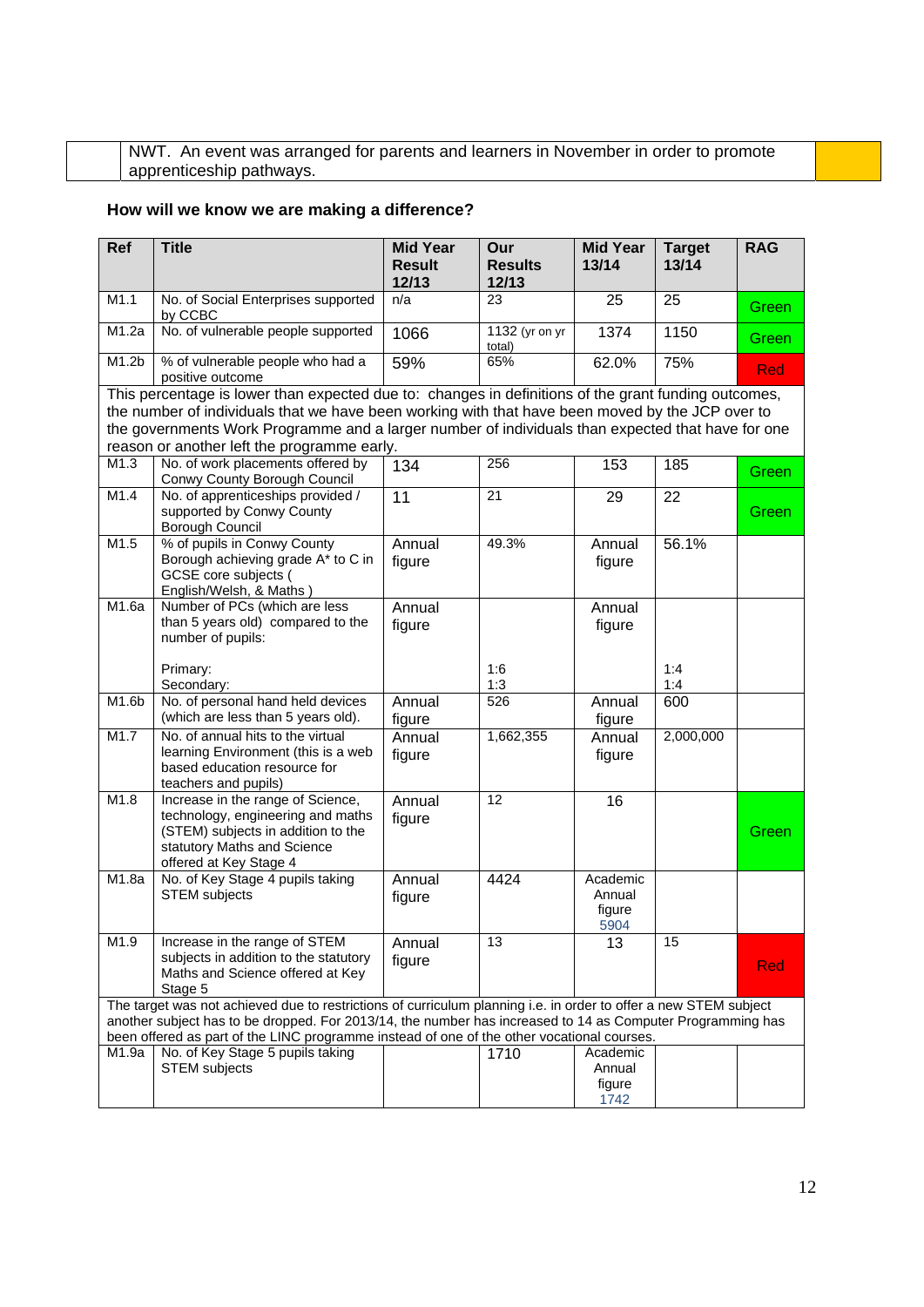#### **Self evaluation of performance**

There are examples of good progress, such as the increase in work experience placements and modern apprenticeships now offered. Some actions such as the support for vulnerable people, have been hindered by changes in grant funding and eligibility criteria, but a review of funding sources has meant that this project can now continue. The impact of the regional school improvement service 'GwE' which commenced on 1<sup>st</sup> April 2013 should be evident over the next couple of months, once the transition year has been completed. The current financial climate may see further financial pressures and the need for more change. We will have to review the priority actions and measures accordingly.

#### **Areas for improvement / development**

We need to continue to support schools to improve educational outcomes for our young people, with particular focus on improving key stage 2 and GCSE attainment. Through the 14 – 19 network we are working with schools staff to raise awareness of careers opportunities for STEM subjects. We need to continue to increase the number of apprenticeships that can be offered and work to asses if it is feasible for 100% of services can offer work placements.

#### **Outcome 2 – People in Conwy are Safe and Feel Safe**

#### **Our Priority Actions**

| A2.1 | Improve our enforcement and education role to address anti social behaviour,<br>including fly tipping, litter, graffiti, and dog fouling.                                                                                                                                                                                                                                                                                                                                                                                                                                                                                                                                                                                                                                                                                                                                                                                                                                      | <b>RAG</b>   |
|------|--------------------------------------------------------------------------------------------------------------------------------------------------------------------------------------------------------------------------------------------------------------------------------------------------------------------------------------------------------------------------------------------------------------------------------------------------------------------------------------------------------------------------------------------------------------------------------------------------------------------------------------------------------------------------------------------------------------------------------------------------------------------------------------------------------------------------------------------------------------------------------------------------------------------------------------------------------------------------------|--------------|
|      | Fixed penalty notices continued to be issued for environmental crime. Enforcement and<br>educational activity is having a positive impact on street cleanliness. Cleanliness targets<br>have been exceeded and the County has had the best performance in street cleanliness<br>since the cleanliness index measure was introduced in 2007. Statistically is it proven that<br>the cleanliness of an area has a positive impact on both tourism and crime levels. We<br>continue to hold county-wide environment days to clean up areas in partnership with local<br>communities which have received positive support from residents. We have given<br>presentations to schools on waste minimisation recycling and littering.                                                                                                                                                                                                                                                 | Green        |
|      | Council Enforcement Officers are still actively engaged in the community targeting dog<br>fouling hotspots. We have undertaken a dog fouling campaign entitled 'Keep It Clean -<br>No messing'. Dog fouling hot spot areas are being graded for priority (a, b or c) and<br>progress is being fed back to Ward Members. We are also working with local schools to<br>develop posters to raise awareness. To-date we have visited 9 local schools at which a<br>presentation to raise awareness of dog fouling has been made including a questions and<br>answers session. Each of the schools took part in an anti dog fouling poster design<br>competition, the designs were then laminated and have been erected around the schools<br>boundaries. This has on average made a 90% improvement in these areas. Kingdom<br>continue to carry out enforcement and to-date have exceeded the first half of the year<br>Fixed Penalty targets for both dog fouling and littering. |              |
| A2.2 | Continue to work with our partners through the Community Safety Partnership to                                                                                                                                                                                                                                                                                                                                                                                                                                                                                                                                                                                                                                                                                                                                                                                                                                                                                                 |              |
|      | promote and sustain the fact that Conwy is a safe county.                                                                                                                                                                                                                                                                                                                                                                                                                                                                                                                                                                                                                                                                                                                                                                                                                                                                                                                      |              |
|      | A North Wales Safer Communities Board is being established to oversee community<br>safety for the region and the Conwy Community Safety Partnership has been rebranded                                                                                                                                                                                                                                                                                                                                                                                                                                                                                                                                                                                                                                                                                                                                                                                                         | <b>Amber</b> |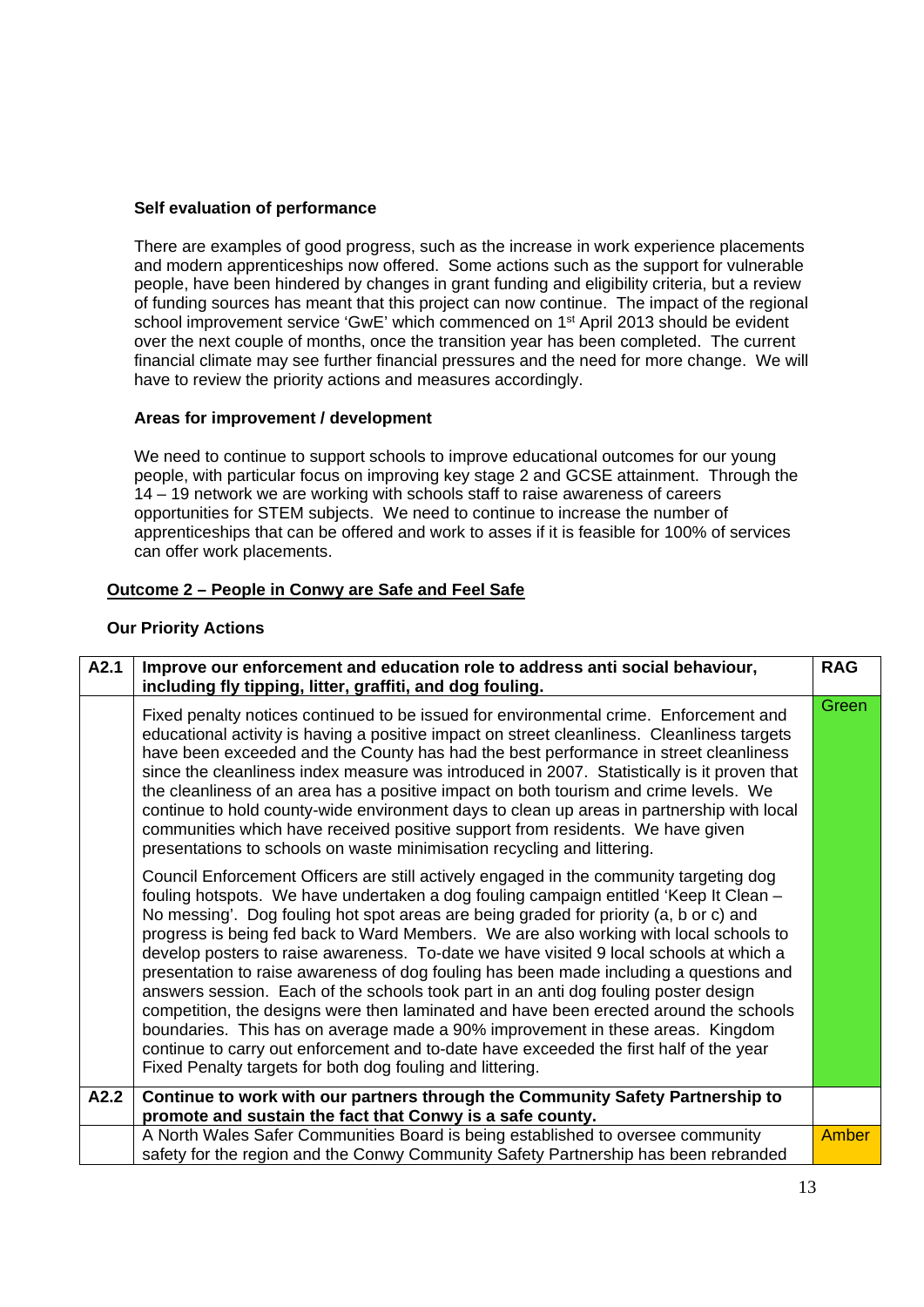| A2.3 | as 'Safer Conwy' (this rebranding was at no additional cost). The rebranding is aimed to<br>simplify and clarify what the partnership is trying to achieve. Over the last 12 months the<br>Alley gates in Conwy have been brought back under the management of Safer Conwy. A<br>review of the gates has been completed and new signs have been made for each gate<br>with an office number to report any problems. Each of the emergency services has been<br>provided with a master key and we have made a number of modifications on the gates to<br>ensure they are easy to use. We have secured funding from the Police Crime<br>Commissioner to enable us to have an Alley gates maintenance budget.<br>Continue to promote safeguarding at all levels through the Conwy/Denbighshire |              |
|------|---------------------------------------------------------------------------------------------------------------------------------------------------------------------------------------------------------------------------------------------------------------------------------------------------------------------------------------------------------------------------------------------------------------------------------------------------------------------------------------------------------------------------------------------------------------------------------------------------------------------------------------------------------------------------------------------------------------------------------------------------------------------------------------------|--------------|
|      | Local Safeguarding Children Board and Conwy Protection of Vulnerable Adults                                                                                                                                                                                                                                                                                                                                                                                                                                                                                                                                                                                                                                                                                                                 |              |
|      | Committee.                                                                                                                                                                                                                                                                                                                                                                                                                                                                                                                                                                                                                                                                                                                                                                                  |              |
|      | We are piloting a regional safeguarding board but there is a reluctance to do this until the<br>outcome of the public services commission and the Williams review. However the 3<br>boards are working effectively and there some good arrangements in place for training.<br>The Children's safeguarding Partnerships are not yet merged – and again, are awaiting<br>the outcome of the aforementioned reports. The annual report from safeguarding board<br>has recently been presented. Surveys of families on the register have been completed.                                                                                                                                                                                                                                        | Amber        |
| A2.4 | Continue to work with our partners to improve support for the whole family in                                                                                                                                                                                                                                                                                                                                                                                                                                                                                                                                                                                                                                                                                                               |              |
|      | dealing with Domestic Abuse, Mental Health and Drug and Alcohol issues.                                                                                                                                                                                                                                                                                                                                                                                                                                                                                                                                                                                                                                                                                                                     | <b>Amber</b> |
|      | The Community Safety Partnership (CSP) continues to commission many drug and<br>alcohol services and an Independent Domestic Violence advisor. One of our main projects<br>is the safer homes scheme which target hardens the homes of victims of domestic. CSP<br>funding also continues to pay for a dedicated children and young persons' substance<br>misuse service based within Barnardos.                                                                                                                                                                                                                                                                                                                                                                                            |              |
|      | The Social Services Transformation programme is developing a whole family approach to<br>support. This will integrate support for adults and children under an IFSS (Integrated<br>Family Support Service) which will start in January 2014. The service has recruited a<br>Health visitor, Drug and Alcohol worker from Health and an Adult Social Worker. The<br>service will initially focus on drug and alcohol issues.                                                                                                                                                                                                                                                                                                                                                                 |              |
|      | Various work streams are working towards addressing domestic abuse, for example the<br>police led "10,000 safer lives" project and awareness raising to identify and support staff<br>who are victims of abuse. The Youth Service Substance Misuse Policy has been revised,<br>prior to consultation. Social Service is also planning to review refuges.                                                                                                                                                                                                                                                                                                                                                                                                                                    |              |
|      | The Children and Young People's Partnership is working on local projects - looking at<br>referrals early on (in collaboration with women's aid and the police). MARAC is in place to<br>review cases which are classed as serious. Conwy and Denbighshire have the highest<br>number of referrals and the reasons for this are going to be reviewed.                                                                                                                                                                                                                                                                                                                                                                                                                                        |              |

## **How will we know we are making a difference?**

| <b>Ref</b> | <b>Title</b>                                                          | <b>Mid Year</b><br><b>Result</b><br>12/13 | Our<br><b>Results</b><br>12/13 | <b>Mid Year</b> | <b>Target</b><br>13/14 | <b>RAG</b>   |
|------------|-----------------------------------------------------------------------|-------------------------------------------|--------------------------------|-----------------|------------------------|--------------|
| M2.1       | % of Fly tipping incidents cleared<br>up within 5 working days.       | 100%                                      | 98.6%                          | 97.6%           | 97%                    | Green        |
| M2.2       | No. clean up days supported<br>across the county borough each<br>vear | 6                                         | 12                             | 5               | 12                     | Amber        |
| M2.3       | % of graffiti incidents cleared up<br>within 4 working days           | 100%                                      | 100.0%                         | 88.0%           | 89%                    | <b>Amber</b> |
| M2.4       | No. of penalties issued for dog                                       | 16                                        | 43                             | 33              | 50                     | Green        |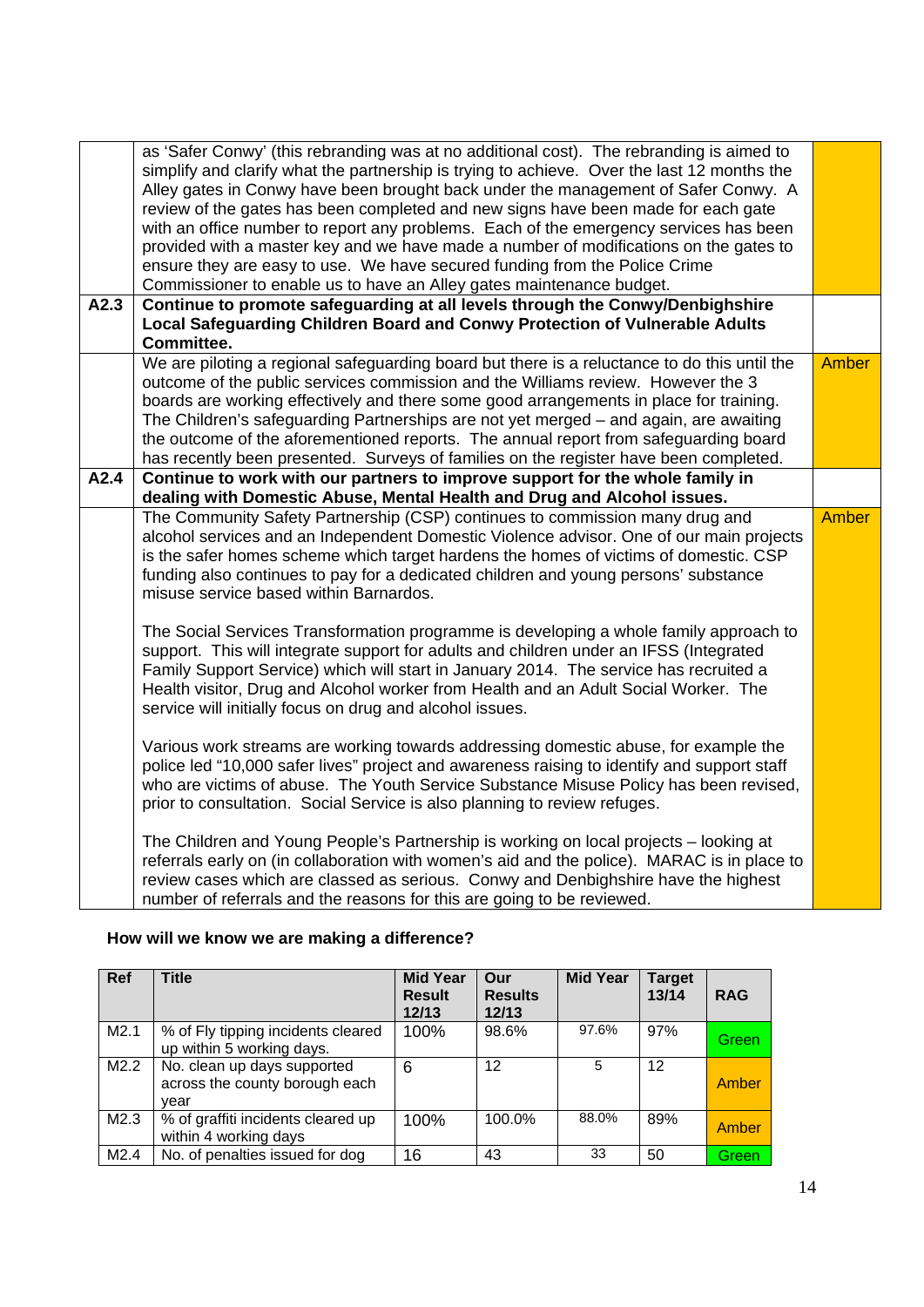|      | fouling                                  |     |      |     |       |
|------|------------------------------------------|-----|------|-----|-------|
| M2.5 | No. of penalties issued for<br>littering | 799 | 1362 | 800 | Green |

#### **Self evaluation of performance**

There has been good progress towards the outcome and new initiatives are having a positive impact which is reflected in the measures. The launch of an integrated family support service should show a significant improvement in our approach to consider and support the whole family to deal with Domestic Abuse, Mental Health and Drug and Alcohol issues. However progress to review partnerships cannot continue until the outcome of the Public Service Commission is know. This outcome is very much dependent on changing community behaviour which can be a long term process and requires community education and co-operation. The partnership approach is therefore key to success and there are some good examples of partnership working.

#### **Areas for improvement / development**

We need to continue to address dog fouling and littering, but we anticipate that as behaviour changes, the number of penalties issued will decrease. There are good systems in place for joint working on safeguarding children and vulnerable adults. We are working to develop a corporate Safeguarding policy to include safe recruitment.

#### **Outcome 3 – People in Conwy Live in Safe and Appropriate Housing**

#### **Our Priority Actions**

-

| A3.1 | Work in partnership with Registered Social Landlords and other partners to prevent<br>homelessness where possible, and to support people who become homeless.                                                                                                                                                                                                | <b>RAG</b> |
|------|--------------------------------------------------------------------------------------------------------------------------------------------------------------------------------------------------------------------------------------------------------------------------------------------------------------------------------------------------------------|------------|
|      | The Conwy Housing Solutions Project is on-going, and is currently on track to be delivered<br>through existing Regulatory and Housing Services' Budget.                                                                                                                                                                                                      | Amber      |
| A3.2 | Through the adoption of the Local Development Plan, implement the Affordable Housing<br>Scheme <sup>1</sup> in order to provide affordable housing for local people.                                                                                                                                                                                         |            |
|      | The LDP has just been adopted, this will now be utilised to determine Planning Applications<br>ensuring that the Affordable Housing Policy within the LDP is adhered to. The Empty Homes<br>Grant scheme offers grants to owners of long term empty dwellings in return for the property<br>being made available as affordable housing for an agreed period. | Amber      |
| A3.3 | Continue to provide the Local Authority Mortgage Scheme (LAMS) to help local first time<br>buyers buy their own home.                                                                                                                                                                                                                                        |            |

<sup>1</sup> Affordable housing is housing provided for people on lower incomes who are unable to meet their housing needs in the general housing market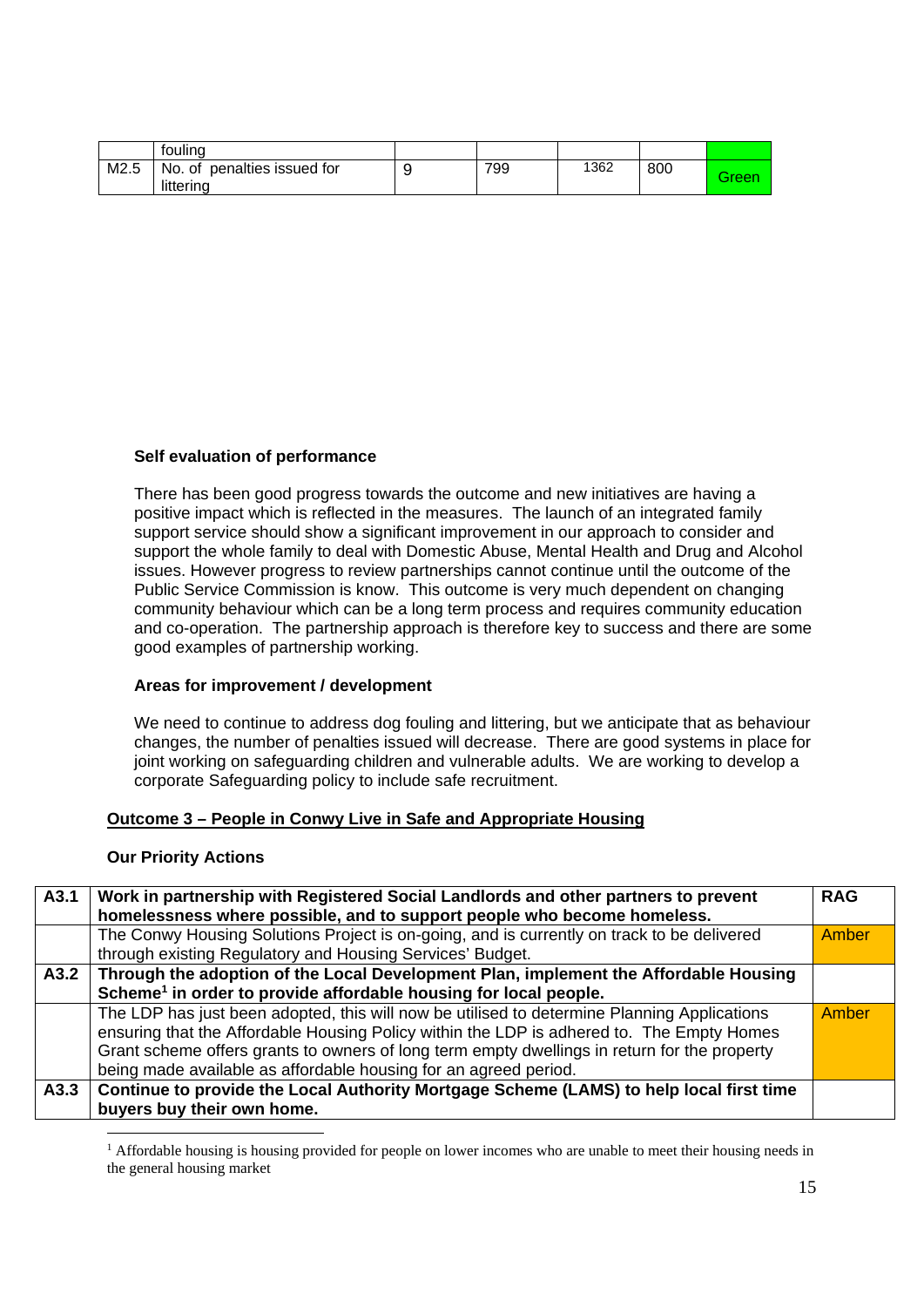|      | The scheme has been halted in Wales as legal discussions are currently ongoing between                                                                                      | <b>Red</b> |
|------|-----------------------------------------------------------------------------------------------------------------------------------------------------------------------------|------------|
|      | Sector and WAO to clarify the financial status of the scheme. However, high street banks are                                                                                |            |
|      | now offering a 5% deposit and therefore the National Help to Buy Scheme is being used to                                                                                    |            |
|      | signpost first time buyers to participating banks. A Business case to look at alternative                                                                                   |            |
|      | supported borrowing has been submitted. This priority action will therefore need reviewing.                                                                                 |            |
| A3.4 | Review and where appropriate, role out the licensing of HMOs across the County                                                                                              |            |
|      | Borough to improve the standard of accommodation available.                                                                                                                 |            |
|      | The roll out of Pensarn and Colwyn Bay Additional Licensing Areas is now complete. A review                                                                                 | Green      |
|      | has been undertaken and justification was evident to introduce HMO Additional Licensing                                                                                     |            |
|      | Scheme in Llandudno and Craig y Don. Currently there is no justification to introduce the                                                                                   |            |
|      | scheme in any other areas of the County.                                                                                                                                    |            |
| A3.5 | Continue to implement Conwy's Empty Homes Strategy in order to improve the                                                                                                  |            |
|      | environment and make the best use of housing stock.                                                                                                                         |            |
|      | Implementation of the Empty Homes Strategy will continue on an ongoing basis, and we will                                                                                   | Amber      |
|      | concentrate on pro-active approaches with owners of long term empty dwellings. Consideration                                                                                |            |
|      | is also being given to instigating an enforced sales procedure against one property owner to                                                                                |            |
|      | recover debts owed to the Authority. Two properties which were improved through the Empty                                                                                   |            |
|      | Homes grant scheme are now occupied, and a third has been let. A further 7 properties have                                                                                  |            |
|      | been shortlisted for consideration for a grant, which is expected to use the remaining funding. A                                                                           |            |
|      | business case is currently being drafted for funding to establish an interest-bearing empty                                                                                 |            |
|      | homes loan scheme which, if successful, will support the Vibrant and Viable Places programme                                                                                |            |
|      | in Colwyn Bay by targeting empty dwellings in the Master plan Area. It is hoped that this                                                                                   |            |
|      | scheme will provide a viable alternative to the Welsh Government-funded Houses Into Homes                                                                                   |            |
|      | loan scheme, which is being delivered county-wide.                                                                                                                          |            |
| A3.6 | Continue to work with flood partnerships to improve community protection, resilience                                                                                        |            |
|      | and insurability, and to raise public awareness of flooding issues so that they are                                                                                         |            |
|      | prepared to protect their property.                                                                                                                                         |            |
|      | Flood awareness events have been held in four areas since April 2013, all of which were held in                                                                             | Amber      |
|      | tandem with our monthly environment days, where advice and guidance on what to do during                                                                                    |            |
|      | flood events and how to protect properties from flooding was provided.                                                                                                      |            |
|      | The flood awareness event planned for Towyn and Kinmel Bay for December 2013 in<br>partnership with NRW, DCWW and National Flood Forum was put on hold because of the costs |            |
|      | associated. A public consultation event was held in July 2013 with the residents of Cae Person,                                                                             |            |
|      | Llanrwst to share our flood alleviation proposals for the area.                                                                                                             |            |
|      |                                                                                                                                                                             |            |
|      | The' phase 1b' coastal defence works completed in Colwyn Bay, with promenade enhancement                                                                                    |            |
|      | works progressing well. A Flood and coastal defence asset management system has been                                                                                        |            |
|      | implemented and a coastal defence maintenance programme has been devised and is                                                                                             |            |
|      | progressing well. A local flood risk strategy has been published and delivery of the action plan                                                                            |            |
|      | is underway. Local flood risk strategies have been produced for Anglesey, Flintshire and                                                                                    |            |
|      | Denbighshire Councils.                                                                                                                                                      |            |
| A3.7 | Develop bids in order to support people to improve the energy efficiency of their homes.                                                                                    |            |
|      | Arbed 2 energy efficiency works are in progressing for the North Central Colwyn Bay Renewal                                                                                 | Amber      |
|      | area. Unfortunately, the Arbed 2 bid was unsuccessful in 2012/13 for Llandudno Junction.                                                                                    |            |
|      | There is another Arbed 2 application that will be submitted in December for 2014/15.                                                                                        |            |
|      |                                                                                                                                                                             |            |

## **How will we know we are making a difference?**

| <b>Ref</b> | <b>Title</b>                           | <b>Mid Year</b><br><b>Result</b><br>12/13 | Our<br><b>Results</b><br>12/13 | <b>Mid</b><br>Year<br><b>Result</b><br>13/14 | <b>Target</b><br>13/14 | <b>RAG</b> |
|------------|----------------------------------------|-------------------------------------------|--------------------------------|----------------------------------------------|------------------------|------------|
| M3.1       | No. of successful<br>resettlements for | 37                                        | 77                             | 60                                           | 100                    | Green      |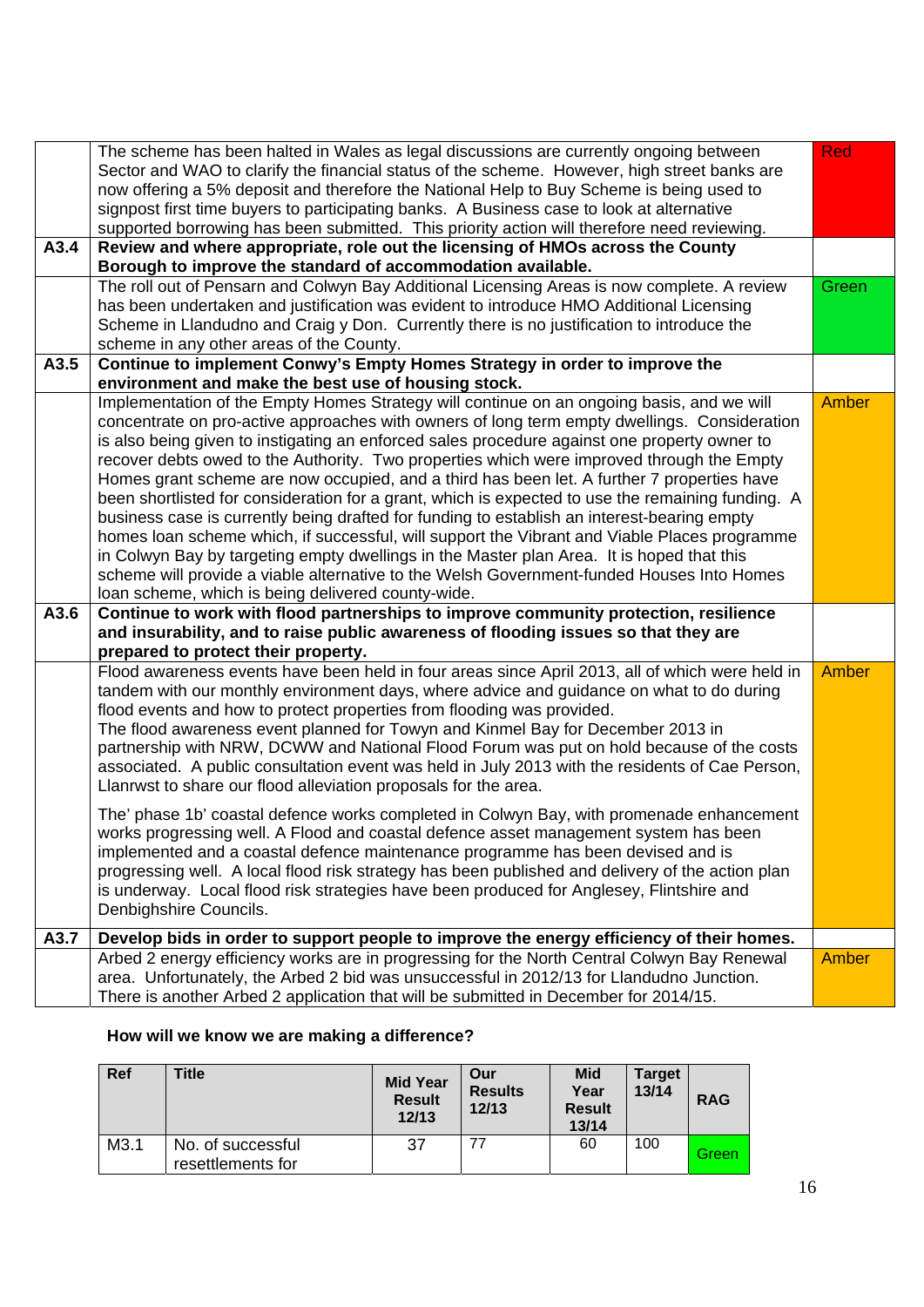|       | homeless households                                                                                                           |                  |               |                  |             |       |
|-------|-------------------------------------------------------------------------------------------------------------------------------|------------------|---------------|------------------|-------------|-------|
| M3.2  | % of Potentially homeless<br>households for whom<br>homelessness was<br>prevented for at least 6<br>months                    | 90.5%            | 91.7%         | 95.7%            | 87%         | Green |
| M3.3  | No. of new affordable<br>housing units provided<br>during the year as a % of<br>all new housing units<br>during the year      | Annual<br>figure | 14.97%        | Annual<br>figure | 20%         |       |
| M3.4a | No. of applications for a<br><b>Local Authority Mortgage</b><br>Scheme (LAMS)                                                 | 12               | 32            | $\Omega$         | None<br>set |       |
| M3.4b | No. of mortgage<br>applications completed                                                                                     | 19               | 29            | $\Omega$         | None<br>set |       |
| M3.5  | % of licensable HMOs<br>which are licensed                                                                                    | 50%              | 54.0%         | 56.0%            | 65%         | Green |
| M3.6  | % (no.) of private sector<br>dwellings that had been<br>vacant for more than 6<br>months which were<br>returned to occupation | 4.4%<br>(48)     | 39<br>(3.58%) | No data          | 65          |       |
| M3.7  | No. of flood risk<br>awareness events held                                                                                    | $\overline{7}$   | 11            | No data          | 8           | Green |
| M3.8  | No. of houses supported<br>to improve energy<br>efficiency                                                                    | 26               | No data       | No data          | 500         |       |

#### **Self evaluation of performance**

The completion and approval of the LDP is a significant achievement. There has been good progress with flood defence works which have been put to test in the recent storm weather. The failure of the arbed scheme for Llandudno Junction is disappointing and we will endeavour to apply for any future funding schemes. There are a lot of measures which are annual for this outcome, but those that can be measured mid year are showing a positive impact that more people living in Conwy have access to safe and appropriate housing.

#### **Areas for improvement / development**

Housing is an area that will remain a key focus for the authority – particularly in light of the ongoing economic pressures and the possible impact of welfare reform on local residents. We are working to improve the performance for the number of private sector dwellings that have been returned to occupation. Given the changes to the LAM scheme we will need to work to signpost first time buyers to alternative mortgage options.

#### **Outcome 4 – People in Conwy are Healthy and Independent**

| A4.1 | Work in partnership with other agencies to review ways of providing Social care and<br>develop a range of support options for those who need assistance to keep them<br>independent for as long as possible. | <b>RAG</b> |
|------|--------------------------------------------------------------------------------------------------------------------------------------------------------------------------------------------------------------|------------|
|      | There has been extensive work undertaken in respect of this agenda with Health Partners.                                                                                                                     | Amber      |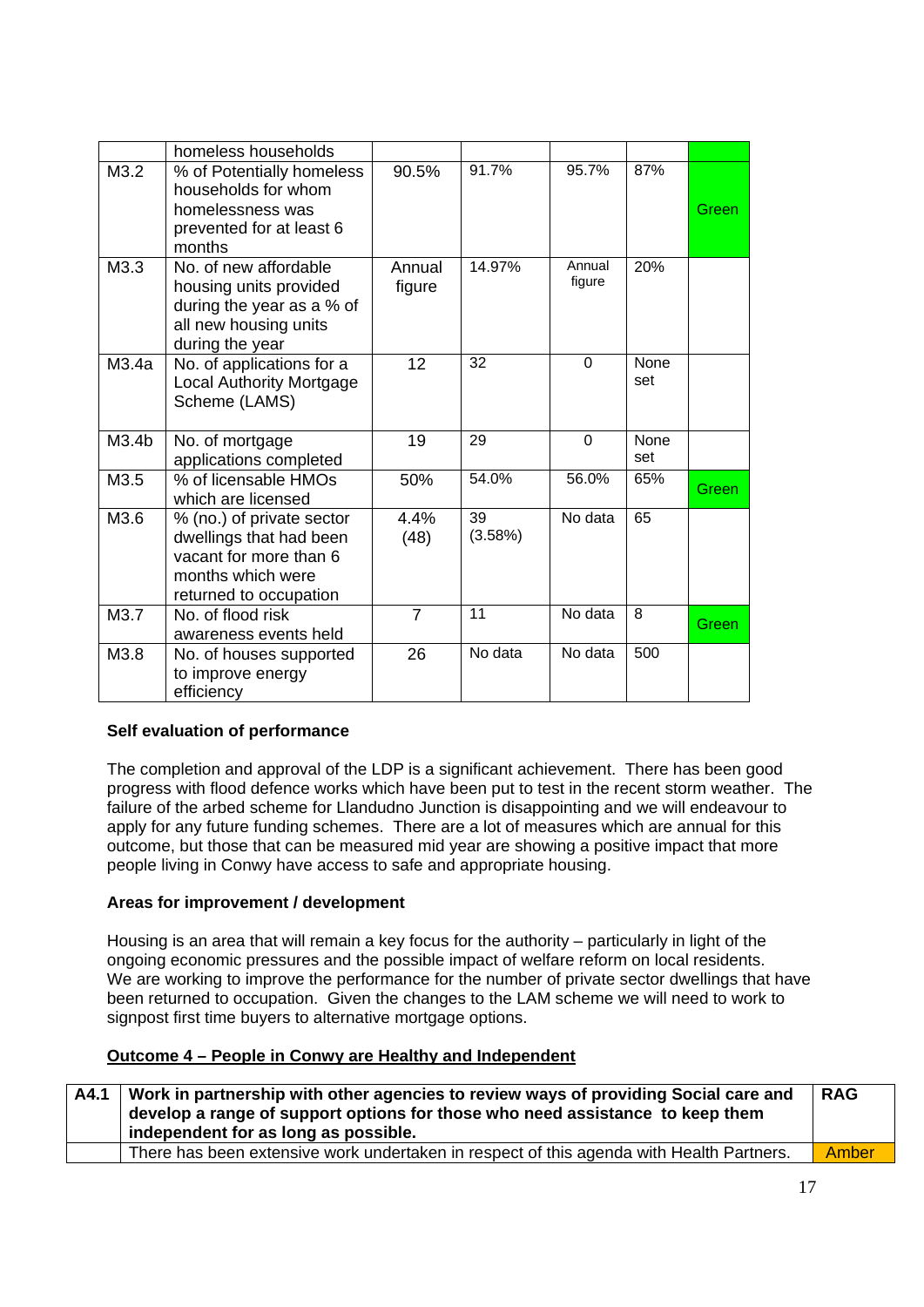|      | The establishment of the Joint Localities board will ensure governance around such<br>developments and oversee the outcomes required for the delivery of the health and<br>wellbeing plan. It is proposed that the newly formed Community partnership forum will<br>oversee the work of a range of projects.<br>Work is ongoing in respect of: Single point of access, Enhanced Health care / intermediate<br>care and re-enablement (continuum of services), End of Life, Together for Mental Health,<br>Framework for Action and Independent Living.          |              |
|------|-----------------------------------------------------------------------------------------------------------------------------------------------------------------------------------------------------------------------------------------------------------------------------------------------------------------------------------------------------------------------------------------------------------------------------------------------------------------------------------------------------------------------------------------------------------------|--------------|
| A4.2 | Recognise the importance of informal care, and get better at identifying who provides                                                                                                                                                                                                                                                                                                                                                                                                                                                                           |              |
|      | it and what help they need to carry out this vital role.                                                                                                                                                                                                                                                                                                                                                                                                                                                                                                        |              |
|      | Within adult's services there is a dedicated Carers Officer supporting Carers in their caring                                                                                                                                                                                                                                                                                                                                                                                                                                                                   | <b>Amber</b> |
|      | role. At first point of contact within the customer care team, carers are being identified,                                                                                                                                                                                                                                                                                                                                                                                                                                                                     |              |
|      | offered needs assessments and sent information.                                                                                                                                                                                                                                                                                                                                                                                                                                                                                                                 |              |
|      | Specialist Teams were unable to record Carers assessments directly on to Paris, but this                                                                                                                                                                                                                                                                                                                                                                                                                                                                        |              |
|      | has now been rectified.                                                                                                                                                                                                                                                                                                                                                                                                                                                                                                                                         |              |
| A4.3 | Implement the 'Conwy Active for Life' action plan to encourage healthy lifestyle<br>opportunities.                                                                                                                                                                                                                                                                                                                                                                                                                                                              |              |
|      | The Conwy Active for Life projects are progressing well. The school swimming project has<br>effectively engaged with schools to change their swimming provision. A review of the<br>swimming schedule has reduced the waiting list for level 1 swimming. The 'Girls in Sport'<br>project continues to engage with teenage girls in order to increase physical activity<br>participation rates. All other key actions within Conwy Active for Life are operational and<br>working to deliver the outcome of increasing participation rates in physical activity. | <b>Amber</b> |
| A4.4 | Develop a local community transport plan to prioritise access to essential services.                                                                                                                                                                                                                                                                                                                                                                                                                                                                            |              |
|      | A rural needs assessment has been carried out by STC Ltd and final report was expected<br>by mid November 2013.                                                                                                                                                                                                                                                                                                                                                                                                                                                 | <b>Amber</b> |

## **How will we know we are making a difference?**

| Ref   | <b>Title</b>                                                                                                                                                                                     | <b>Mid Year</b><br><b>Result</b><br>12/13 | Our<br><b>Results</b><br>12/13 | <b>Mid Year</b><br><b>Result</b><br>13/14 | <b>Target</b><br>13/14 | <b>RAG</b> |
|-------|--------------------------------------------------------------------------------------------------------------------------------------------------------------------------------------------------|-------------------------------------------|--------------------------------|-------------------------------------------|------------------------|------------|
| M4.1  | % of older people, who after 6<br>weeks enablement care, are well<br>enough that they no longer need<br>care or can be transferred to a<br>less intensive care plan                              | 64.6%                                     | 77.31%                         | 84.8%                                     | 60%                    | Green      |
| M4.2a | The number of identified carers                                                                                                                                                                  | n/a                                       | 1227                           | 776                                       | 1350                   | Green      |
| M4.2b | The number of carers outcomes<br>that have been mostly or fully<br>achieved                                                                                                                      | n/a                                       | N/A                            | 131                                       | None<br>set            |            |
| M4.3  | The % of our primary schools that<br>achieve the National Quality<br>standard for healthy schools (by<br>Academic Year)                                                                          | Annual<br>figure                          | 5%                             | Annual<br>Figure                          | 12%                    |            |
| M4.4  | % of 11-16 year olds participating<br>in regular weekly exercise by<br>taking part in the '5x60' sporting<br>Hubs scheme'.                                                                       |                                           | 53%                            | 58%                                       | 55%                    | Green      |
| M4.5  | % of pupils leaving primary school<br>that are capable of swimming to a<br>sufficient standard that meets the<br>'learn to swim' criteria                                                        | 68%                                       | 68%                            | 65%                                       | 80%                    | Red        |
|       | Assessment data for all Conwy Year 6 pupils was not available in 2011/12 (no data available from<br>Abergele swimming pool). 2012/13 was the first year whereby Leisure centres had assessed all |                                           |                                |                                           |                        |            |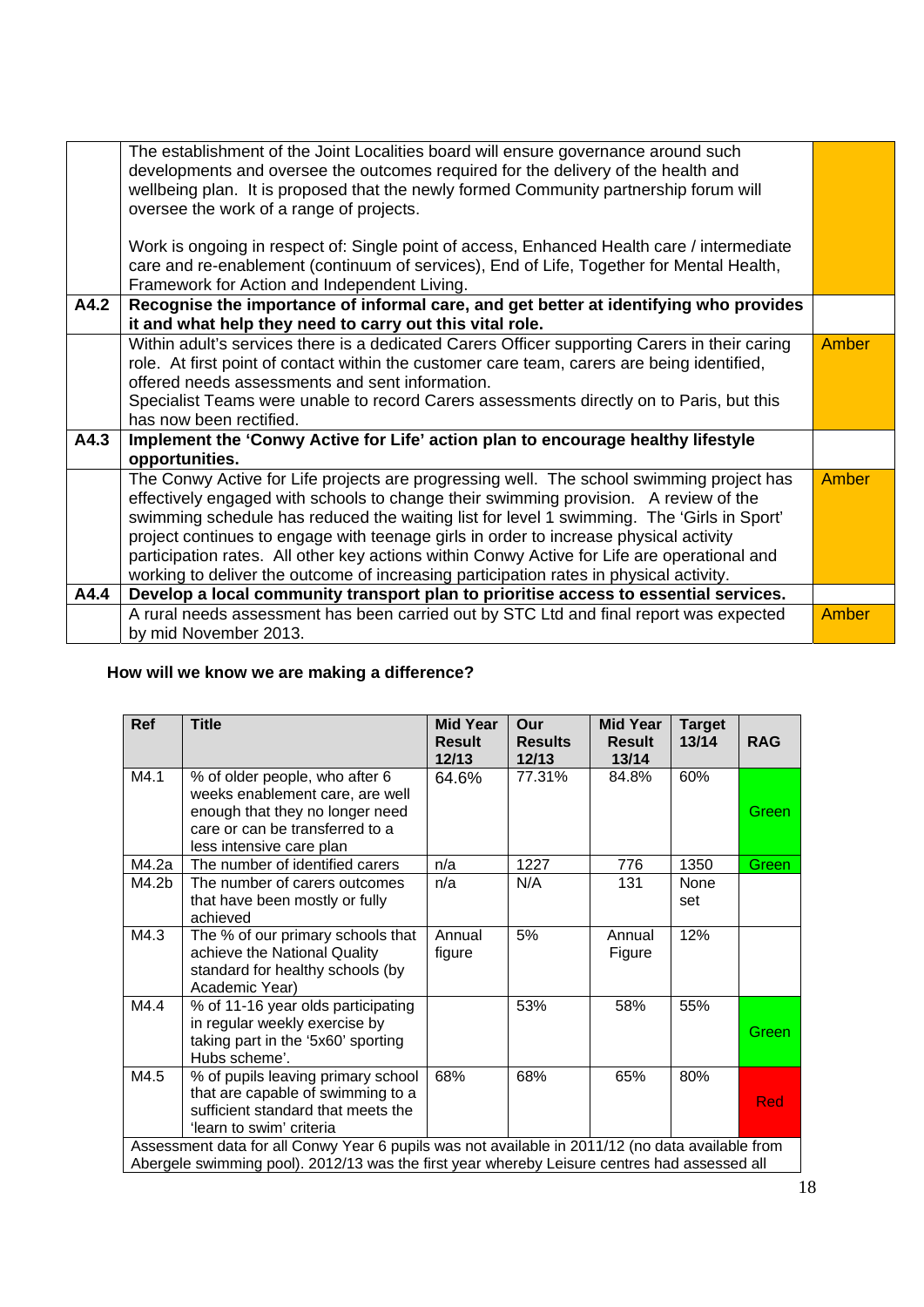Year 6 pupils in Conwy. It is now recognised that swimming attainment rates are significantly lower in schools that have high levels of free school meals. The data provided this year by Abergele Pool, and relating to the schools that use Abergele Pool for lessons, has had a considerable impact in this context. The focus of the swimming project has been on ensuring that schools take pupils swimming at an earlier age (Year 1 onwards). The effect of this change will be evident in 2013/14 onwards.

#### **Self Evaluation of performance**

The establishment of the Joint Localities Board will enable greater communication and partnership working with health colleagues. The review of our approach to supporting carers is showing positive results as is our 6 week approach to enablement, which is currently being trialled at present for all service users, regardless of eligibility. Young people's participation in exercise is improving, but we need to do more to improve our priority to ensure pupils leave primary school with good swimming skills.

#### **Areas for improvement / development**

In addition to improving pupil's swimming skills, further work is needed to complete the community transport plan, in conjunction with work that is being undertaken regionally.

#### **Outcome 5 – People in Conwy live in a county which has a thriving economy**

| A5.1 | Develop our Events Strategy with key stakeholders to maximise the use of our key<br>assets e.g. water sports, outdoor activities, cultural events, Theatr Colwyn, Venue<br><b>Cymru and Parc Eirias.</b>                                                                                                                                                                                                                                                                                                                                                                                                                                                                                                                                                                                                                                                                                                                                                                                                                                                                                                                                                | <b>RAG</b> |
|------|---------------------------------------------------------------------------------------------------------------------------------------------------------------------------------------------------------------------------------------------------------------------------------------------------------------------------------------------------------------------------------------------------------------------------------------------------------------------------------------------------------------------------------------------------------------------------------------------------------------------------------------------------------------------------------------------------------------------------------------------------------------------------------------------------------------------------------------------------------------------------------------------------------------------------------------------------------------------------------------------------------------------------------------------------------------------------------------------------------------------------------------------------------|------------|
|      | The Events Strategy is the key document for ensuring this corporate outcome is achieved.<br>Having a Strategy in place has been fundamental to the success we have had in attracting a<br>number of events of major significance that have brought valuable economic benefits to the<br>County. Since 2010 we have attracted events of the S4C Wales Ladies Golf Championships<br>of Europe, Rally Fest, Commonwealth Mountain and Ultra Distance Championships, the<br>official start of WRGB two years on the run, as well as a special stage on the Great Orme.<br>Llandudno 10, the Olympic Torch Relay running through the County, Adain Avion, and the<br>first major music event within Eirias Stadium Access All Eirias. As well as the Wales Seniors<br>Golf Open, The Snowman Triathlon, Choral Festival, Cerdd Dant, The Eirias' - a long<br>distance triathlon time and of course not forgetting the high profile Rugby events such as the<br>IRB Series and Under 20's which colleagues in CDS have secured and run very<br>successfully.<br>All these fantastic events have increased the profile of the area at a regional, national and | Green      |
|      | international level. The economic impact analysis that has been done on key events revealed<br>that for every £1 invested, there is a return of £12.47 in the local economy.<br>2013 has seen two new events:<br>World Trail Championship which has been brought to Conwy County because of the<br>success of the CMUD event. The event attracted competitors from 20 countries.                                                                                                                                                                                                                                                                                                                                                                                                                                                                                                                                                                                                                                                                                                                                                                        |            |
|      | Tour of Britain passed through North Wales in September for the first time. Both these<br>events will made use of the rural landscape which is very positive as we have been trying to<br>attract events that can utilise not just the "honey pots" such as Llandudno and Conwy but<br>other key areas of the County. We also hosted Wales Rally GB Start and Finish of this<br>prestigious World Championship in the County. They also did a stage on the Great Orme<br>and in Gwydir Forest. Again utilising Gwydir is another real positive for the rural economy of                                                                                                                                                                                                                                                                                                                                                                                                                                                                                                                                                                                 |            |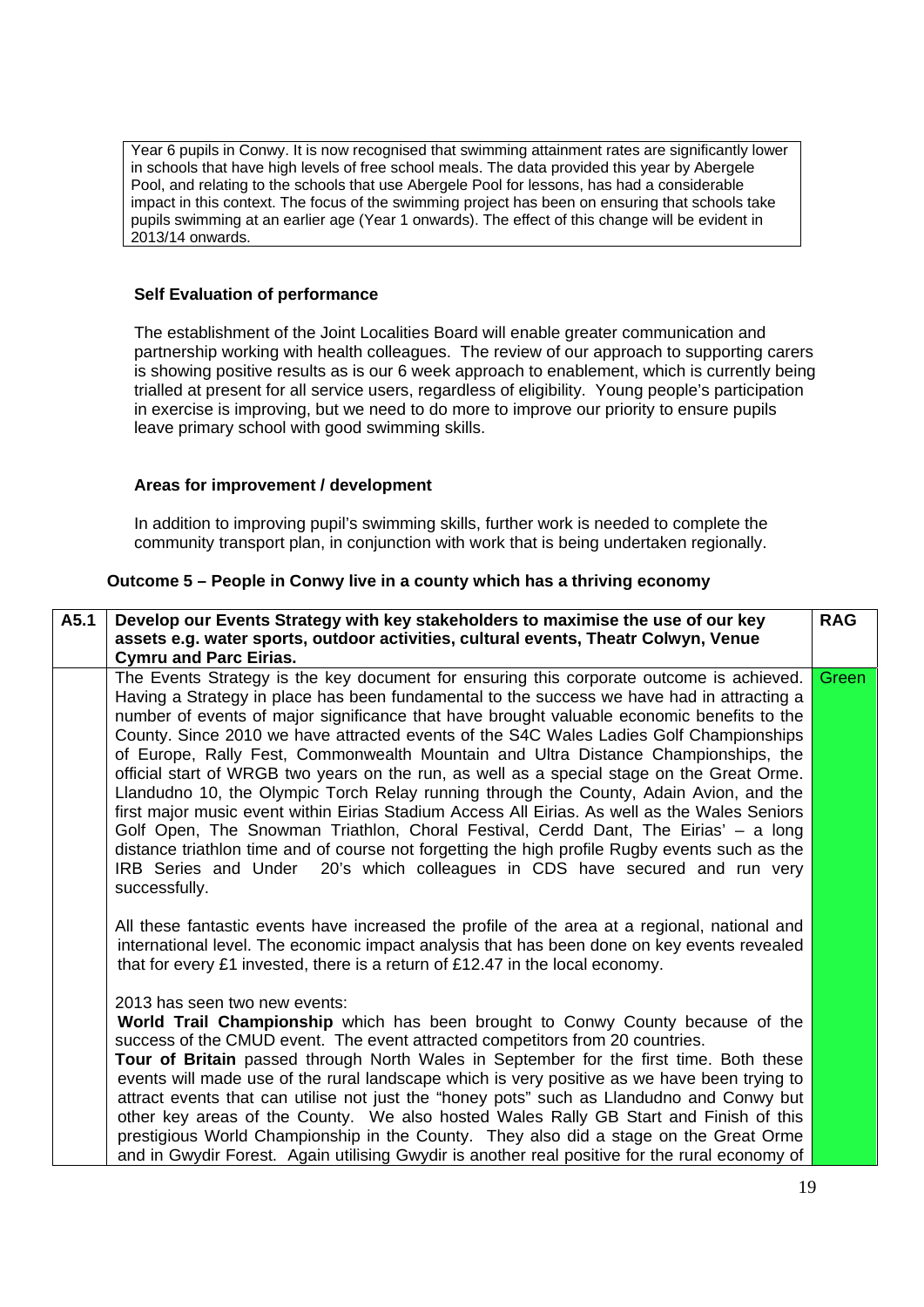|      | Conwy.                                                                                                                                                                                                                                                                                                                                                                                                                                                                                                                                                                                                                                                                                                                                                                                                                                                                                                                                                                                                                                                                                                                                                                                                                                                                                                                    |              |
|------|---------------------------------------------------------------------------------------------------------------------------------------------------------------------------------------------------------------------------------------------------------------------------------------------------------------------------------------------------------------------------------------------------------------------------------------------------------------------------------------------------------------------------------------------------------------------------------------------------------------------------------------------------------------------------------------------------------------------------------------------------------------------------------------------------------------------------------------------------------------------------------------------------------------------------------------------------------------------------------------------------------------------------------------------------------------------------------------------------------------------------------------------------------------------------------------------------------------------------------------------------------------------------------------------------------------------------|--------------|
|      | CCBC continues to have excellent working relationships with a number of key event partners<br>and also has a very good reputation of being a County that will support event organisers to<br>maximise the potential on major events. This was formally recognised in 2013 when Conwy<br>County Borough Council was won the National Outdoor Events Association (NOEA) Event<br>Organiser of the Year. We were also awarded jointly with Orchard the promoter for Access<br>all Eirias Production Partnership of the Year.<br>Work will start on producing the new Events Strategy in January 2014 but we continue to<br>work on a development areas such as:                                                                                                                                                                                                                                                                                                                                                                                                                                                                                                                                                                                                                                                              |              |
|      | Developing event organiser's skills - in partnership with the Outdoor Tourism Project we<br>have a run a training course of Traffic Management and Health and Safety Management. We<br>have also hosted the NOEA Wales conference in Eirias.<br><b>Creating a pool of event volunteers</b> – we have been working closely with voluntary<br>organisation and educational establishments like Coleg Llandrillo Cymru. We are also<br>working closely with Venue Cymru and Eirias looking at their bank of casual staff and<br>evidence of this is the fact a member of Venue Cymru staff was released for three weeks to<br>work closely with the team to deliver the WRGB Service Park in Deeside.<br><b>Expanding the Event Organisers Toolkit</b> - We have been working closely with the North<br>Wales Events Officer Group to produce a Pan North Wales Toolkit. This is nearly complete<br>and will be posted on our website in January as a help guide for event organisers.<br>Corporate Marketing is working with Venue Cymru and Eirias to produce materials that jointly<br>market CCBC key assets. The promotional pack will include Venue Cymru, Theatr Colwyn,<br>Eirias, Porth Eirias, Business Centre and Glasdir. A joint approach to sponsorship for<br>marketing these assets is also being developed. |              |
| A5.2 | Review our approach to procurement to support the local economy.                                                                                                                                                                                                                                                                                                                                                                                                                                                                                                                                                                                                                                                                                                                                                                                                                                                                                                                                                                                                                                                                                                                                                                                                                                                          |              |
|      | The development work on the Council's Corporate Procurement Strategy is progressing well.<br>The aim is still to have sign off by the end of the financial year. The action plan for the<br>adoption of the Corporate Procurement Strategy is currently being reviewed as a result of<br>queries and suggestions by Senior Managers. The Strategy will be revised once the Council's<br>Contract Standing Orders work group have commented.<br>The Strategy will underpin how Officers throughout the Council support ethical procurement,<br>particularly our approach to the local economy and the Council's sustainability agenda.<br>The establishment of a corporate contract register, led by procurement and developed with<br>the cooperation of the Web team, will enable us to capture the totality of the Council's<br>expenditure with external businesses.                                                                                                                                                                                                                                                                                                                                                                                                                                                   | <b>Amber</b> |
|      |                                                                                                                                                                                                                                                                                                                                                                                                                                                                                                                                                                                                                                                                                                                                                                                                                                                                                                                                                                                                                                                                                                                                                                                                                                                                                                                           |              |
|      | Critical data relating to the range of contracts awarded, by each of the Council's purchasing<br>departments will be recorded in the central register. The register will also capture essential<br>statistics about the number of contracts that have been awarded to local businesses, within<br>Conwy, North Wales, Wales and further afield. The areas for improvement will be the<br>promotion and of inclusion of community benefits and social clauses within all our purchasing<br>activity which will also be recorded within the register. Another area of improvement will be<br>the ability to capture contracts awarded through Framework agreements.                                                                                                                                                                                                                                                                                                                                                                                                                                                                                                                                                                                                                                                         |              |
|      | A range of Supplier development meetings have enabled purchasing departments to promote<br>opportunities for contracts, training, support and advice. Tendering workshops for local<br>businesses have been held in conjunction with Business Wales.                                                                                                                                                                                                                                                                                                                                                                                                                                                                                                                                                                                                                                                                                                                                                                                                                                                                                                                                                                                                                                                                      |              |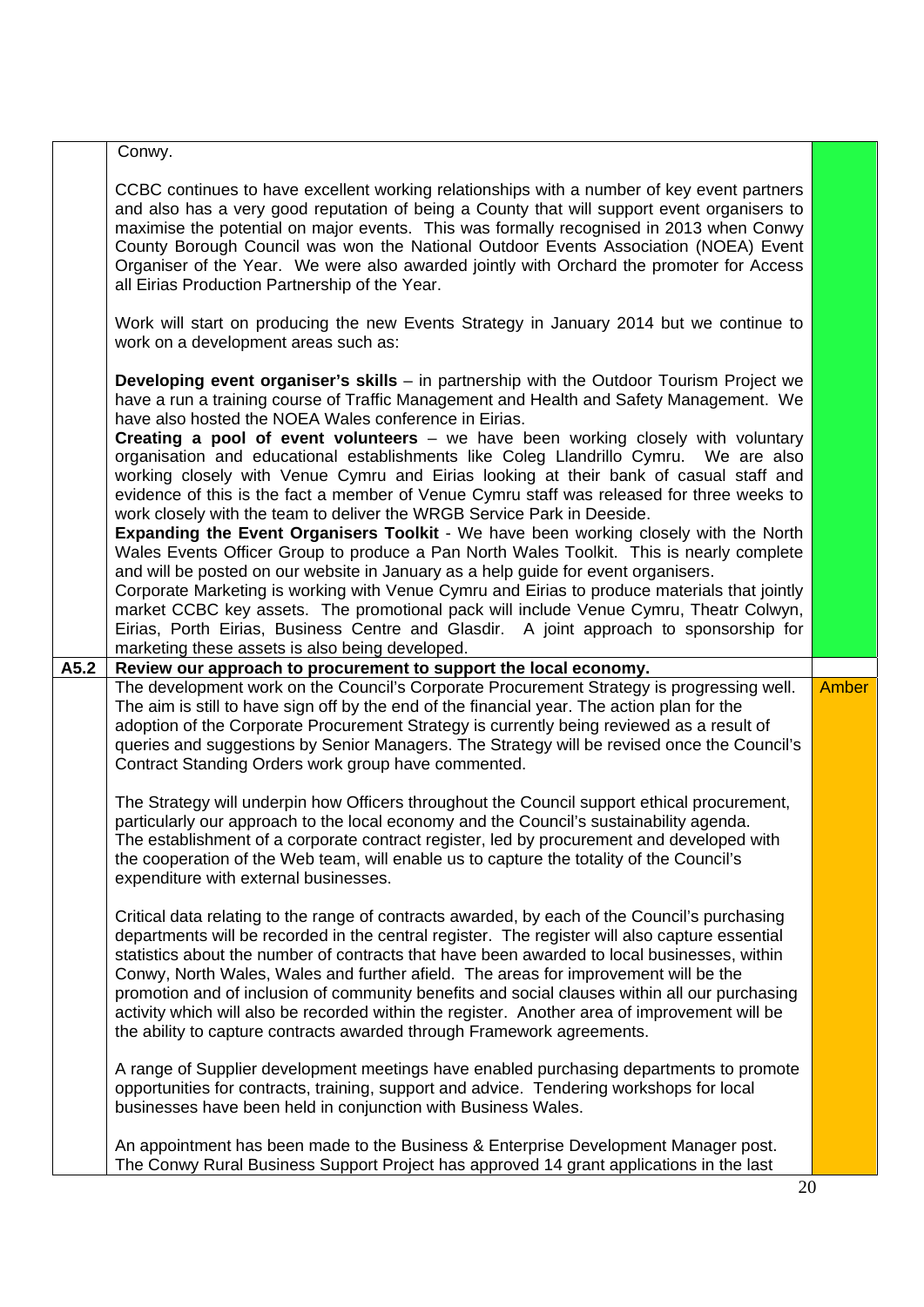|      | quarter alone, totalling £35,000. £152,000 has been allocated to date.<br>Conwy Small Business Grant has approved 49 grants to date during 13/14 to the value of<br>£37,601 with a total estimated project cost of £95,238.                                                                                                                                                                                                                                                                                                                                                                                                                                                                                                                                                                                     |              |
|------|-----------------------------------------------------------------------------------------------------------------------------------------------------------------------------------------------------------------------------------------------------------------------------------------------------------------------------------------------------------------------------------------------------------------------------------------------------------------------------------------------------------------------------------------------------------------------------------------------------------------------------------------------------------------------------------------------------------------------------------------------------------------------------------------------------------------|--------------|
|      | The Local Investment fund has this year to date approved 11 grants, committing £54,205 with<br>a total project cost of £152,175.                                                                                                                                                                                                                                                                                                                                                                                                                                                                                                                                                                                                                                                                                |              |
| A5.3 | Be more proactive in engaging with and supporting new, local & regional businesses<br>(including rural businesses), in order to understand and act upon business needs<br>where feasible, and support them to apply for business contracts.                                                                                                                                                                                                                                                                                                                                                                                                                                                                                                                                                                     |              |
|      | The Strategic Director of Economy and Place and the Section Head (Business & Economy)<br>have been engaging with local businesses. This process will be rolled out further by the<br>Business and Enterprise Development Manager through the development of a forward<br>programme. A capital business case has been submitted for the Conwy Business Support<br>Grant 2014/15. We continue to deliver and over perform in our targets for the Business Start<br>Up Programme, general business advice, Local Investment Fund and Rural Business Support<br>Programme. At present we have full occupancy in our industrial/commercial units. A quarterly<br>Business Newsletter supplemented by 'Newsflashes' is sent to all local businesses and we<br>are actively engaging with business networks and clubs. | Amber        |
| A5.4 | Maximise the employment opportunities available to the citizens of Conwy in key<br>developments across the region.                                                                                                                                                                                                                                                                                                                                                                                                                                                                                                                                                                                                                                                                                              |              |
|      | We are continuing to progress this via a Strategic Sites Group which is co-ordinating the<br>strategic investment within the county. The LDP has been adopted, giving certainty around<br>the strategic employment sites within the county. The Planning Obligations Supplementary<br>Planning Guidance is now subject to final adoption enabling Conwy to seek contributions for<br>skills and training for local people.                                                                                                                                                                                                                                                                                                                                                                                      | Amber        |
| A5.5 | Promote further inward investment.                                                                                                                                                                                                                                                                                                                                                                                                                                                                                                                                                                                                                                                                                                                                                                              |              |
|      | Integrating into North Wales Economic Ambition Board (NWEAB) Destination North Wales<br>programme. Also on Ambition Board's Energy and Advanced Manufacturing Sub groups.<br>Inward investment marketing strategy for BayLife + is in place. We are proactively facilitating<br>investments such as Surf Snowdonia.<br>Through a successful Welsh Government planning grant award, a North Wales Regional                                                                                                                                                                                                                                                                                                                                                                                                       | Amber        |
|      | Employment Land Strategy is being prepared to focus on the promotion of key regional and<br>local investment sites and opportunities in Conwy.                                                                                                                                                                                                                                                                                                                                                                                                                                                                                                                                                                                                                                                                  |              |
| A5.6 | Implement and co-ordinate initiatives to help families get out of poverty such as<br><b>Communities First, Flying Start and Families First.</b>                                                                                                                                                                                                                                                                                                                                                                                                                                                                                                                                                                                                                                                                 |              |
|      | The Family Support Programme Board has been developing a joint performance<br>management framework for these initiatives and has overseen a joined up approach to needs<br>assessments and project delivery. A joint session was held between Families First providers,<br>Communities First & Flying Start in October 2013 to raise awareness of the initiatives among<br>front-line staff. A Building Resilient Communities and Tackling Poverty Programme Board<br>chaired by the Chief Executive has been established and will support the coordination of the<br>Communities First, Flying Start, Families First and Team around the Family programmes.<br>A mapping exercise has been completed of all organisations in the county who are available                                                      | <b>Amber</b> |
|      | to provide welfare support and a website has been launched so that people can locate<br>support by postcode.                                                                                                                                                                                                                                                                                                                                                                                                                                                                                                                                                                                                                                                                                                    |              |

## **How will we know we are making a difference?**

| Ref   | <b>Title</b>    | <b>Mid Year</b><br><b>Result</b><br>12/13 | Our<br><b>Results</b><br>12/13 | <b>Mid Year</b><br><b>Result</b><br>$13 - 14$ | <b>Target</b><br>13/14 | <b>RAG</b> |
|-------|-----------------|-------------------------------------------|--------------------------------|-----------------------------------------------|------------------------|------------|
| M5.1a | Number of maior |                                           | b                              |                                               |                        | Green      |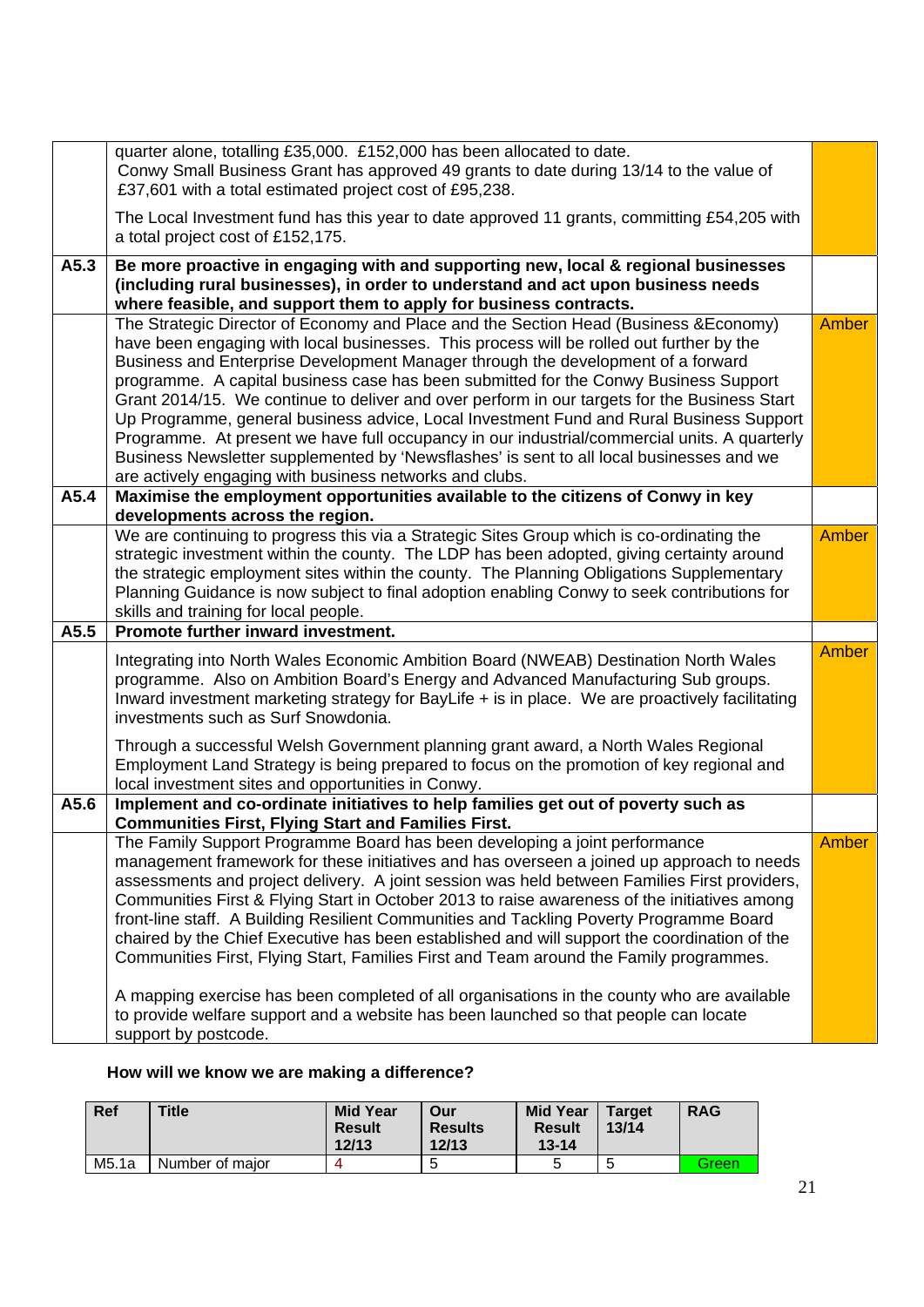|                   | events supported by<br>Conwy County Borough<br>Council                                                                                 |                  |                                                   |                  |                |       |
|-------------------|----------------------------------------------------------------------------------------------------------------------------------------|------------------|---------------------------------------------------|------------------|----------------|-------|
| M5.1 <sub>b</sub> | Number of community<br>events supported by<br>Conwy County Borough<br>Council                                                          | 12               | 25                                                | 13               | 25             | Green |
| M5.2              | No. of tourists visiting<br>Conwy each year for<br>overnight stays.                                                                    | Annual<br>figure | 2,405,500                                         | Annual<br>figure | 2.3<br>Million |       |
| M <sub>5.3</sub>  | No. of tourists visiting<br>Conwy each year for<br>day trips.                                                                          | Annual<br>figure | 5,571,800                                         | Annual<br>figure | 6 Million      |       |
| M5.4              | % of CCBC tendered<br>contracts that went to<br>North Wales<br>businesses.                                                             | 59.52%           | 52.94%                                            | 47.20%           | None set       |       |
| M <sub>5.5</sub>  | No. of businesses<br>supported to apply for<br>contracts, training,<br>funding or helped to<br>comply with new policy<br>requirements. | 208              | 136<br>(342)<br>including<br>convergenc<br>e)     | 2.70%            | 65             | Green |
| M5.6              | No. of jobs created or<br>protected through the<br>facilitation of financial<br>support.                                               | 230.5            | 207.5<br>(453.5)<br>including<br>convergenc<br>e) | 5.40%            | 38             | Green |
| M <sub>5.7</sub>  | % of children living in<br>poverty (where<br>household income is<br>less than 60% of the<br>British average<br>income).                | Annual<br>figure | 19.8%                                             | 40.50%           | None set       |       |

#### **Self Evaluation of performance**

There has been good progress to develop the strategic direction for economic development both on a county, regional and European level and we are improving our communication with local businesses. There has been a number of high profile events which have put Conwy 'on the map' and have supported tourism spend in the county. The economy is not something that is entirely within the control of the Local Authority, but there is positive progress with local unemployment rates as outlined in the table below. However whilst unemployment has decreased in Conwy, when compared to the whole of Wales, our recovery is slower when comparing the rates to September 2012.

|                      | No unemployed in CBC<br>Conwy | unemployment<br>Rate | <b>Wales</b><br>unemployment | GB<br>unemployment |
|----------------------|-------------------------------|----------------------|------------------------------|--------------------|
| <b>March</b><br>2011 | 2,561                         | 3.8                  | 3.9                          | 3.7                |
| <b>March</b><br>2012 | 2,741                         | 4.0                  | 4.3                          | 4.0                |
| <b>Sept</b><br>2012  | 2,540                         | 3.8                  | 4.1                          | 3.7                |
| <b>March</b>         | 2,791                         | 4.1                  | 4.2                          | 3.8                |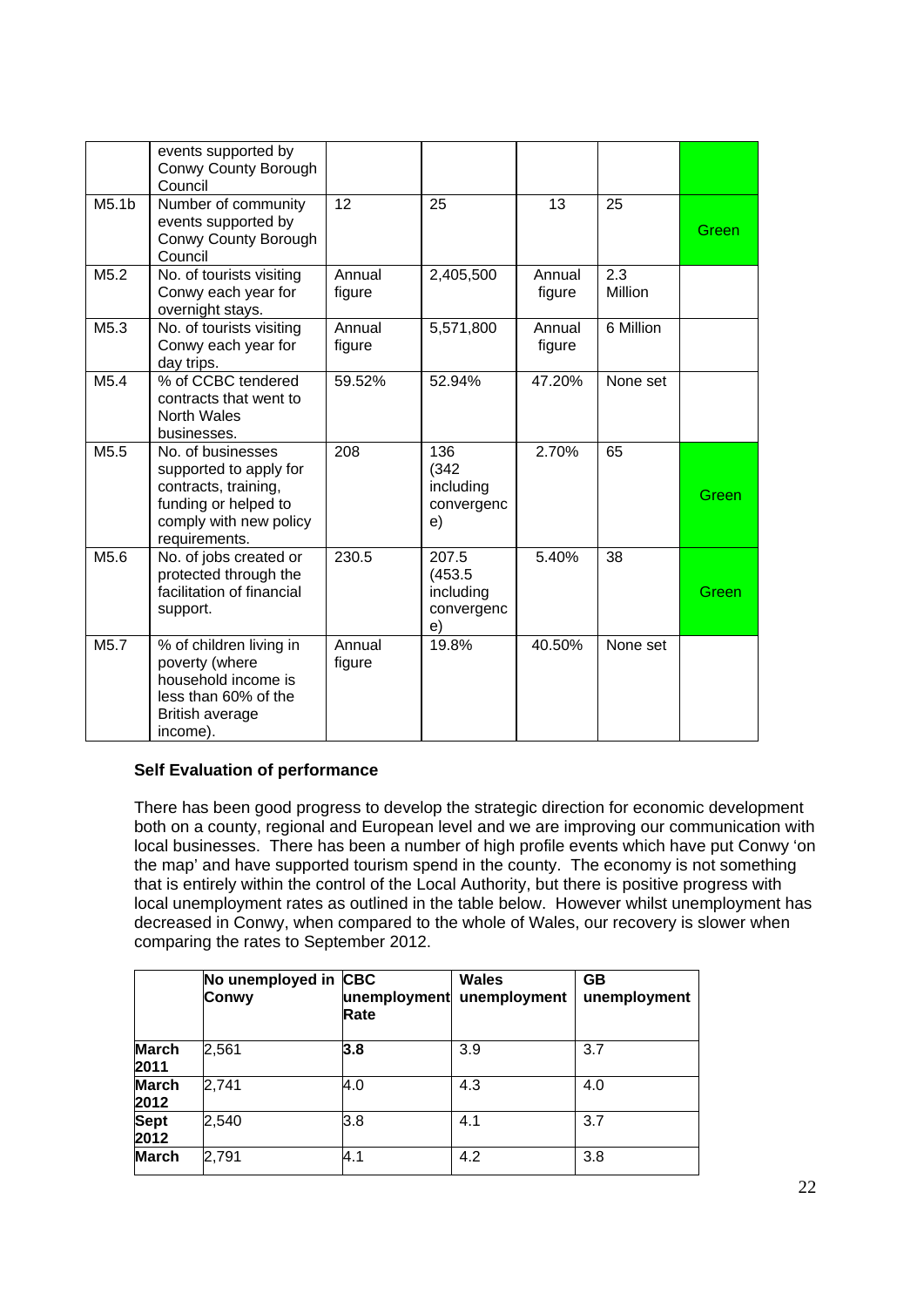| 2013                |       |     |     |            |
|---------------------|-------|-----|-----|------------|
| <b>Sept</b><br>2013 | 2,387 | 3.5 | 3.5 | റ റ<br>ے.ت |

#### **Areas for improvement / development**

The Procurement Strategy is progressing and is on track for completion by the end of the financial year. Support for local businesses is an area that is reliant on external grant funding that therefore is not always within our control, but we are working to maximise funding where possible. There is further opportunity for the development of community benefit and social clauses through the review of the procurement strategy which is currently under development. The development of the Building Resilient Communities and Tackling Poverty Programme Board should enable a co-ordinated and strategic approach to tackling the poverty agenda.

#### **Outcome 6 – People in Conwy live in a Sustainable Environment**

#### **Our Priority Actions**

| A6.1 | Continue to maintain, improve and publicise the quality of our nature reserves,                   | <b>RAG</b>   |
|------|---------------------------------------------------------------------------------------------------|--------------|
|      | beaches and parks.                                                                                |              |
|      | We have achieved 9 Green Flags, including 1 for the Great Orme Country Park. We have              | Green        |
|      | achieved 2 Wales in Bloom award for Colwyn Bay (1st place and silver gilt) and Llandudno          |              |
|      | (silver gilt); and silver gilt for Colwyn Bay in Britain in Bloom. We have also gained 4 RHS      |              |
|      | Neighbourhood awards. A web page is now in place dedicated to promoting the County's              |              |
|      | beaches. The page will be updated annually with details of beach award status. There are          |              |
|      | maps and details of the facilities available on each beach.                                       |              |
| A6.2 | Implement the strategy for addressing 'eyesore sites' in the County Borough.                      |              |
|      | Two priority sites have been taken off the register in the first half of the Year. Work continues | <b>Amber</b> |
|      | on the interior of the Black Lion in Conwy but from an eyesore property point of view the         |              |
|      | exterior work is completed work.                                                                  |              |
| A6.3 | Implement a Carbon Management Plan to reduce the Council's carbon emissions.                      |              |
|      | There is still a great deal of work that needs to be done to improve our carbon emission          | <b>Amber</b> |
|      | performance, however preparatory work is progressing. All projects within the CMP have            |              |
|      | now been initiated and project leads confirmed. The governance structure for the programme        |              |
|      | has been reviewed, with the project team membership refreshed and fortnightly project team        |              |
|      | meetings in place to closely monitor progress. Lighting upgrades have been carried out at 49      |              |
|      | sites. The Low Carbon Schools project is now entering phase 2, where 12 schools are being         |              |
|      | engaged to improve their energy performance. A funding application has been prepared to           |              |
|      | install variable speed drives at 3 leisure centres and power factor correction at Llandudno       |              |
|      | swimming pool as part of the Power Management project. 175 sites now have smart meters            |              |
|      | installed and options are currently being considered for the remaining sites where there is no    |              |
|      | network coverage. A scope of work is being prepared for commissioning a building                  |              |
|      | management system for Eirias Leisure Centre.                                                      |              |
|      | We are continuing to check if PCs are left on each night and if so emailing the user to inform    |              |
|      | them that they should be switching off their PC if leaving it for any length of time.             |              |
|      | We are now purchasing a new make and model of PC that is 53% more energy efficient than           |              |
|      | our previous model. We are supplying PC users with intelligent plugs (free of charge) that        |              |
|      | detect when the PC is switched off and turns off all peripherals. We are using virtualisation to  |              |
|      | reduce the number of physical servers to reduce energy consumption and we are                     |              |
|      | rationalising printers and advising clients to utilise efficient multi function devices.          |              |
| A6.4 | Implement the Environmental Management System called the 'Green Dragon'. This is a                |              |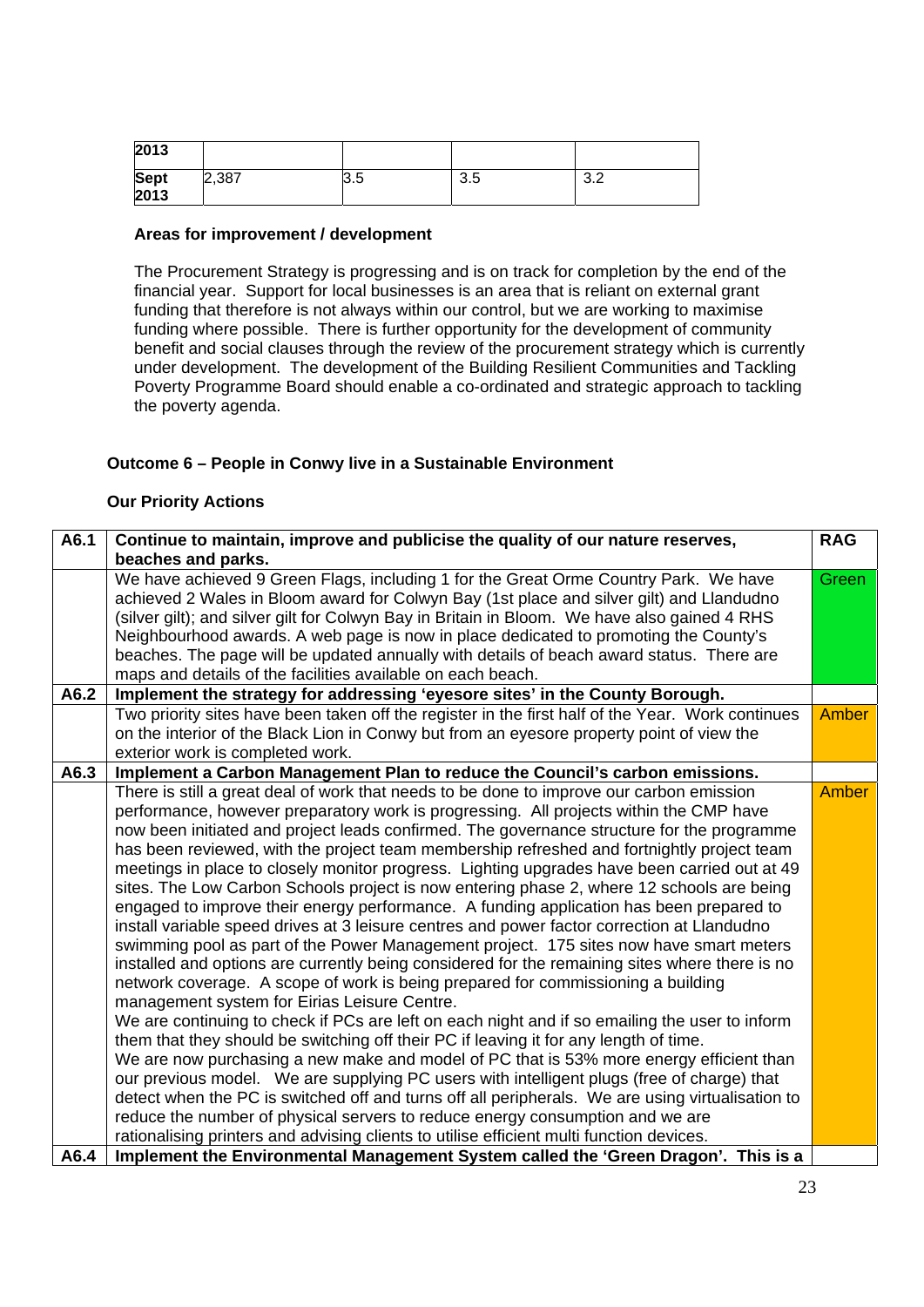|      | standard designed to promote good environmental management within an<br>organisation. There are 5 levels to achieve - 5 being the top standard.                                                                                                                                                                                                                                                                                                                                                                                                                                                                                                                                                                                                                                                                                                                                                                                                                  |       |
|------|------------------------------------------------------------------------------------------------------------------------------------------------------------------------------------------------------------------------------------------------------------------------------------------------------------------------------------------------------------------------------------------------------------------------------------------------------------------------------------------------------------------------------------------------------------------------------------------------------------------------------------------------------------------------------------------------------------------------------------------------------------------------------------------------------------------------------------------------------------------------------------------------------------------------------------------------------------------|-------|
|      | Green Dragon Level 4 has been achieved authority-wide. We are now working towards level                                                                                                                                                                                                                                                                                                                                                                                                                                                                                                                                                                                                                                                                                                                                                                                                                                                                          | Green |
|      | 5.                                                                                                                                                                                                                                                                                                                                                                                                                                                                                                                                                                                                                                                                                                                                                                                                                                                                                                                                                               |       |
| A6.5 | Continue to explore the cost saving and time saving benefits of new technology in                                                                                                                                                                                                                                                                                                                                                                                                                                                                                                                                                                                                                                                                                                                                                                                                                                                                                |       |
|      | order to modernise the way we work.                                                                                                                                                                                                                                                                                                                                                                                                                                                                                                                                                                                                                                                                                                                                                                                                                                                                                                                              |       |
|      | A Business Transformation Programme is in place to coordinate IT projects. We are currently<br>reviewing the approach of this programme to redefine the work streams. We are investigating<br>agile working/hot desks and reviewing equipment appropriate to allow staff to do their job<br>from multiple locations. A pilot commenced in Dinerth Road to test agile working and open<br>plan working. iTrent has now commenced Phase 2 and staff have moved to E payslips. The<br>P2P project is currently without a project manager, but has completed work with services in<br>Bodlondeb and is progressing with the roll out to Dinerth Road. EDM is also progressing<br>phase 2 projects but has suffered some capacity issues owing to long term sickness.<br>Capacity for this project is currently under review. The Gladstone online booking project for<br>leisure services is commencing a pilot with one leisure centre. (See also update under GA2) | Amber |
| A6.6 | Reduce waste to landfill and meet our statutory recycling targets'                                                                                                                                                                                                                                                                                                                                                                                                                                                                                                                                                                                                                                                                                                                                                                                                                                                                                               |       |
|      | Waste reused, recycled and composted is 58% which exceeds the statutory target for                                                                                                                                                                                                                                                                                                                                                                                                                                                                                                                                                                                                                                                                                                                                                                                                                                                                               | Green |
|      | 2014/15. Waste to landfill has also reduced and remains well below its allocated Landfill                                                                                                                                                                                                                                                                                                                                                                                                                                                                                                                                                                                                                                                                                                                                                                                                                                                                        |       |
|      | allowance set by Welsh Government for the next 7 years.                                                                                                                                                                                                                                                                                                                                                                                                                                                                                                                                                                                                                                                                                                                                                                                                                                                                                                          |       |

### **How will we know we are making a difference?**

1

| <b>Ref</b> | <b>Title</b>                                                                                                                                                                                                                       | <b>Mid</b><br>Year<br><b>Result</b><br>12/13 | Our<br><b>Results</b><br>12/13 | <b>Mid Year</b><br><b>Result</b><br>13/14 | <b>Target</b><br>13/14 | <b>RAG</b> |
|------------|------------------------------------------------------------------------------------------------------------------------------------------------------------------------------------------------------------------------------------|----------------------------------------------|--------------------------------|-------------------------------------------|------------------------|------------|
| M6.1       | No. of beaches receiving coastal<br>awards                                                                                                                                                                                         | Annual<br>figure                             | 11                             | Annual<br>figure                          | 11                     |            |
| M6.2       | No. parks and nature reserves with<br>Green Flag status                                                                                                                                                                            | Annual<br>figure                             | 8                              | Annual<br>figure                          | 8                      |            |
| M6.3       | Cleanliness index results                                                                                                                                                                                                          | 75                                           | 76.14                          | 79.9                                      | 77                     | Green      |
| M6.4a      | No. of recorded eyesore sites                                                                                                                                                                                                      | 46                                           | 43                             | 47                                        | <b>None</b><br>set     |            |
| M6.4b      | No. of recorded eyesore sites<br>improved                                                                                                                                                                                          | 21                                           | 29                             | 9                                         | <b>None</b><br>set     |            |
| M6.5       | % reduction in carbon dioxide<br>emissions by Conwy County<br>Borough Council                                                                                                                                                      | 0%                                           | 2.98%                          | $-9%$                                     | 15%                    | <b>Red</b> |
|            | Reporting processes in the newly formed ERF are still developing and this figure for now only includes the<br>main office locations.<br>Progress is being made against this PI, although at a slower rate than the initial target. |                                              |                                |                                           |                        |            |
| M6.6       | No. of Conwy schools that have<br>received an Eco School <sup>2</sup> Silver<br>Award                                                                                                                                              | 36                                           | 48                             | 58                                        | 52                     | Green      |
| M6.7       | % of municipal waste recycled,<br>reused or composted                                                                                                                                                                              | 58%                                          | 56.4%                          | 57.8%                                     | 58%                    | Amber      |
| M6.8       | % of municipal waste collected by<br>local authorities sent to landfill                                                                                                                                                            | 41%                                          | 43.4%                          | 42.1%                                     | 42%                    | Amber      |

 $2$  The Eco-Schools programme is an international initiative that encourages pupils to engage with environmental and sustainable development issues eg Litter, Waste Minimisation, Transport, Healthy Living, Energy, Water, School Grounds and Global Citizenship.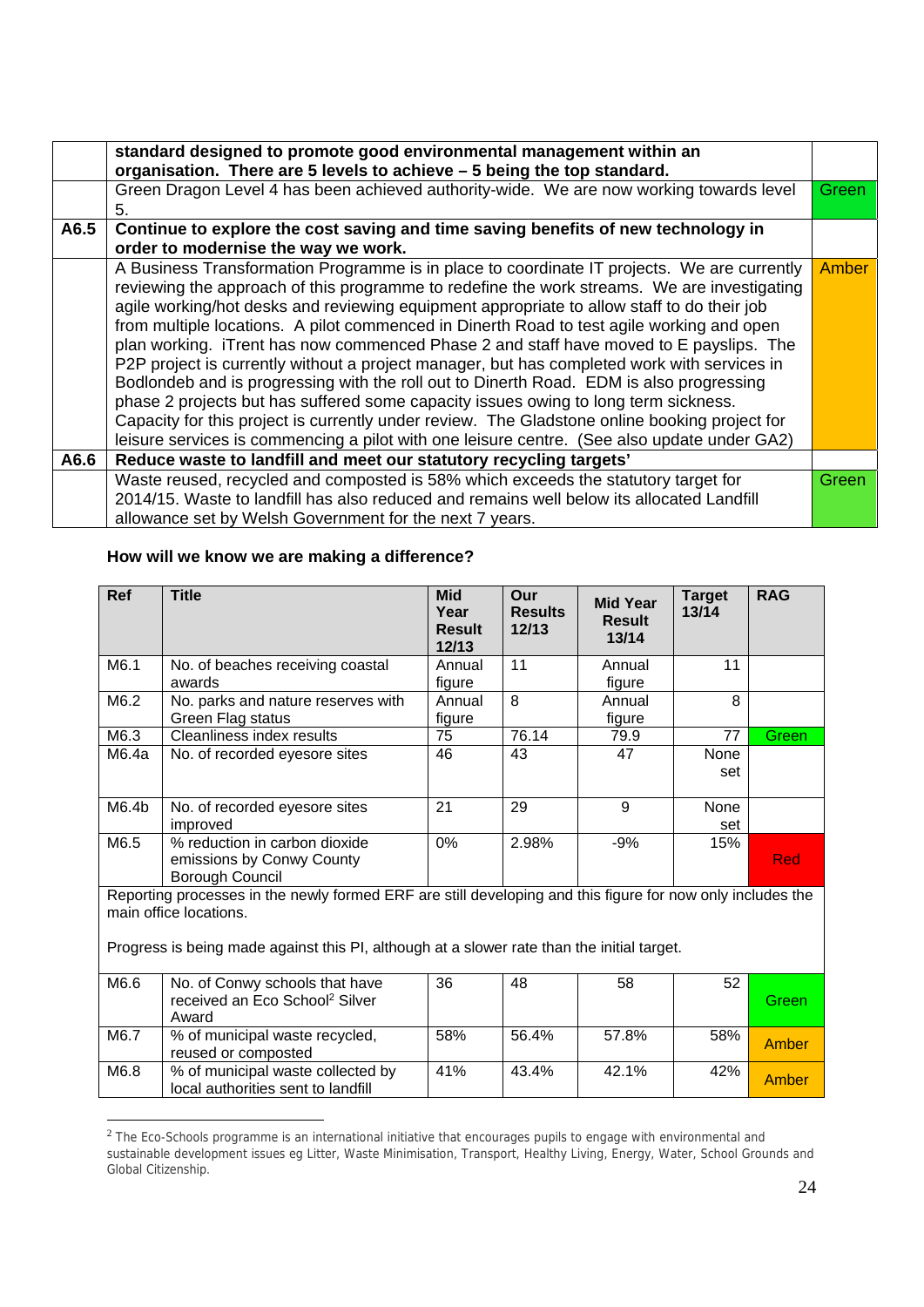#### **Self Evaluation of performance**

There is good evidence of improvement which is acknowledged through achievement of green dragon and the numerous flags we have achieved. Plans are in place to further improve our carbon emissions. The cleanliness measure has been our best result since the index started. There are clear links between the cleanliness of an area and the level of crime and tourism so this is a very positive result.

#### **Areas for improvement / development**

Further work is needed to address the carbon targets, but we are confident that the redefined governance and project management arrangement will show an improvement. We will continue to work to meet the national targets to increase recycling and reduce waste sent to landfill. We are working to review the Business Transformation Programme work streams.

#### **Outcome 7 - People in Conwy live in a county where heritage, culture and the Welsh language thrive**

#### **Our Priority Actions**

| A7.1 | Promote the benefits of speaking Welsh and work to address the perceptions and                                                                                                                                                                                                                                                                                                                                            | <b>RAG</b>   |
|------|---------------------------------------------------------------------------------------------------------------------------------------------------------------------------------------------------------------------------------------------------------------------------------------------------------------------------------------------------------------------------------------------------------------------------|--------------|
|      | barriers to the take up of learning Welsh.                                                                                                                                                                                                                                                                                                                                                                                |              |
|      | The Conwy Welsh Strategy for schools has been developed by the Education Service<br>following recommendations from WG. The Conwy grant has been submitted to the<br>Consortium who have approved and forwarded it to WG. A local forum has been developed<br>who monitor the outcomes of the strategy on a half termly basis. To date Outcome 1 & 2 of<br>the strategy has been reviewed to make further recommendations. | Amber        |
|      | We are also working to promote the use of Welsh in the workplace. There are many<br>initiatives in the pipeline to help achieve this action such as a new mini intranet site,<br>Working Welsh lanyard, and the promotion of Welsh language courses and refresher<br>updates. One of the themes of Improving Conwy 2013 was to research ways that we can<br>improve the use of Welsh within the Council.                  |              |
|      | More than 186 individuals have attended Welsh courses at Nant Gwrtheryn through the<br>RDP 'Mentrau laith y Gogledd' Co-operation Project.                                                                                                                                                                                                                                                                                |              |
| A7.2 | Support more primary schools to teach at least 25% of the curriculum through the<br>medium of Welsh.                                                                                                                                                                                                                                                                                                                      |              |
|      |                                                                                                                                                                                                                                                                                                                                                                                                                           |              |
|      | For the financial Year 2013/14 the service is on track to achieve 14 schools teaching 25%<br>through the medium of Welsh.                                                                                                                                                                                                                                                                                                 | Green        |
| A7.3 | Implement the Destination Conwy Plan to improve tourism and the Heritage Tourism<br>Strategy in conjunction with local partners in order to draw tourists into visiting<br>lesser known areas of interest.                                                                                                                                                                                                                |              |
|      | The Destination Conwy Management Plan has been reviewed and a report on the<br>achievements gained to date has been published. A new Destination Conwy Management<br>Plan is being drafted.                                                                                                                                                                                                                               | <b>Green</b> |
|      | Regulatory and Housing Services continue to administer the Historic Buildings Grant<br>scheme in collaboration with Cadw who also contribute towards the physical restoration and<br>refurbishment of historic buildings within the County                                                                                                                                                                                |              |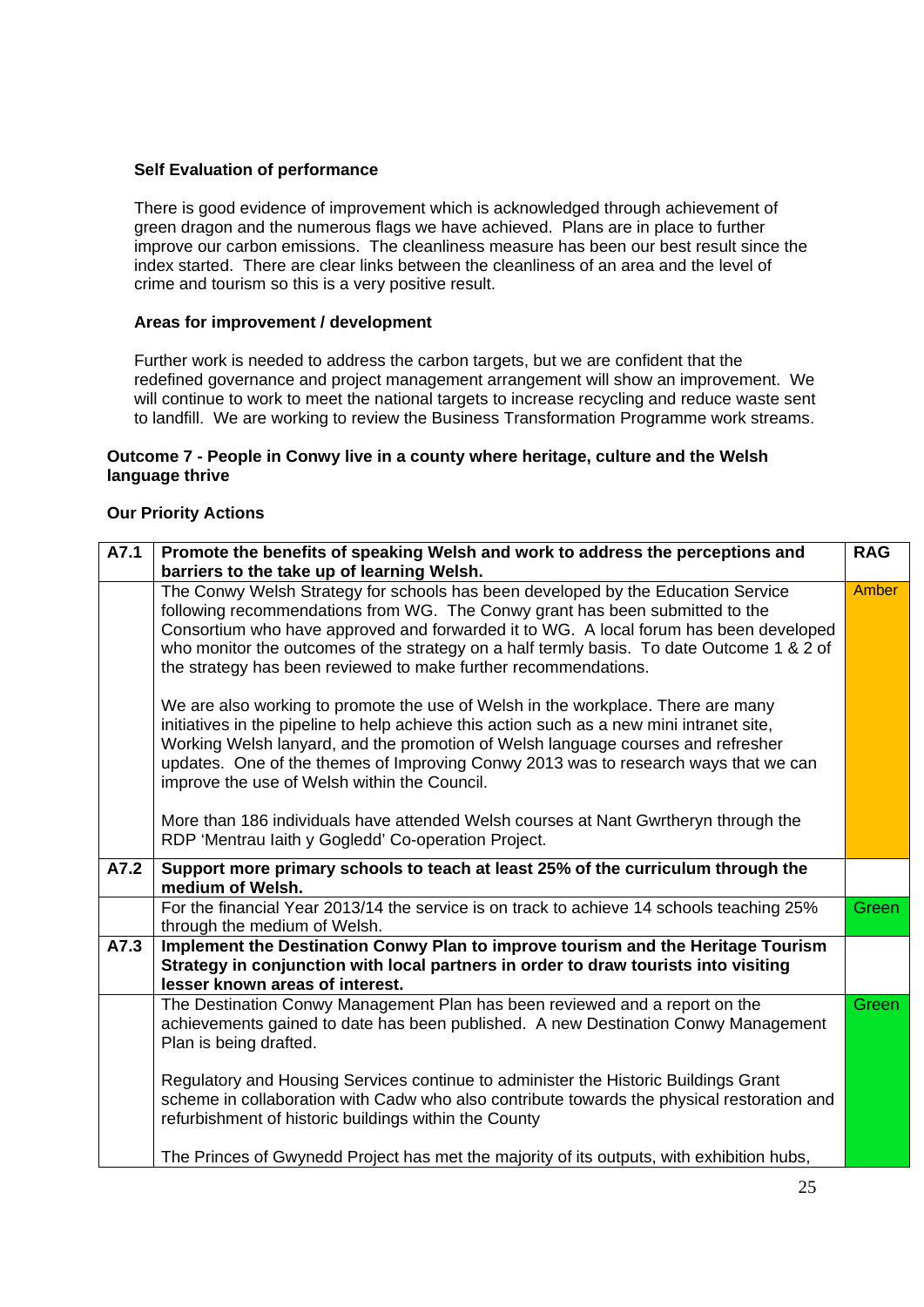website and film being produced to promote this period of Welsh history: these can be seen on youtube http://youtu.be/ypHCdCpKgzg. (Welsh - http://youtu.be/MBH2JkC-wus )

The launch of the Princes of Gwynedd at Crafwlyn, Beddgelert took place 14th October 2013. The Gateway to the Princes of Gwynedd has been opened in the Muriau Building, Conwy which includes digital interpretation.

The Helfa Gelf open Studios event happened in Conwy weekend 20th – 22nd of September 2013. 42 studios opened their doors and this was a unique opportunity to experience this normally hidden world and get to chat to the artists about their creative processes and their studio spaces. There is a diverse range of studios which range from garden sheds to galleries.

#### **How will we know we are making a difference?**

| <b>Ref</b>        | <b>Title</b>                                                                                                                                                                                                                                            | <b>Mid Year</b><br><b>Result</b><br>12/13 | Our<br><b>Results</b><br>12/13 | <b>Mid</b><br>Year<br><b>Result</b><br>13/14 | <b>Target</b><br>13/14 | <b>RAG</b> |
|-------------------|---------------------------------------------------------------------------------------------------------------------------------------------------------------------------------------------------------------------------------------------------------|-------------------------------------------|--------------------------------|----------------------------------------------|------------------------|------------|
| M7.1a             | % of pupils achieving level<br>4 or above for Welsh<br>Second Language at key<br>Stage 2                                                                                                                                                                | 68.7%                                     | 68.7%                          | Annual<br>figure                             | 70%                    |            |
| M7.1 <sub>b</sub> | % of pupils achieving level<br>5 or above for Welsh<br>Second Language at key<br>Stage 3                                                                                                                                                                | 70.9%                                     | 70.9%                          | Annual<br>figure                             | 74.9%                  |            |
| M7.2              | No. of youth service events<br>to promote Welsh Culture                                                                                                                                                                                                 | 24                                        | 19                             | 5                                            | 43                     | Red        |
|                   | There will be significant increase in this area due to the success of securing funding for the Cwl<br>Cymru project we are aiming for 110 new youth work sessions which includes 3 residential<br>opportunities / art show and photographic exhibition. |                                           |                                |                                              |                        |            |
| M7.3              | No. of Welsh 2nd<br>Language Primary schools<br>teaching more than 25% of<br>the curriculum through the<br>medium of Welsh                                                                                                                              | 12                                        | $\overline{12}$                | Annual<br>figure                             | $\overline{14}$        |            |
| M7.4              | No. of new interpretation<br>initiatives developed via<br>the Heritage Tourism<br>Strategy                                                                                                                                                              | 1                                         | 7                              | $\overline{\mathbf{4}}$                      | 13                     | Green      |
| M7.5              | % of visitors whose main<br>reason was to visit historic<br>monuments /<br>archaeological sites                                                                                                                                                         | Annual<br>figure                          | No<br>survey                   | Annual<br>figure                             | 30%                    |            |

#### **Self Evaluation of performance**

The completion of the Destination Conwy Plan is a key achievement and the launch of the Princes of Gwynedd project should greatly increase the number of visitors to lesser known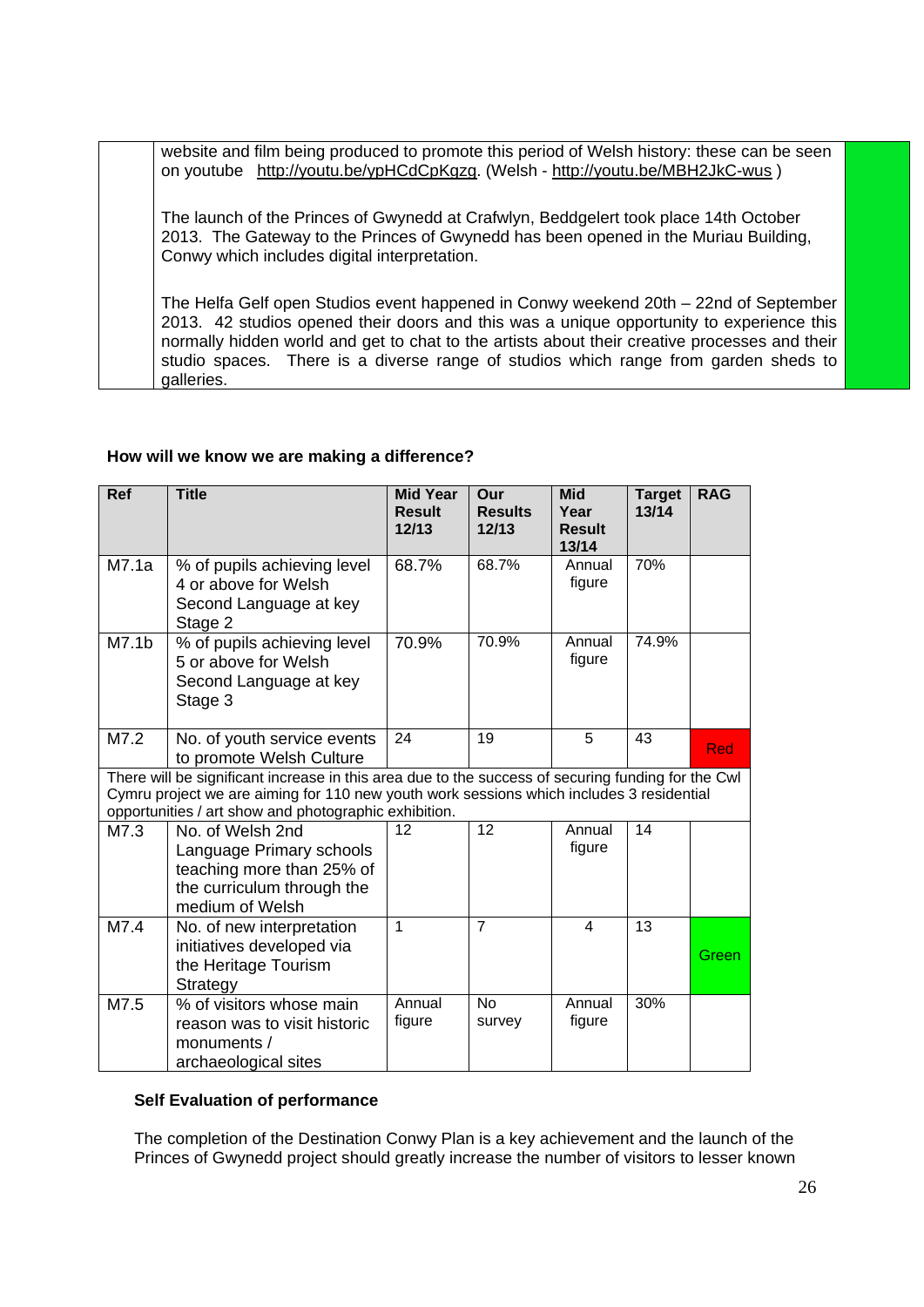tourist areas in the County. The project is an excellent example of the wealth of Welsh Culture the county has to offer. The Culture & Information, youth service and language unit teams are working together to improve the co-ordination of welsh promotion within the council. However the current performance for youth service events is below target and needs to improve. Grant funding has been set aside for 2013/14 and 2014/15 to improve performance and we will be approaching our partners to help deliver this work.

#### **Areas for improvement / development**

We are waiting for the formal launch of the new Welsh Government Welsh Language Standard, however a working group, chaired by the Director of Social Services is progressing the 'More Than Words' welsh language action plan for Social Services. During 2013-14, we hope to be able to take advantage of the www.workplacewelsh.org.uk website that was developed by the Welsh Government, with the support of WJEC. We will work to increase the take up of staff attending Welsh language awareness courses and will continue with the work of raising awareness of the Language Scheme and of ensuring that all Council staff comply with these requirements. A new application form that will reference welsh skills levels is in the process of being developed.

#### **Outcome 8 - People in Conwy are informed, included and listened to**

| A8.1 | Develop our engagement strategy in line with the Welsh Government's National<br>Principles for Public Engagement in Wales <sup>3</sup> in order to improve our approach and<br>ensure a good standard of engagement with communities. The Principles aim<br>make it easier for people to take part in timely, jargon free activities to influence<br>Council developments and to ensure people are told about the impact of their<br>contribution.                                                                                                                                                                                                       | <b>RAG</b>   |
|------|----------------------------------------------------------------------------------------------------------------------------------------------------------------------------------------------------------------------------------------------------------------------------------------------------------------------------------------------------------------------------------------------------------------------------------------------------------------------------------------------------------------------------------------------------------------------------------------------------------------------------------------------------------|--------------|
|      | The public engagement strategy was being presented for approval in December 2013.<br>This strategy will encourage the greater use of expert witnesses                                                                                                                                                                                                                                                                                                                                                                                                                                                                                                    | Amber        |
| A8.2 | Ensure that Elected Members and Town and Community Councils facilitate the<br>sharing of information and help local communities to share their views.                                                                                                                                                                                                                                                                                                                                                                                                                                                                                                    |              |
|      | We are in the process of procuring a webcasting solution in order to broadcast some of<br>our public meetings via the internet. Twenty seven of the thirty three community councils<br>have accepted the offer of a grant to help develop their websites.<br>Social Media training for Members has been to encourage appropriate use of<br>engagement through social media. Fifteen of the fifty nine Members produced Annual<br>Reports in 2012/13.<br>We are developing a Public Engagement Protocol for Scrutiny Committees.                                                                                                                          | Amber        |
| A8.3 | Develop a Customers programme to co-ordinate the various customer projects we                                                                                                                                                                                                                                                                                                                                                                                                                                                                                                                                                                            |              |
|      | have in order to improve our approach to customer service.<br>Projects and workflows are continuing although the timescales have slipped in some<br>areas, eg the Customer Charter took longer to finalise than anticipated, but is now out for<br>external consultation. The Gladstone online booking service for Leisure services has<br>commenced its pilot. Customer Service indicators have been developed but can only<br>reported annually. Excellence Service reaccreditation has been gained by Revenue and<br>Benefits and Environmental Services. Work to develop a forward work programme for<br>the whole council is still to be developed. | <b>Amber</b> |
| A8.4 | Implement the 5 area locality plans in order to improve local community services.<br>Locality plans have been developed with communities across the county borough<br>and prioritise the work local communities have said they want to see improve in<br>their area.                                                                                                                                                                                                                                                                                                                                                                                     |              |

<sup>3</sup> For more information visit www.participationcymru.org.uk/principles

-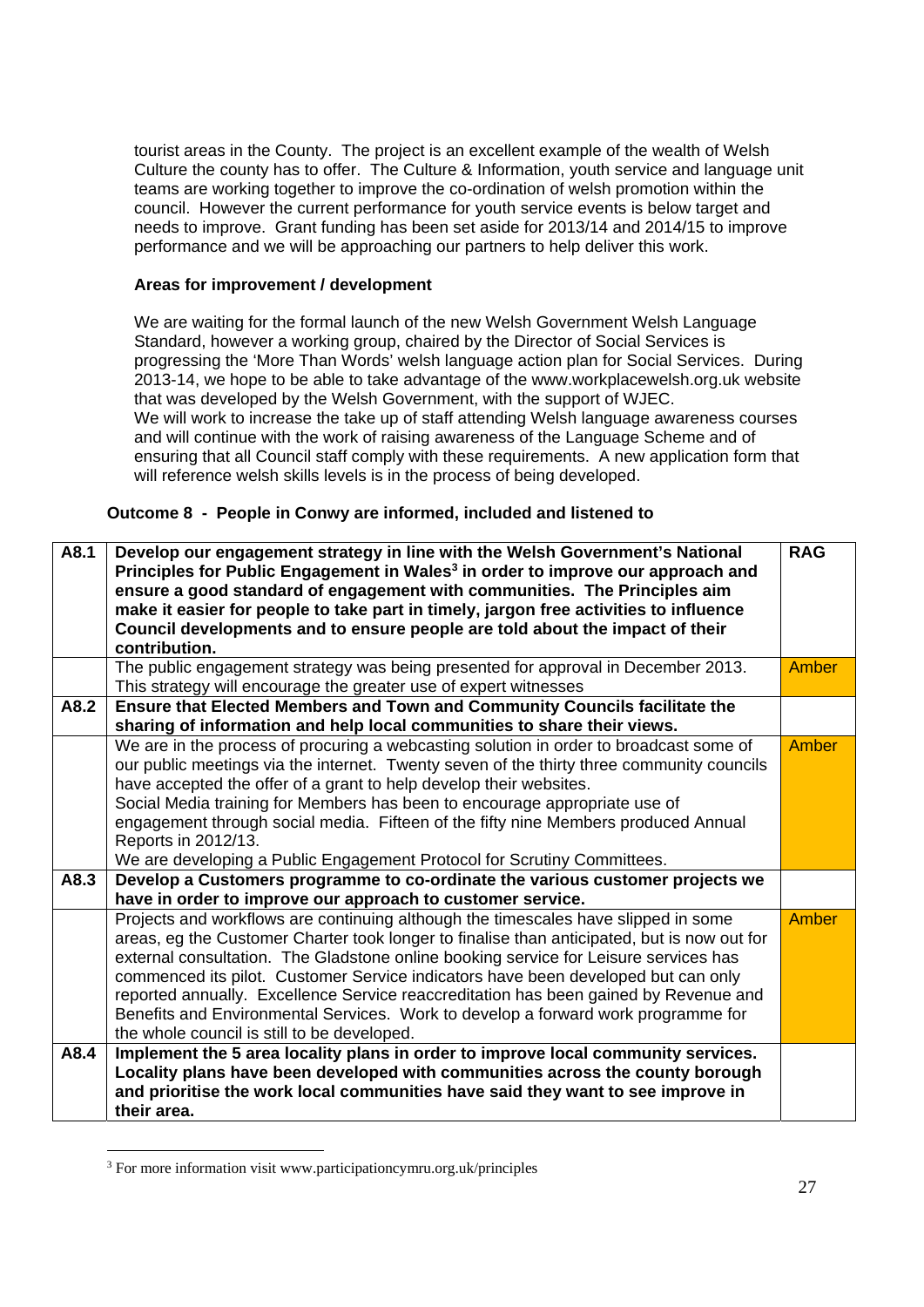|      | To date all projects across the 5 areas have been amalgamated in to 1 Locality Plan with<br>some projects being redrafted and all completed projects removed. The redrafting of the<br>locality plan is near completion, and it is anticipated the new Locality plan will be<br>launched on schedule in April 2014.<br>This will underpin Conwy's Community Led Local Development Strategy element of the<br>EU Structural and Investment Funds which we aim to use to maximise funding. | Amber |
|------|------------------------------------------------------------------------------------------------------------------------------------------------------------------------------------------------------------------------------------------------------------------------------------------------------------------------------------------------------------------------------------------------------------------------------------------------------------------------------------------|-------|
| A8.5 | Implement our Strategic Equality Plan to ensure that everyone is treated according                                                                                                                                                                                                                                                                                                                                                                                                       |       |
|      | to their needs.                                                                                                                                                                                                                                                                                                                                                                                                                                                                          |       |
|      | Good progress being made with the implementation of the Strategic Equality Plan. Year 1<br>progress report currently being drafted. We identified 86 actions for Year 1 of the<br>Strategic Equality Plan. 74 of those actions have been completed and are ongoing. This<br>equates to 86% of actions completed. A further 10 actions (12%) are well underway to<br>completion and 2 actions (2%) have not yet started, mainly as a result of limited<br>resources.                      | Amber |

#### **How will we know we are making a difference?**

| <b>Ref</b>        | <b>Title</b>                                                                                                                      | <b>Mid Year</b><br><b>Result</b><br>12/13 | Our<br><b>Results</b><br>12/13 | <b>Mid Year</b><br><b>Result</b><br>13/14 | <b>Target</b><br>13/14 | <b>RAG</b> |
|-------------------|-----------------------------------------------------------------------------------------------------------------------------------|-------------------------------------------|--------------------------------|-------------------------------------------|------------------------|------------|
| M8.1              | % of front line services<br>meeting Customer<br>Excellence Standard                                                               | 24.00%                                    | 25.4%                          | 25.4%                                     | 23.73%                 | Green      |
| M8.2              | No. of online transactions per<br>year                                                                                            | 8,467                                     | 16,922                         | 10,207                                    | 18,500                 | Green      |
| M8.3a             | % of complaints successfully<br>dealt with at stage 1                                                                             | 80%                                       | 89.0%                          | 87.0%                                     | 85%                    | Green      |
| M8.3 <sub>b</sub> | No of compliments received                                                                                                        | 246                                       | 538                            | 324                                       | 565                    | Green      |
| M8.4              | No. of findings of<br>maladministration by the<br>ombudsman                                                                       | 0                                         | $\Omega$                       | $\Omega$                                  | $\Omega$               | Green      |
| M8.5              | % of users of our website<br>who are satisfied with the<br>website                                                                | 63%                                       | 64.6%                          | 67.0%                                     | 70%                    | Amber      |
| M8.6              | No of items requested for<br>scrutiny which have been<br>submitted on behalf of the<br>public by a Cllr                           | $\overline{7}$                            | 10                             | 2                                         | <b>None</b><br>set     |            |
| M8.7              | % of actions completed which<br>were due to be completed in<br>the previous financial year<br>from the Strategic Equality<br>Plan | Annual<br>figure                          | 86.0%                          | Annual<br>figure                          | 100%                   |            |

#### **Self Evaluation of performance**

The Council has a number of mechanisms for the general public to get involved, including consultations, social media, the website, attendance at public meetings, the Bulletin, customer satisfaction surveys, through their county councillor and through a number of forums with young people, town councils and the voluntary sector. We are working to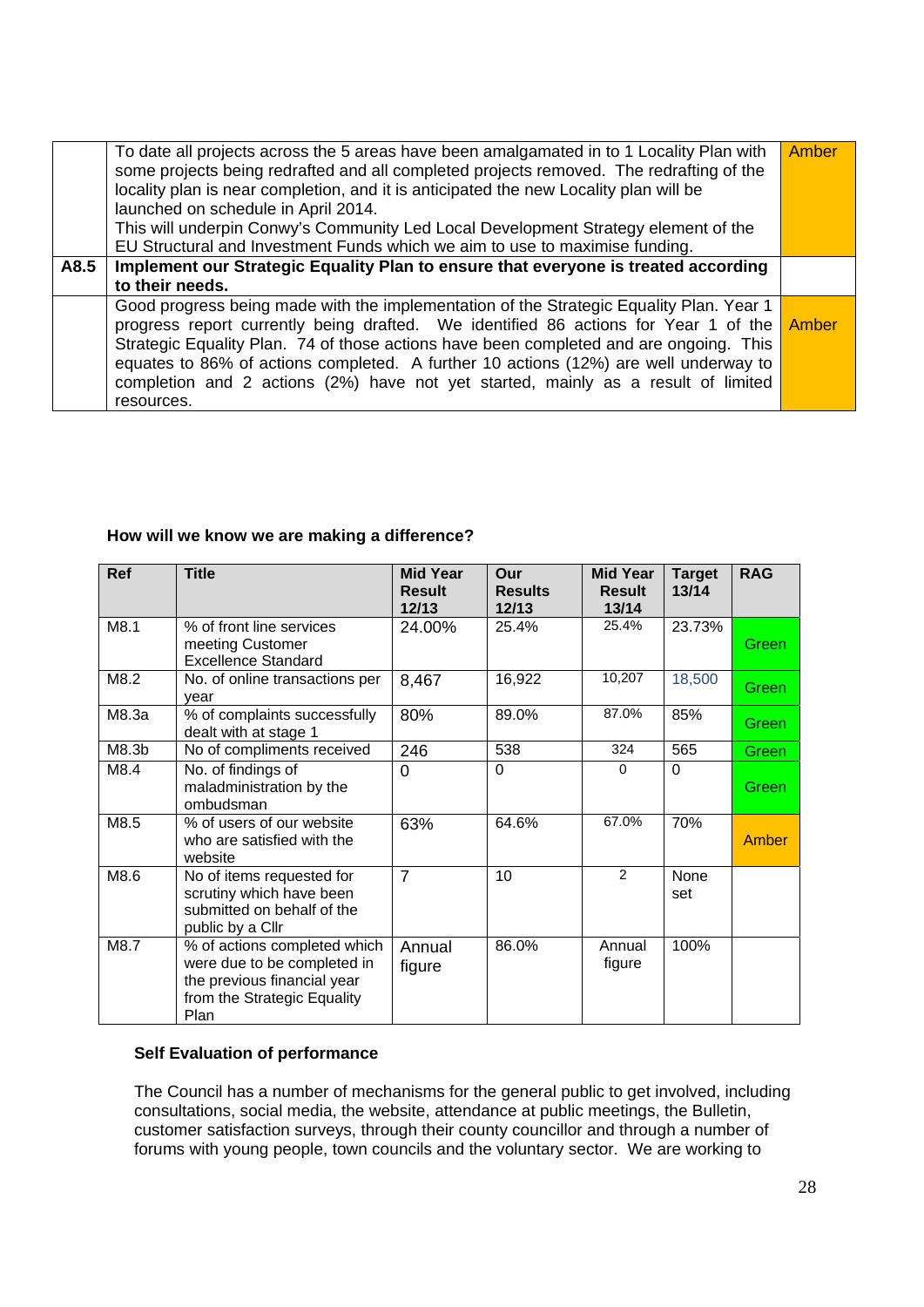improve these processes in order to maintain transparency and increase accessibility. Now that the engagement strategy has been approved, we can commence work to maximise the feedback we receive from residents

#### **Areas for improvement / development**

There has been good progress to develop webcasting and we are in the process of installing a new contact management system for our website which should improve out ability to manage the website and to interface with other applications.

Work has commenced to improve our analysis of complaints and compliments in order to share good practice and to learn from areas of required improvement. Further work is needed to ensure that we are recording complaints and compliments accurately and processing them in a timely manner.

#### **General Priority Actions (Efficient and Well Managed)**

| GA <sub>1</sub> | We will endeavour to improve services and meet our saving targets by modernising<br>the way we work                                                                                                                                                                                                                                                                                             | <b>RAG</b><br>Amber |  |
|-----------------|-------------------------------------------------------------------------------------------------------------------------------------------------------------------------------------------------------------------------------------------------------------------------------------------------------------------------------------------------------------------------------------------------|---------------------|--|
|                 | The council has a number of strategic modernisation programmes in place, namely the<br>modernisation of Social Services and the integration of the newly formed Environment,<br>Roads and Facilities Service as well as the modernisation of the library service. In<br>addition there are a number of modernisation projects taking place in services – a<br>summary of which is listed below: |                     |  |
|                 | • A service desk self service portal is being set up for implementation during January<br>2014, to allow users to log their own incidents and requests in real time. IT are<br>investigating a self service password re-set facility to reduce calls to the service<br>desk, and increase productivity through 24/7 availability.                                                               |                     |  |
|                 | APSE has been commissioned to review and develop a measurement/monitoring<br>$\bullet$<br>tool for the social and economic impacts of activities at Eirias.                                                                                                                                                                                                                                     |                     |  |
|                 | Libraries' opening hours and Home Library routes have been revised following<br>public consultation and were implemented in October / November 2013.                                                                                                                                                                                                                                            |                     |  |
|                 | A Visit Conwy suite of tourism websites have been relaunched.                                                                                                                                                                                                                                                                                                                                   |                     |  |
|                 | We have introduced Direct Debit system for swimming lesson payments and<br>reviewed the schedule to reduce the waiting list.                                                                                                                                                                                                                                                                    |                     |  |
|                 | A Street cleansing route optimisation programme has been put in place.<br>Hand held technology is now available for coastal asset inspections.<br>The Implementation of 'wordfast' has reduced translation repetition.<br>We are establishing an IT Steering Group to prioritise corporate development of IT<br>across the Council.                                                             |                     |  |
| GA <sub>2</sub> | We will review where we work from - (Office accommodation)                                                                                                                                                                                                                                                                                                                                      |                     |  |
|                 | The Project Team and Project Board were established in March 2013. Since the last<br>update a site has been identified within the preferred location and the conveyance has<br>been completed. Current occupied CCBC offices have been identified as "in scope" and                                                                                                                             | <b>Amber</b>        |  |
|                 |                                                                                                                                                                                                                                                                                                                                                                                                 |                     |  |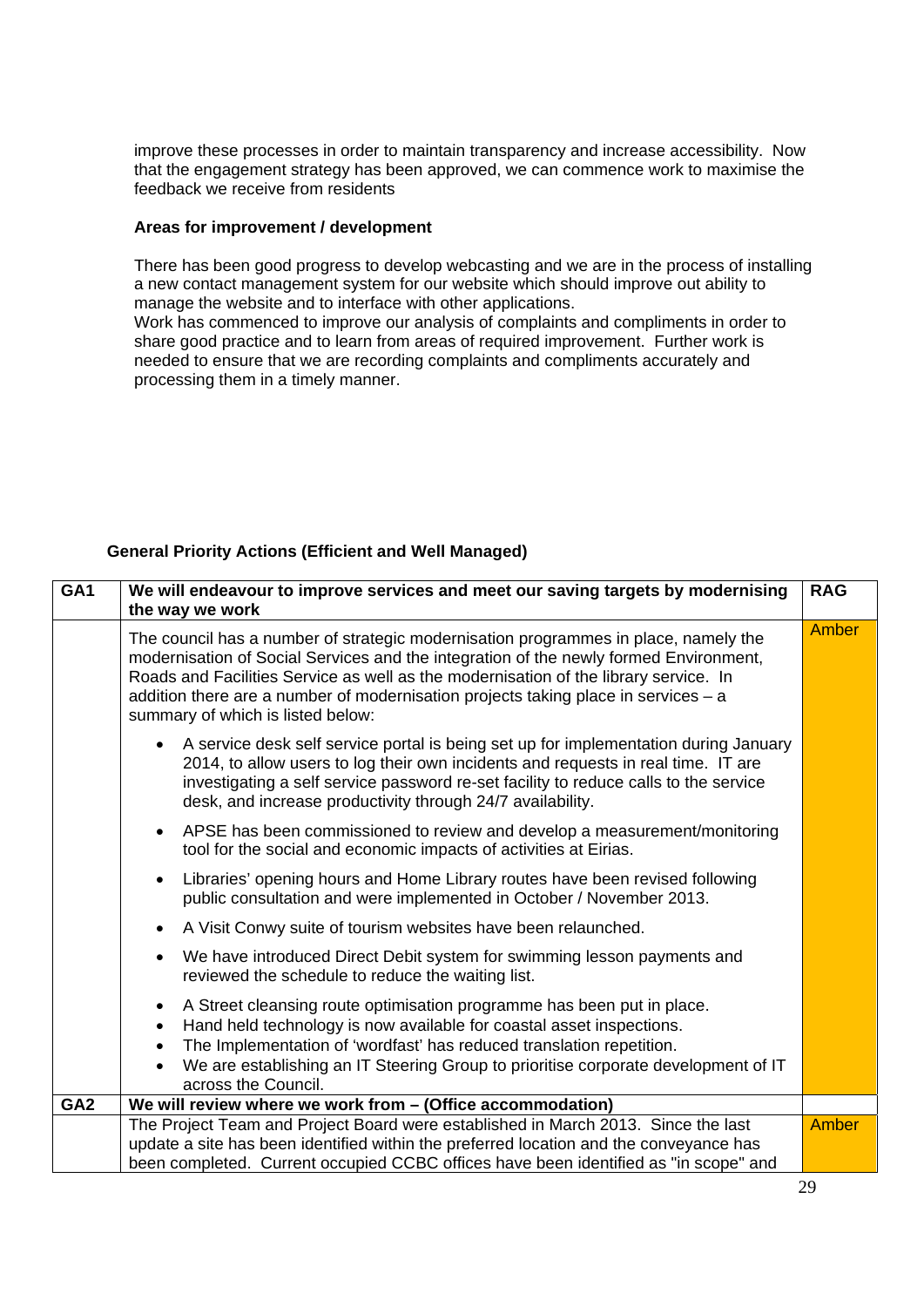|                 | an Occupiers Sub Group established made up of key officers from within the Services who<br>will occupy the final solution. The purpose of the Sub-Group is to understand what the<br>future needs of those services will be. Work is now beginning with the Authority's overall<br>Business Transformation Programme to identify the dependencies the office<br>accommodation strategy has with this overall transformation programme. The strategy is<br>promoting a potential cultural change across the Authority and with that in mind an agile<br>working pilot was implemented mid December in Social Services for staff at Dinerth Road. |              |
|-----------------|-------------------------------------------------------------------------------------------------------------------------------------------------------------------------------------------------------------------------------------------------------------------------------------------------------------------------------------------------------------------------------------------------------------------------------------------------------------------------------------------------------------------------------------------------------------------------------------------------------------------------------------------------|--------------|
| GA <sub>3</sub> | We will maximise European and other external funding opportunities                                                                                                                                                                                                                                                                                                                                                                                                                                                                                                                                                                              |              |
|                 | The Local Community Regeneration Provision has now resulted in projects approved to<br>the value of over £42.7m, with an estimated £35m attracted in grants and match funding<br>from other sources.<br>Stage 1 VVP application was successful, stage 2 as submitted in November 2013<br>indicating a potential grant of £14.7M against £41.25M total spend.                                                                                                                                                                                                                                                                                    | Amber        |
| GA4             | We are committed to delivering the All Wales Compact on Collaboration in                                                                                                                                                                                                                                                                                                                                                                                                                                                                                                                                                                        |              |
|                 | partnership with the Welsh Government and other Local Authorities                                                                                                                                                                                                                                                                                                                                                                                                                                                                                                                                                                               |              |
|                 | A task & finish group was set up by Partnership Scrutiny to consider any collaborations<br>that are not reporting corporately. All identified partnerships have been programmed to<br>present to Scrutiny over the next year.                                                                                                                                                                                                                                                                                                                                                                                                                   | <b>Amber</b> |

|                 |                            | <b>Mid Year</b><br><b>Result</b><br>12/13 | 12/13<br>out turn | 13/14<br>target | <b>Mid Year</b><br><b>Result</b><br>13/14 | <b>RAG</b> |
|-----------------|----------------------------|-------------------------------------------|-------------------|-----------------|-------------------------------------------|------------|
| GM <sup>1</sup> | Annual PDR completion rate | 68.08%                                    | 70.47%            | 80%             | 68.08                                     | Amber      |

The improvement in the completion rate for PDRs has been an area of continued focus. All services have been asked to review their data inputting onto iTrent to ensure that the data is up to date. A review will also take place to consider the methodology for this measure. Services are now able to undertaken group PDRS for certain staff groups which should increase the take up. Further to discussion at Principal Overview and Scrutiny Committee, the target and tolerance for this measure have been debated at SMT and the tolerance has been increased from 60% to 70%. The forward work programme for the spring 2014 SPRs will also start discussions on the analysis of PDR data to gain assurance that managers are analysing team needs and taking appropriate action. This is also an opportunity to consider what additional skills members of staff may have.

#### **Self Evaluation of performance**

The report shows that there has been a considerable amount of work completed and projects that are still in progress to modernise the way we work and improve the financial efficiency of the Council. Given the economic climate, all staff are aware that this will continue to be a challenge to achieve savings year on year, and that difficult decisions will need to be made. There have been significant developments in the review of our office accommodation project, and this will be a key piece of development work in 2014/15. There is good evidence that we have maximised European funding, but we must continue to monitor progress and lobby to ensure that Conwy benefits from the 2014 round of European funding.

#### **Areas for improvement / development**

We will continue to work to improve the completion and quality of PDRs. There has been discussion about PDR performance at each SPR and we will review the method statement for the measure. This performance is partly attributable to the various transformation programmes which are on going. This has resulted in a low performance in service areas where staff are currently being interviewed/ realigned under new service structures. There have also been upgrades made to the HR software, iTrent, which has led to gaps in data entry in some areas.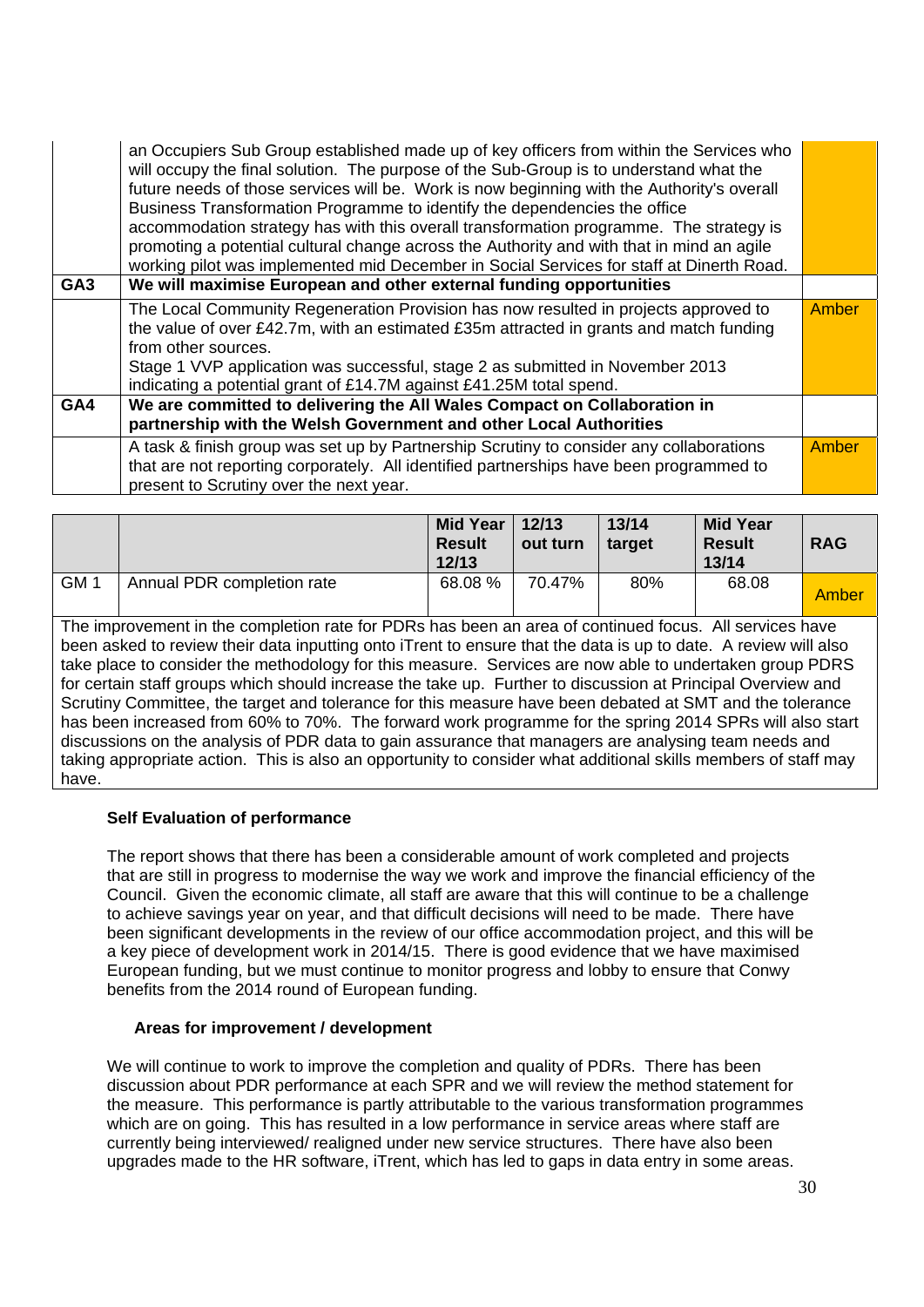Improvements have been made through the introduction of group PDRs for some staff groups. An action plan to improve and monitor the completion rate in performance development reviews has been developed by Corporate HR.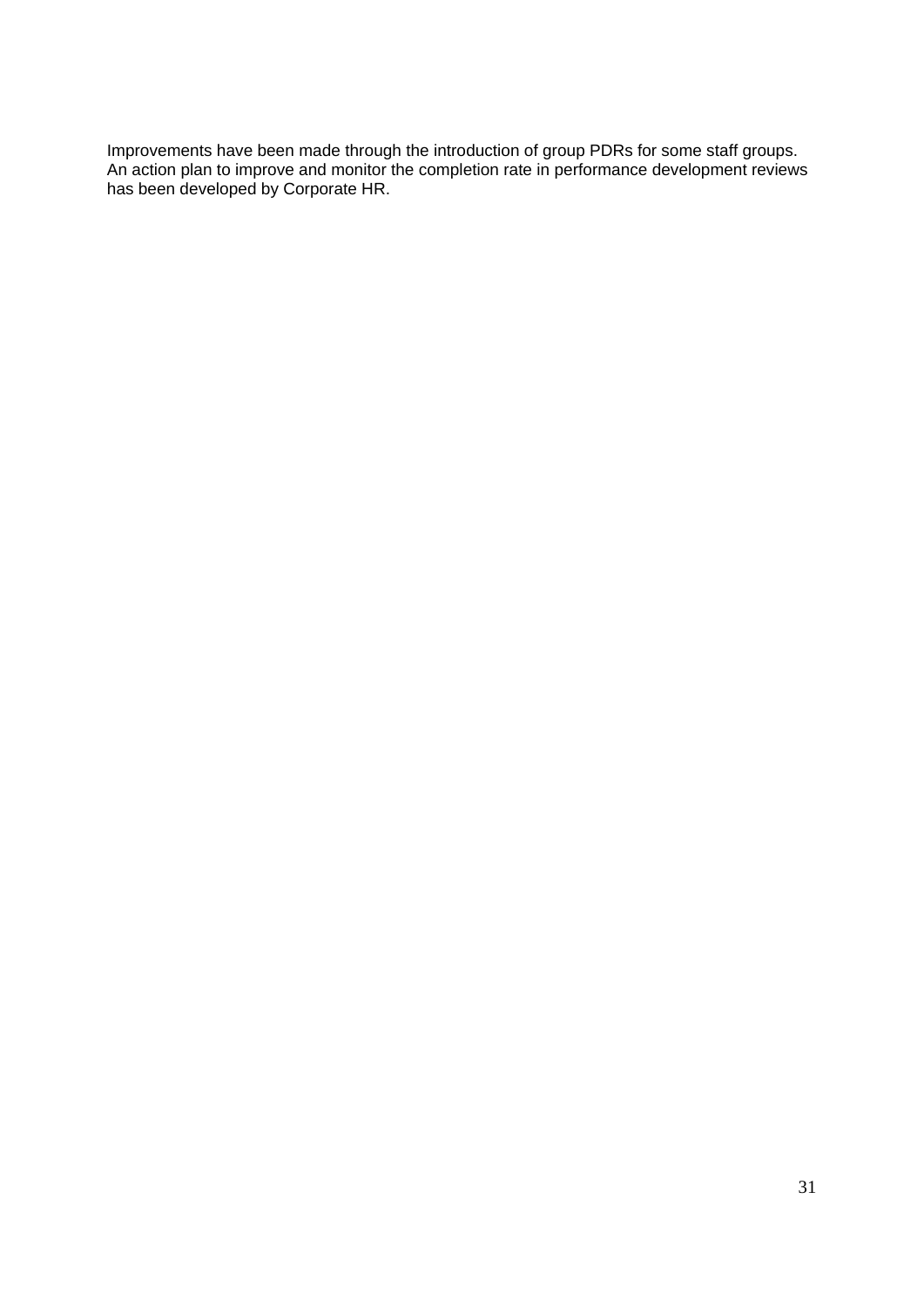#### **3.0 Corporate Risks**

Corporate Risks are logged and monitored on the Corporate Risk Register which can be obtained from the Corporate Improvement and Development Team. The Corporate Risk Register has been re-organised under the headings of the 8 Citizen Outcomes. The Corporate Risk Register is regularly reviewed by Senior Managers, and is currently subject to twice yearly scrutiny by our external regulators. A separate more detailed report on the Corporate Risk Register is presented to Members through the democratic process every six months.

The new risks that emerged from the Performance Reviews are summarised below. It should be noted they are still subject to scrutiny and assessment of scores and therefore may alter.

New risk themes:

European grant intervention rate may reduce A potential change in Welsh Government Policy to regional transport consortia may result in resources diverted from Conwy county. The financial cost of recovery from adverse weather.

Social Services are in the process of reviewing their service and Corporate risks and an update will be provided in due course.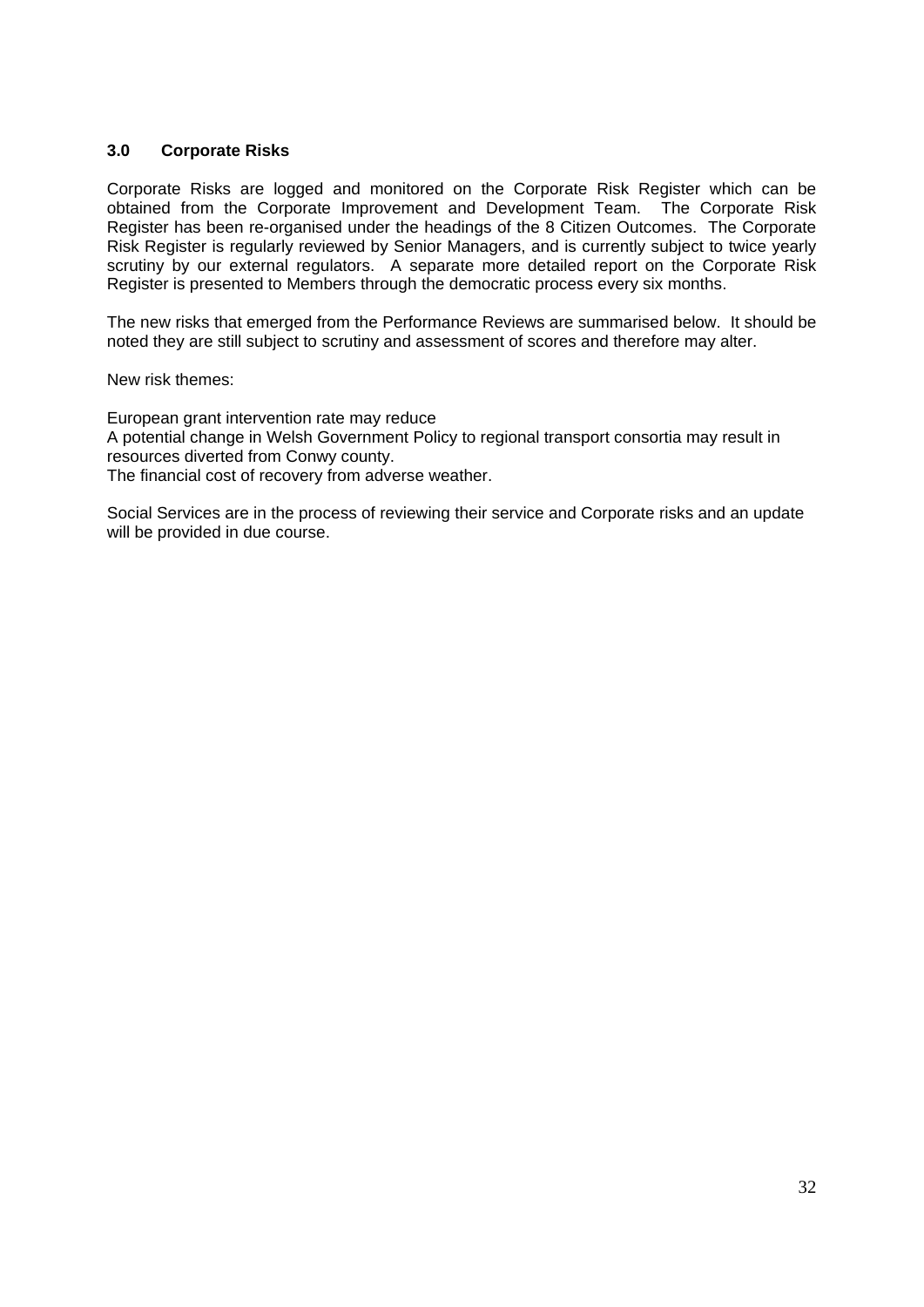#### **4.0 Outcome Agreement**

The Outcome Agreement 2010 – 2013 qualified to receive 100% grant for the financial year 2012/13. This agreement has now come to an end. Following a review of Outcome Agreements in Wales, the Welsh Government has issued Guidance (released in draft in May 2013 and finalised in early October 2013) to develop a new set of Agreements for the three-year period 2013-2016.

The structure of the new Outcome Agreement Framework is based on two parts: part 1 – outcomes and part 2 – corporate governance. The Outcome Agreement Grant will be split between the two parts. Part 1 will have a 70% allocation to reward the delivery of outcomes and part 2 will have a 30% allocation which if required may be used by Welsh Government to direct improvement to address any statutory recommendations made to Welsh Ministers concerning the corporate governance arrangements within an authority.

A draft Outcome Agreement 2013-16 has therefore been developed and is in the process of being approved by Cabinet and the Welsh Government. Implementation of the agreement will be monitored quarterly by Strategic Leadership Team. A summary of the outcome agreement is listed below.

| <b>Programme</b><br>for<br><b>Government</b><br>ref: | <b>Strategic Theme:</b>                                                      | <b>Broad Outcome:</b>                                                 |
|------------------------------------------------------|------------------------------------------------------------------------------|-----------------------------------------------------------------------|
|                                                      | <b>Growth and Sustainable Jobs</b>                                           | Supporting the Economy and<br><b>Business</b>                         |
| 3                                                    | 21 <sup>st</sup> Century Health Care                                         | Ensuring people receive the help<br>they need to live fulfilled lives |
| 5                                                    | <b>Safer Communities for All</b>                                             | Reducing the level of crime and<br>fear of crime                      |
| 6                                                    | <b>Tackling Poverty</b>                                                      | Tackling Worklessness and raising<br>household income                 |
| 7                                                    | <b>Environment and</b><br><b>Sustainability/ Rural</b><br><b>Communities</b> | Living within environmental limits<br>and acting on climate change    |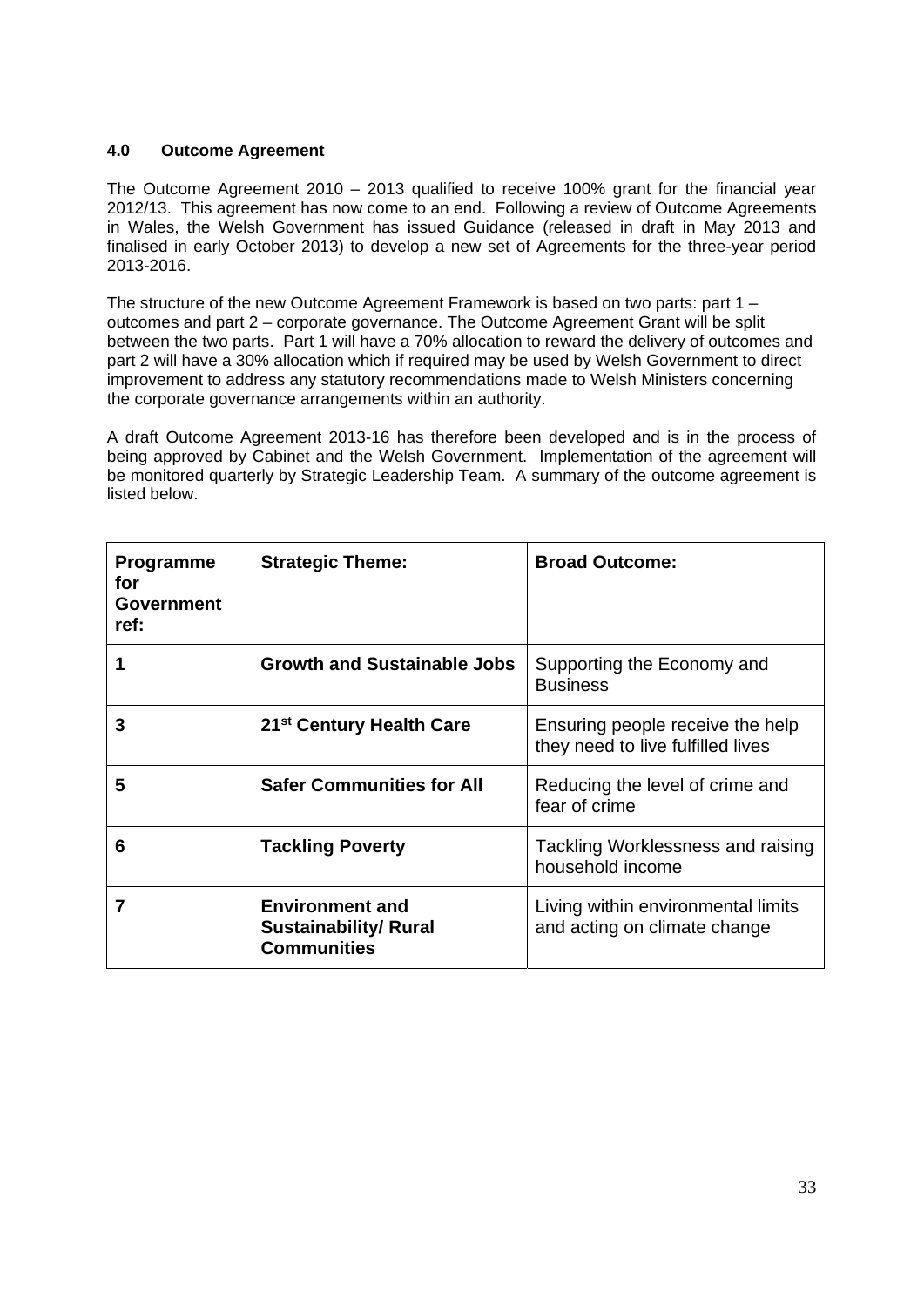#### **5.0 Performance Indicators – Exception Report**

The National Strategic Performance indicators and Core Indicators are submitted to the Welsh Assembly Government on an annual basis. They are monitored corporately by the Corporate Improvement and Development Team. A summary exception report was presented to Principal Overview and Scrutiny Committee in December 2013. The executive summary is listed below. The report highlighted the Performance indicators that have shown a significant improvement and those which require further support and focus to meet targets. It should be noted that there a significant number of performance indicators which are performing consistently well which were not shown.

| The following list of measures have performed very well in the first six months of 2013/14. |  |
|---------------------------------------------------------------------------------------------|--|
|---------------------------------------------------------------------------------------------|--|

| <b>Reference</b> | <b>Measure title</b>                                       |
|------------------|------------------------------------------------------------|
| <b>STS005</b>    | Cleanliness of highways                                    |
| <b>SCC021</b>    | The timeliness of looked after children reviews            |
| <b>SCC042</b>    | The percentage of initial assessments carried out within 7 |
|                  | working days                                               |
| <b>PSR002</b>    | The number of days taken to deliver a disabled facilities  |
|                  | grant                                                      |
| HHA013 and M3.2  | The percentage of potentially homeless households for      |
|                  | whom homelessness was prevented                            |
| M1.3             | The number of work placements offered by CCBC              |
| M1.4             | The number of apprenticeships provided or supported by     |
|                  | CCBC                                                       |

The following measures have performed poorly in the first six months of 2013/14.

| <b>Reference</b>   | <b>Measure title</b>                                     |
|--------------------|----------------------------------------------------------|
| <b>SCA018a)</b>    | The percentage of carers offered an assessment in their  |
|                    | own right                                                |
| <b>SCC0014</b>     | The timeliness of initial child protection conferences   |
| <b>PPN001 (ii)</b> | Inspections of high risk businesses by Food Hygiene      |
| <b>PPN008 (ii)</b> | Percentage of new businesses subject to a risk           |
|                    | assessment by Food Hygiene                               |
| <b>LCL001</b>      | The number of visits to a public library                 |
| M1.2 <sub>b</sub>  | The percentage of people supported by the 'Let's get     |
|                    | working' programme who had a positive outcome            |
| M4.5               | The percentage of pupils leaving primary school that are |
|                    | capable of swimming to a sufficient standard             |
| M6.5               | The percentage reduction in carbon dioxide emissions by  |
|                    | <b>CCBC</b>                                              |
| M7.2               | The number of Youth Service events to promote Welsh      |
|                    | Culture                                                  |

Further information on performance can be obtained from Corporate Improvement and Development Team.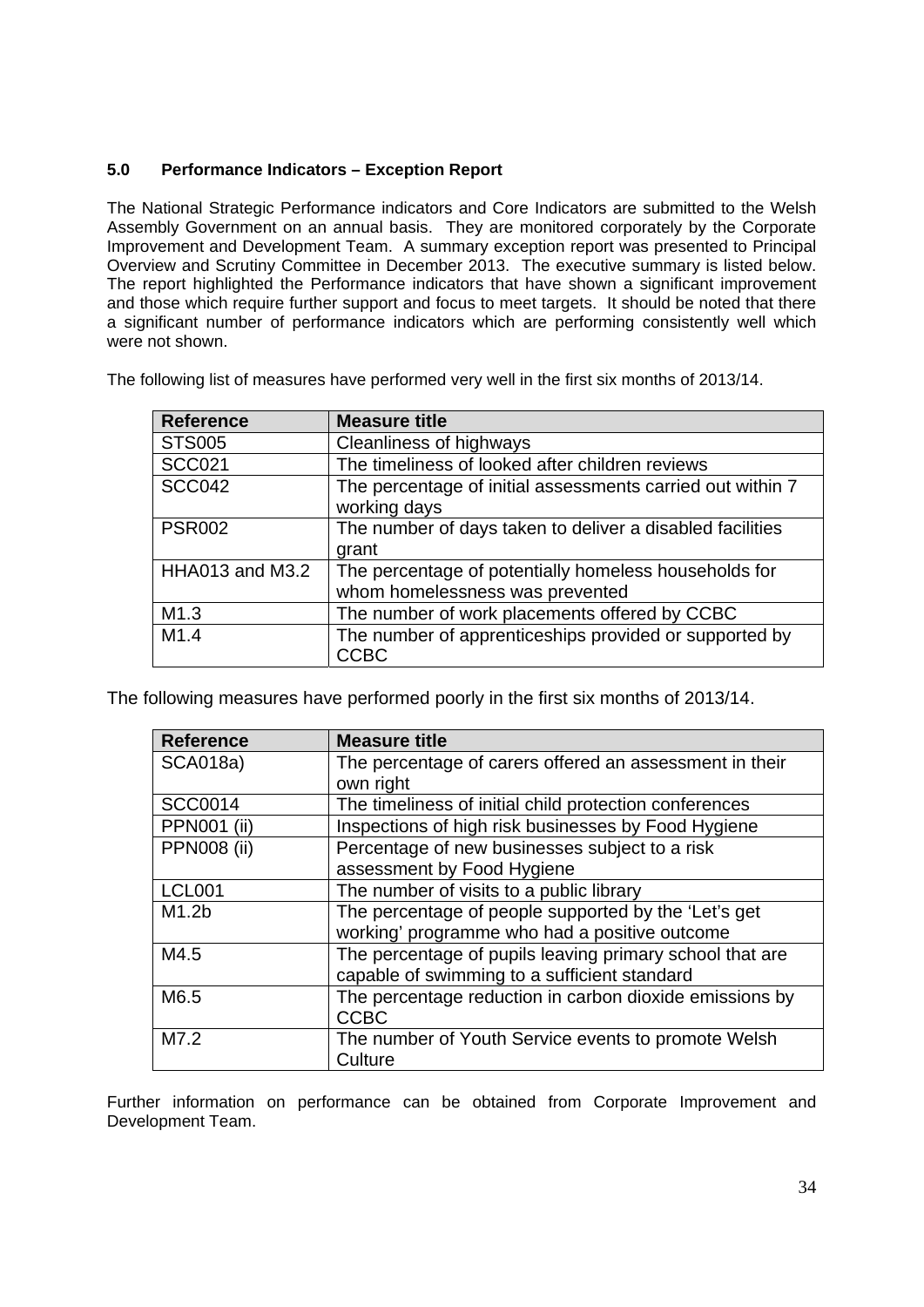#### **6.0 Regulatory Activity**

All recommendations made by our external regulators to both services within the council and to schools are reviewed on a regular basis by the Improvement and Audit Group and reports are presented to Audit Committee. All reports with recommendations for improvement have an action plan in place, the progress of which is monitored through Service Performance Reviews and Improvement and Audit Group. A summary of the actions implemented, in progress and still outstanding is also presented to Audit Committee. The summary of current external audit reports are listed below.

| <b>Local Work</b>                                                                                                        | <b>Regulator</b> | <b>Question to be addressed</b>                                                                            | <b>Status</b>                                                                                                                                                                                                                                                                                           |
|--------------------------------------------------------------------------------------------------------------------------|------------------|------------------------------------------------------------------------------------------------------------|---------------------------------------------------------------------------------------------------------------------------------------------------------------------------------------------------------------------------------------------------------------------------------------------------------|
| Corporate<br>Assessment                                                                                                  | <b>WAO</b>       | Is the Authority capable of delivering its priorities and<br>improved outcomes for citizens?               | This was a 19 week inspection. The work is<br>drawing to a close and a draft report is expected<br>to be issued in January 2014.                                                                                                                                                                        |
| Contracting<br>and<br>Procurement<br>Follow up<br>work                                                                   | <b>KPMG</b>      | Follow up of progress made on recommendations                                                              | Draft report has been received. A response is in<br>the process of being completed.                                                                                                                                                                                                                     |
| Welfare<br>Reform -<br>Review of<br>arrangements<br>to manage the<br>impact of<br>welfare reform<br>on Social<br>Housing | <b>WAO</b>       | Are Councils well placed to effectively manage the<br>impact of welfare reform on social housing in Wales? | Brief received by WAO and circulated. A<br>Sample of Council's have been nominated to<br>take part in the study, Conwy is not one of<br>them. WAO will be circulating a survey to all<br>councils and RSL's and will undertake interviews<br>with RSLs. The National report is due April -<br>June 2014 |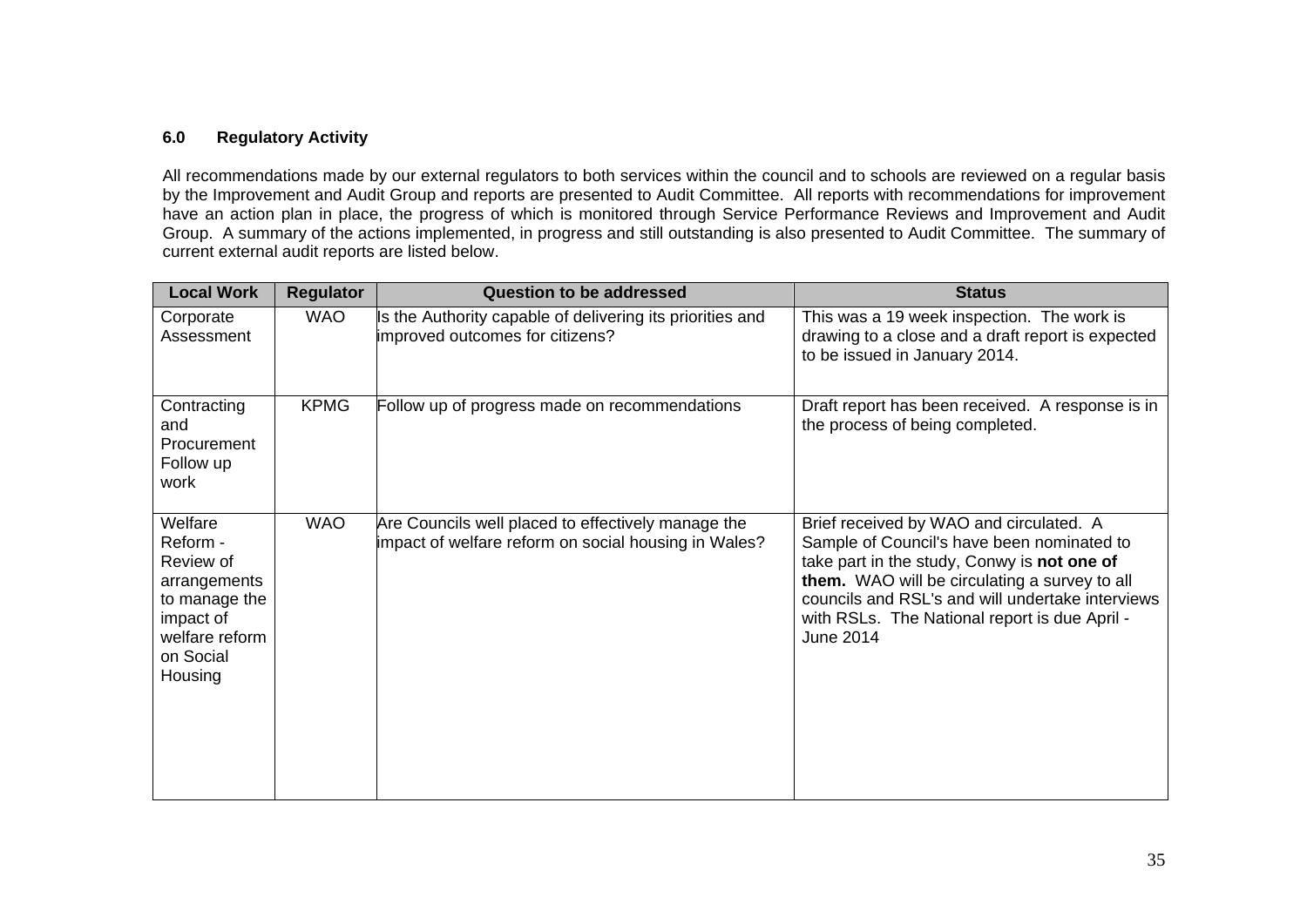| <b>National</b><br><b>Work</b>                                                                                                                   | <b>Regulator</b> | <b>Question to be addressed</b>                                                                                                                         | <b>Status</b>                                                                                                                                                                                                              |
|--------------------------------------------------------------------------------------------------------------------------------------------------|------------------|---------------------------------------------------------------------------------------------------------------------------------------------------------|----------------------------------------------------------------------------------------------------------------------------------------------------------------------------------------------------------------------------|
| Delivering<br>with Less -<br>the impact on<br>services and<br>citizens - the<br>impact on<br>Environmental<br>Health<br>Services and<br>citizens | <b>WAO</b>       | Are council environmental health services continuing to<br>deliver their statutory obligations with fewer resources?                                    | Brief received and circulated. Meetings have<br>been completed and documentation to support<br>evidence submitted. A summary local report is<br>expected in February 2014: A National report is<br>expected in April 2014. |
| Young People<br>not in<br>Education,<br>Employment<br>and Training                                                                               | <b>WAO</b>       | Are there lessons for local government to learn from<br>efforts to secure better outcomes for young people who<br>are, or are at risk of becoming NEET? | Site work took place in May 2013. A National<br>Report is expected in January 2014                                                                                                                                         |
| Scrutiny<br>Improvement<br>Study                                                                                                                 | <b>WAO</b>       | This is an Improvement Study to assess the standard of<br>scrutiny in local authorities.                                                                | Report is due to be published January 2014.                                                                                                                                                                                |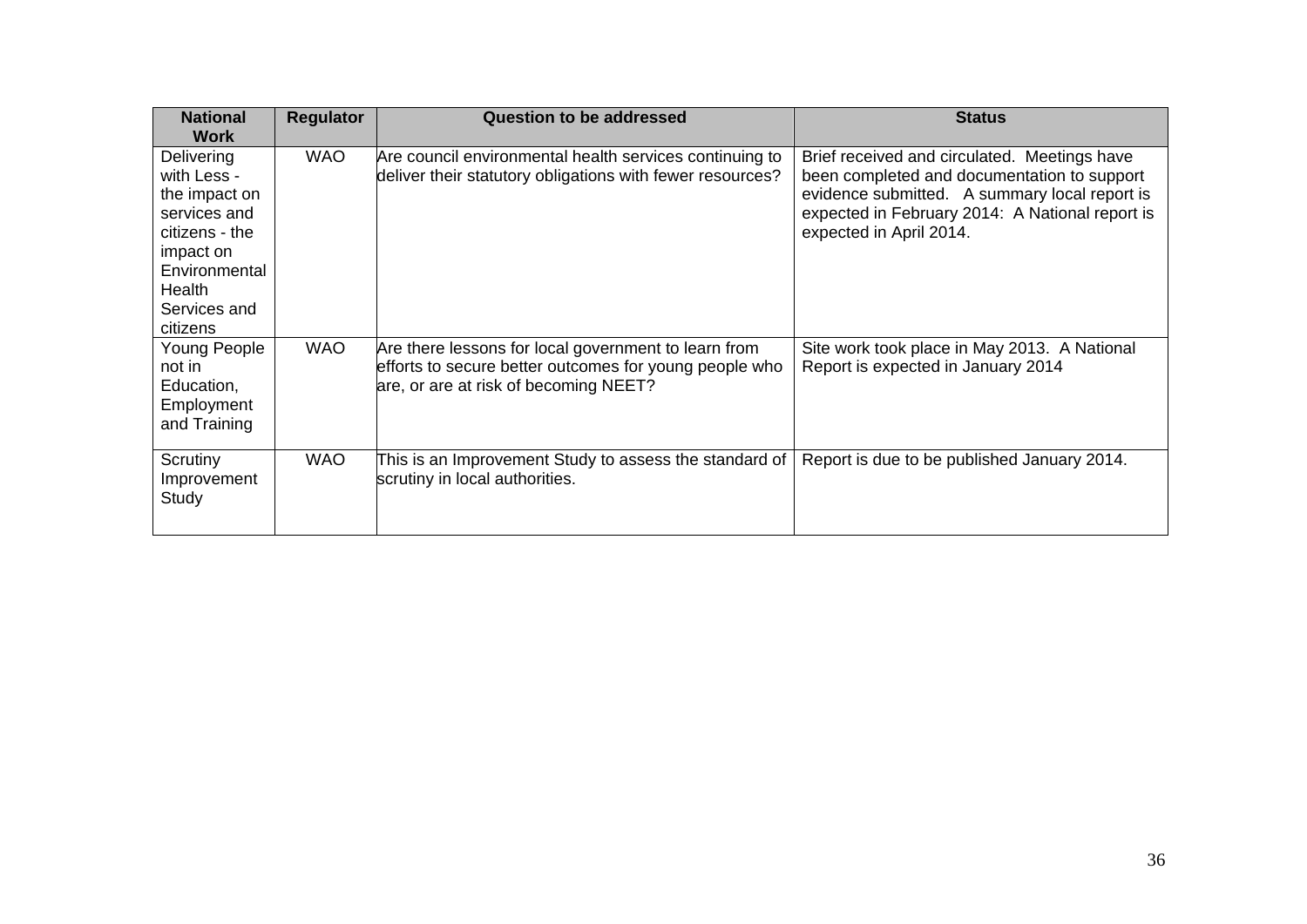#### **7.0 Improving Conwy**

The Elected Members and Staff self assessment process, Six Key Themes, replaced the Corporate Assessment and Improvement (CAIP) 9 Key Themes self assessment process.

Six Key Themes was renamed Improving Conwy in 2012. The 2012 themes agreed by the Strategic Leadership Team were taken from the priorities within the Corporate Plan 2012 – 2017 and are listed below:-

- Apprenticeships
- Business Support
- Office Accommodation
- Public Engagement
- Cleanliness of Streets, Parks Beaches and Open Spaces
- **•** Tourism

A mid year progress report was presented to Principal Overview and Scrutiny and Cabinet in October 2013. Overall the report confirmed that good progress was being made to implement the recommendations made. This year was particularly unique as one group requested permission to take the recommendations forward themselves. At the October Cabinet meeting a report was presented to request approval to launch one of the Improving Conwy recommendations – to launch a Conwy Card for tourism. This project was launched through the Bulletin in December 2013.

At the time of this report, the Improving Conwy 2013 recommendations were just being finalised. Participation feedback from the process has been very positive. The recommendations will be presented to Cabinet in February 2014.

The Themes for 2013 were:

 Affordable Caring: Is the cost and availability of care having a detrimental impact on staff? Healthy Staff: What can Conwy do to improve staff health and wellbeing?

- Staff Survey: What actions are needed to address the feedback received from staff?
- Absence Management: Looking at good practice to support our current policies
- 
- 

Environmental Issues: Looking at ways to reduce our carbon footprint

Welsh Language – what can Conwy do to improve?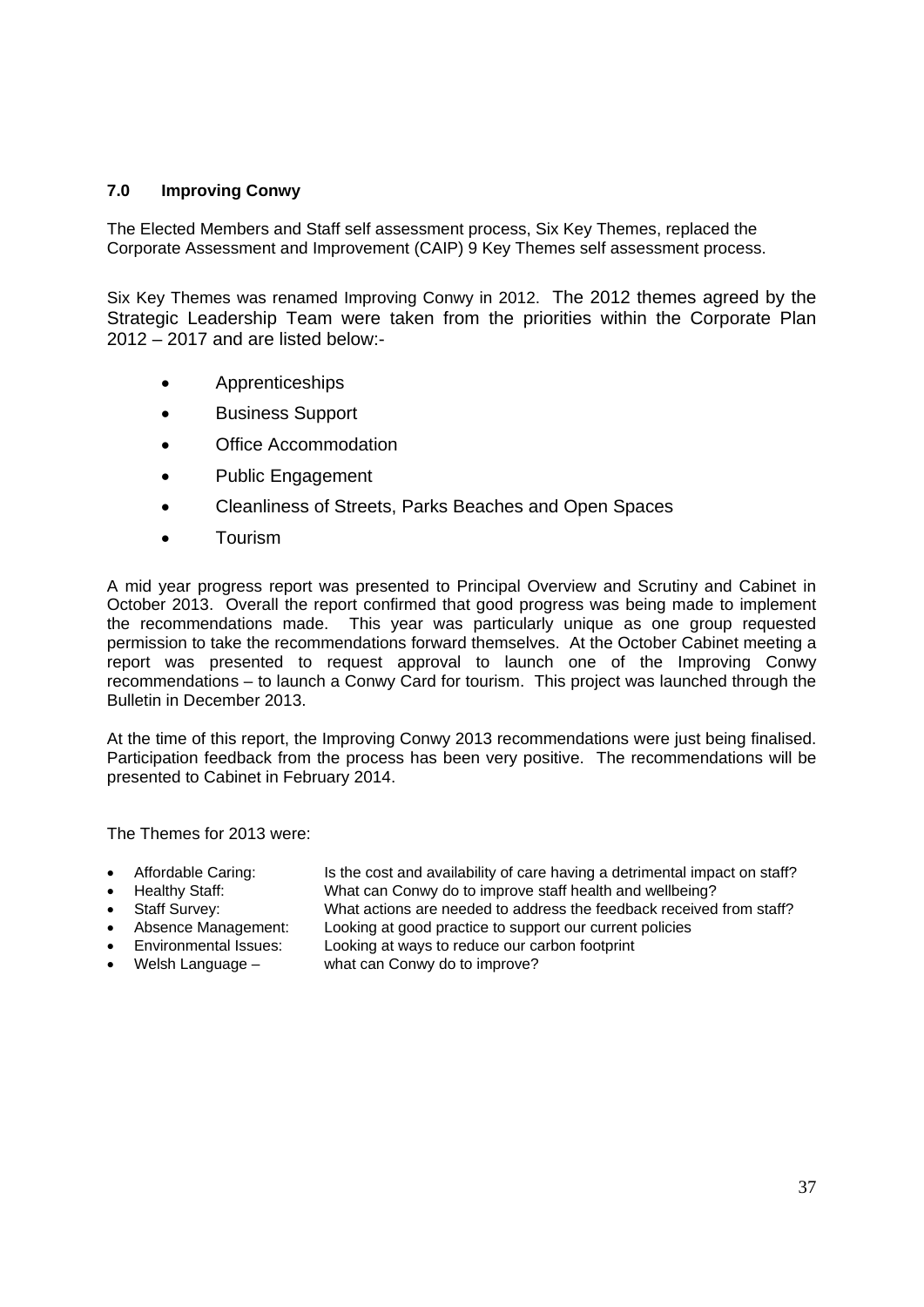#### **8.0 Summary of Service Position Statements**

The table below gives a précis of the key successes and areas of improvement for individual services. Further details may be obtained by reading the Service Position Statements which can be obtained from either the service or the Corporate Improvement and Development Team.

#### **8.1 IT**

| Key Issues / Areas of further work                                                                                                                                                                                                                                                                                                   | <b>Positive Progress</b>                                                                                                                                                                                                                                                                                                                  |
|--------------------------------------------------------------------------------------------------------------------------------------------------------------------------------------------------------------------------------------------------------------------------------------------------------------------------------------|-------------------------------------------------------------------------------------------------------------------------------------------------------------------------------------------------------------------------------------------------------------------------------------------------------------------------------------------|
| 1. The IT review has been completed and an action<br>plan will be incorporated into the ICT Strategy.                                                                                                                                                                                                                                | 7. The ICT Strategy has been completed and is in<br>the process of approval.                                                                                                                                                                                                                                                              |
| 2. A two year roll out of Microsoft upgrade is about<br>to start and training to support the change will be                                                                                                                                                                                                                          | 8. The service has extended IT service desk hours<br>to 8am-6pm.                                                                                                                                                                                                                                                                          |
| put in place.<br>3. A service desk self service portal is being set up<br>for implementation during January 2014, to allow<br>users to log their own incidents and requests in<br>real time. We are investigating self service<br>password re-set facility to reduce calls to the<br>service desk, and increase productivity through | 9. IT is now responsible for the management of<br>mobile phones. A new contract has been<br>tendered creating savings.<br>10. It has employed Conwy's first Higher Apprentice.<br>11. Networks are on schedule to complete network<br>upgrades for schools by the grant deadline.<br>12. The service is establishing an IT steering group |
| 24/7 availability<br>4. The service still has capacity issues, owing to a<br>reduced headcount, reduced budget for 2013/14<br>and future budget requirement for 2015/16 and<br>thereafter.                                                                                                                                           | to agree the prioritisation of corporate IT<br>developments.<br>13. An IT newsletter is now in place and the service<br>is making regular updates to team brief and<br>Members.                                                                                                                                                           |
| 5. As a result the service is increasingly likely to turn<br>work away due to decreasing capacity; there is a<br>need for more resources to deal with the<br>increasing requirements on IT Service.                                                                                                                                  | 14. The website upgrade is about to start and a<br>website group is in place to review<br>improvements to the site.                                                                                                                                                                                                                       |
| 6. Concern remains for the need to invest in IT<br>infrastructure to ensure that appropriate support is<br>available to meet the modernisation agenda.                                                                                                                                                                               |                                                                                                                                                                                                                                                                                                                                           |

#### **8.2 Corporate Human Resources**

| Key Issues / Areas of further work                                                                                                                        | <b>Positive Progress</b>                                                                                                                        |
|-----------------------------------------------------------------------------------------------------------------------------------------------------------|-------------------------------------------------------------------------------------------------------------------------------------------------|
|                                                                                                                                                           |                                                                                                                                                 |
| 1. HR Business Partners will do a review of PDRs in<br>each service area.                                                                                 | Capacity issues have temporarily been addressed<br>9.<br>through additional members of staff and staff acting                                   |
| 2. The Agency Worker Value for Money Project<br>commenced in July and Phase 1 of this project will<br>conclude in December 2013 with a report of findings | up. However this needs monitoring in light of the<br>implications of the Hill review and Public Services<br>commission report which is pending. |
| and recommendations to Strategic Leadership Team.                                                                                                         | 10. A Managers forum has been established and has                                                                                               |
| 3. An action plan has been put in place to address                                                                                                        | met 3 times.                                                                                                                                    |
| internal audit recommendations.                                                                                                                           | 11. Change Management Training has been developed                                                                                               |
| 4. An HR strategy has been developed and is in the                                                                                                        | in conjunction with CIDT.                                                                                                                       |
| process of being approved.                                                                                                                                | 12. E Payslips have been rolled out.                                                                                                            |
| 5. HR business managers will work to ensure managers                                                                                                      | 13. A revised Disturbance Policy was successfully                                                                                               |
| are completing sickness return to works interviews.                                                                                                       | negotiated and launched in June.                                                                                                                |
| 6. H&S are working on mental health and stress related                                                                                                    | 14. The Staff Survey has been completed in conjunction                                                                                          |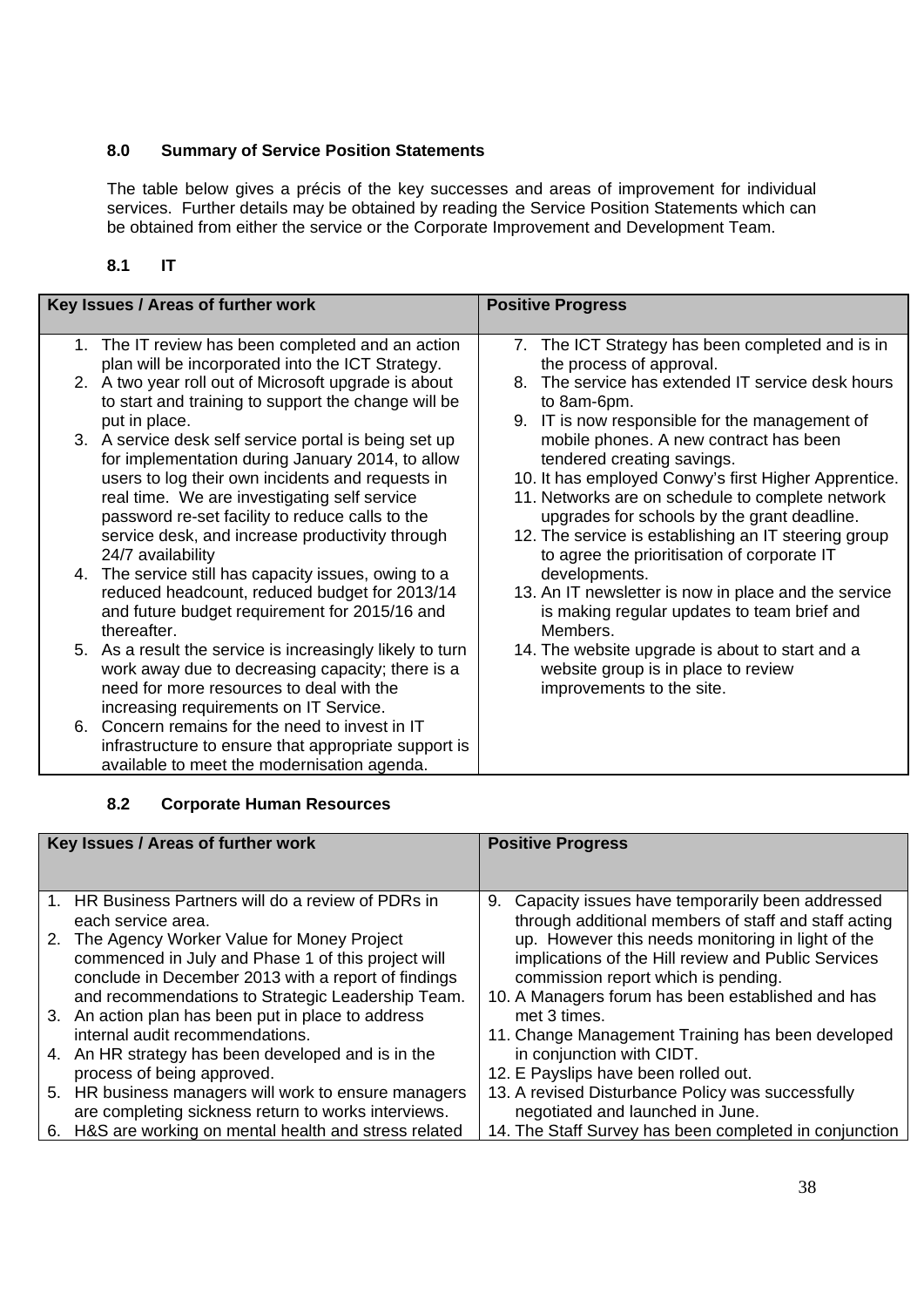| Key Issues / Areas of further work                                                                                     | <b>Positive Progress</b>                                                                                                                     |
|------------------------------------------------------------------------------------------------------------------------|----------------------------------------------------------------------------------------------------------------------------------------------|
| work absences.                                                                                                         | with CIDT and findings presented.                                                                                                            |
| 7. A review of the applicant experience has been<br>completed and HR is working to launch online<br>application forms. | 15. An Employee Benefits Platform has been<br>established and includes the launch of the green car<br>scheme, mobile phone and bus discount. |
| 8. The service is working to address HR capacity with<br>additional work taken on from payroll.                        | 16. H&S are working with school foundation sites so all<br>sites are working to the same compliance<br>standards.                            |
|                                                                                                                        | 17. H&S defence of claims is well above average and<br>the number of accidents is reducing.                                                  |

#### **8.3 Law & Governance Services**

| Key Issues / Areas of further work                                                                                                                                                                                                                                                                                                                                                                                                                                                                                                                                                                                                                                                                                                                                                                                                                                                                                                                                                                                                                                                                                                                                                                                                                                                                                                                                                                                                                                                                  | <b>Positive Progress</b>                                                                                                                                                                                                                                                                                                                                                                                                                                                                                                                                                                                                                                                                                                                                                                                                                                                                                                                                                                                                                                                                                                                                                                                                                                                                                                                                               |  |
|-----------------------------------------------------------------------------------------------------------------------------------------------------------------------------------------------------------------------------------------------------------------------------------------------------------------------------------------------------------------------------------------------------------------------------------------------------------------------------------------------------------------------------------------------------------------------------------------------------------------------------------------------------------------------------------------------------------------------------------------------------------------------------------------------------------------------------------------------------------------------------------------------------------------------------------------------------------------------------------------------------------------------------------------------------------------------------------------------------------------------------------------------------------------------------------------------------------------------------------------------------------------------------------------------------------------------------------------------------------------------------------------------------------------------------------------------------------------------------------------------------|------------------------------------------------------------------------------------------------------------------------------------------------------------------------------------------------------------------------------------------------------------------------------------------------------------------------------------------------------------------------------------------------------------------------------------------------------------------------------------------------------------------------------------------------------------------------------------------------------------------------------------------------------------------------------------------------------------------------------------------------------------------------------------------------------------------------------------------------------------------------------------------------------------------------------------------------------------------------------------------------------------------------------------------------------------------------------------------------------------------------------------------------------------------------------------------------------------------------------------------------------------------------------------------------------------------------------------------------------------------------|--|
| The Welsh Language skills levels were<br>$\bullet$<br>incorporated into the new recruitment application<br>form in May 2011. However, we are still waiting<br>for the new application form to be finalised and<br>printed.<br>The Complaints process is being developed and a<br>new two-stage Complaints Procedure is being<br>developed which is more in line with the new All-<br>Wales Model Complaints Procedure.<br>Consultation is underway re the review of<br>community boundaries<br>We are working to promote the print unit - there<br>is a lack of use corporately which could result in a<br>financial burden for the Service<br>The WG Welsh Language Standards are still<br>$\bullet$<br>under review.<br>The Customer Charter is out to consultation.<br>The corporate plan measure for scrutiny needs<br>$\bullet$<br>improving – this is mainly a recording issue.<br>We are working with the Border Agency re sham<br>marriages.<br>The service is preparing for new electoral<br>$\bullet$<br>legislation changes and European elections.<br>Legal are working to implement a new legal case<br>$\bullet$<br>management system.<br>The prosecution pilot has commenced using<br>virtual teams across the region.<br>A review of switchboard is underway to aim to<br>divert calls to free up receptionists' time.<br>Further work is needed to capture compliments<br>$\bullet$<br>across the council.<br>Member Development accreditation has lapsed -<br>reapplying in 2014. | Lexcel assessment gave positive results (Nov<br>$\bullet$<br>2013)<br>The service has had excellent benchmarking<br>results<br>The service is exploiting external markets $-$ work<br>undertaken for Cymdeithas Tai Eryri from<br>1/9/2013.<br>The North Wales Collaboration on legal services<br>commenced in April 2012 on a formal basis, a<br>project Manager has been appointed<br>The Information Governance and Complaints<br>process have adopted a more paperless<br>procedure therefore streamlining the process. A<br>central logging system is being developed on<br>this area.<br>Democratic Process Training has been given to<br>Middle Managers September 2013<br>The extensive action plan for modernising<br>Registration services has in the main been<br>completed and staff training has been completed<br>to multi task on all types of registration.<br>There has been a significant expansion of the<br>Translation service and provision on behalf of<br>partners. This is a good example of agile<br>working in order to improve recruitment of<br>officers. The Implementation of wordfast has<br>reduced translation repetition.<br>Aiming to go live with webcasting by end of the<br>financial year.<br>27 of 33 community councils have accepted the<br>offer of grant to develop their websites<br>Excellent Electoral canvas results. |  |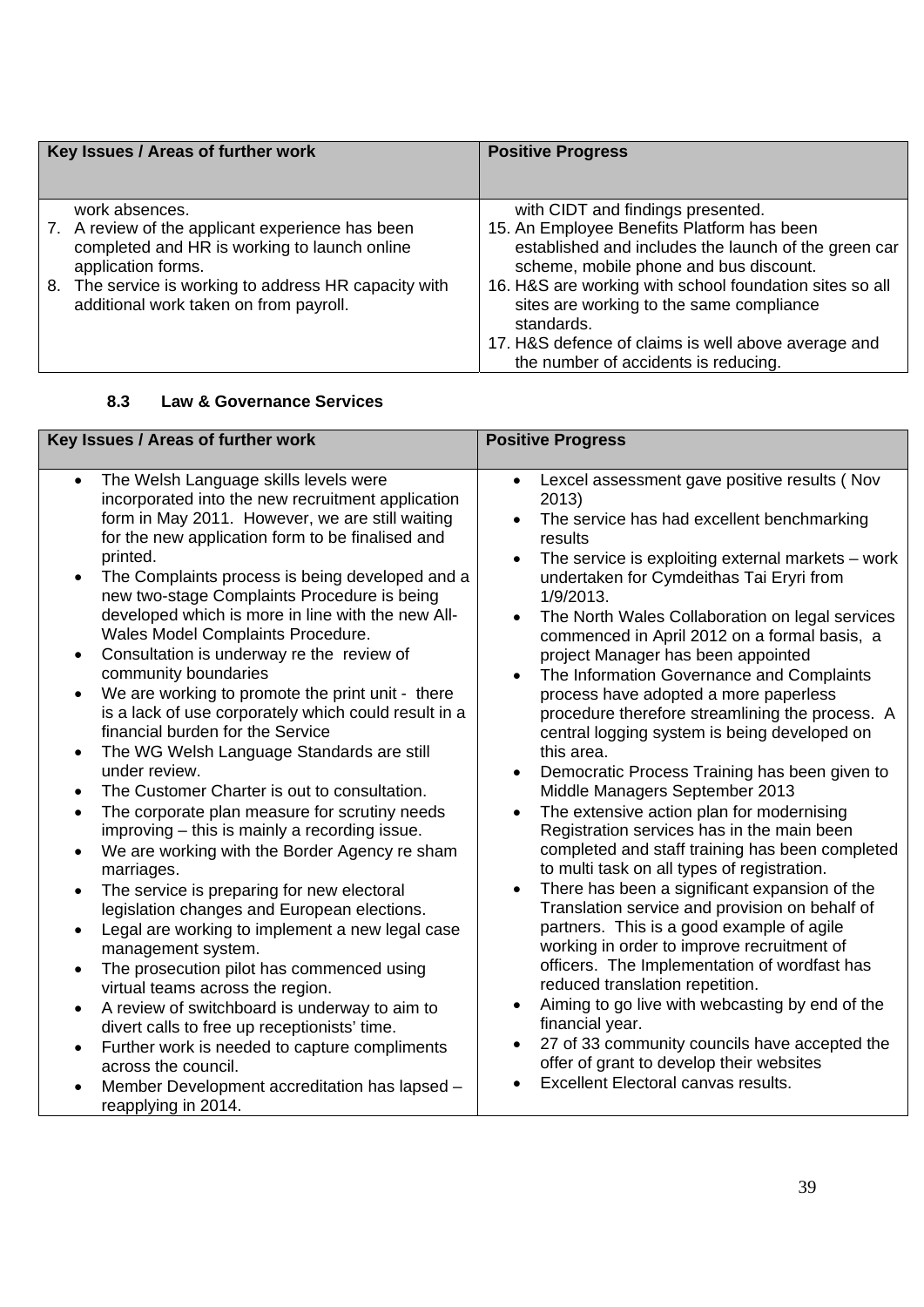## **8.4 Civil Contingencies Unit**

| Key Issues / Areas of further work |                                                                          |  | <b>Positive Progress</b>                                                                      |
|------------------------------------|--------------------------------------------------------------------------|--|-----------------------------------------------------------------------------------------------|
|                                    | 1. There has been no progress yet on the Water<br>Distribution Plan.     |  | 1. The site Clearance plan has been completed<br>2. The Ice & Snow Framework was approved and |
|                                    | 2. The Bomb Threat exercise plan was rescheduled                         |  | enacted                                                                                       |
|                                    | owing to need to focus on flooding which took<br>place in December 2013. |  | 3. Crisis Management Training for Senior Managers<br>was conducted in June 2013               |
|                                    | 3. It is probable that the Maritime Oil Pollution Plan                   |  | 4. Work is now progressing on the Recovery Plan                                               |
|                                    | will be developed as a NW Project due to changes                         |  | 5. Flood Warden Training has been completed                                                   |
|                                    | in the National Contingency Plan                                         |  | 6. Reservoir Planning is now progressing                                                      |
|                                    | 4. NW and NE hub managers have been appointed                            |  | 7. All services have Service Continuity Plans, which                                          |
|                                    | for the regional collaboration. A go live date has                       |  | are being updated regularly with appropriate                                                  |
|                                    | been set for 1 <sup>st</sup> May 2014. However further clarity           |  | information from CCU                                                                          |
|                                    | is needed on the governance arrangements.                                |  |                                                                                               |

## **8.5 Regulatory Services**

| Key Issues / Areas of further work |                                                                                                      | <b>Positive Progress</b>                                                                     |
|------------------------------------|------------------------------------------------------------------------------------------------------|----------------------------------------------------------------------------------------------|
|                                    | 1. Ecoli recommendations have been completed -                                                       | 10. CSP review has been completed and                                                        |
|                                    | but there is still a need to review out of hours<br>provision.                                       | incorporated into teams<br>11. Dog fouling hot spot areas are being graded for               |
|                                    | 2. Feedback to complainants on progress made                                                         | priority (a, b or c) and progress is fed back to                                             |
|                                    | needs to improve.                                                                                    | Ward Members. We are also working with local                                                 |
|                                    | 3. The service need to review the team's approach to<br>monitoring and reporting on the empty homes  | schools to develop posters to raise awareness.<br>This has on average made a 90% improvement |
|                                    | measure.                                                                                             | in these areas.                                                                              |
|                                    | 4. The service is setting up its own staff council to                                                | 12. The Planning restructure has been completed.                                             |
|                                    | share ideas and to improve communication.                                                            | 13. Good progress has been made on the eyesore                                               |
|                                    | 5. The publication of the food hygiene rating scheme<br>has generated revisits as businesses want to | sites list.<br>14. DFG performance is improving                                              |
|                                    | improve their score – this has had an impact on                                                      | 15. The service is about to start energy efficiency                                          |
|                                    | capacity.                                                                                            | works in Colwyn Bay as part of the Arbed 2                                                   |
|                                    | 6. Working to review the recording of complaints and                                                 | application.                                                                                 |
|                                    | service requests.<br>7. Reviewing processes in planning as a result of                               |                                                                                              |
|                                    | some delays post EDM implementation.                                                                 |                                                                                              |
|                                    | 8. The Housing Solutions Project is currently on track                                               |                                                                                              |
|                                    | to be delivered through existing Regulatory and<br>Housing Services' Budget. Progress has been       |                                                                                              |
|                                    | slow with the SARTH project, however a new                                                           |                                                                                              |
|                                    | project Manager has been appointed                                                                   |                                                                                              |
|                                    | 9. There is a lack of capacity in the Conservation                                                   |                                                                                              |
|                                    | Team.                                                                                                |                                                                                              |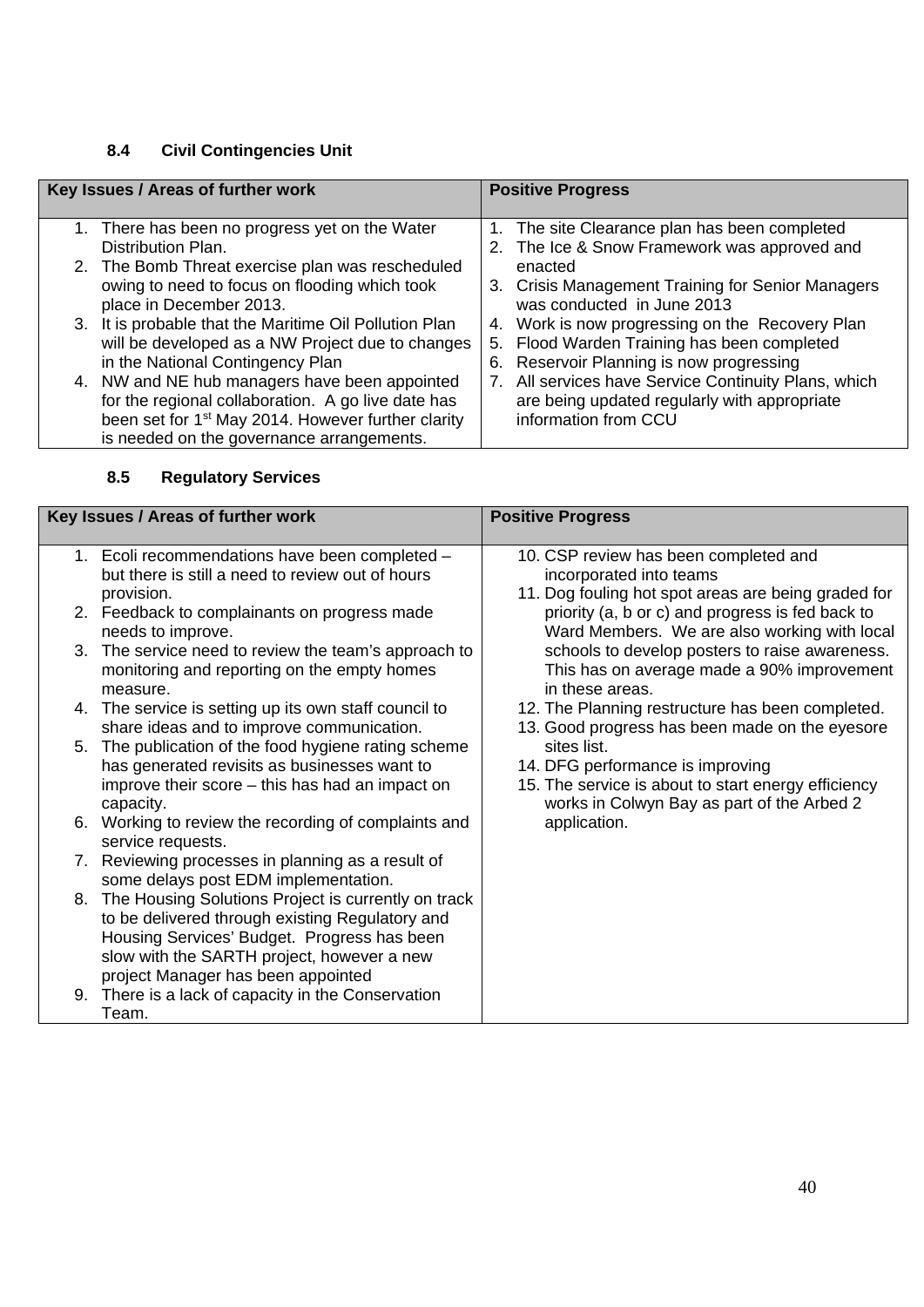## **8.6 Partnerships**

|    | Key Issues / Areas of further work                                                                                                                                                                                                                                                                                                           | <b>Positive Progress</b> |                                                                                                                                                              |  |
|----|----------------------------------------------------------------------------------------------------------------------------------------------------------------------------------------------------------------------------------------------------------------------------------------------------------------------------------------------|--------------------------|--------------------------------------------------------------------------------------------------------------------------------------------------------------|--|
|    | 1. A review of One Conwy to streamline the actions and<br>measures under each citizen outcome is underway.<br>It is anticipated this will improve accountability and<br>ownership by LSB Members.                                                                                                                                            |                          | 6. An annual report for One Conwy has been<br>produced and approved.<br>7. A gateway review has been completed for the LSB<br>workforce Development Project. |  |
|    | 2. The team is working to improve the information flow<br>of key partnerships.                                                                                                                                                                                                                                                               |                          | 8. Agreements/Memos of Understanding / Terms of<br>Reference are in place for all partnerships (with the                                                     |  |
| 3. | There is a need to review capacity to provide more<br>support and links to the Conwy leads on the LSB,<br>Ambition Board and Leadership Board.                                                                                                                                                                                               |                          | exception of Communities First which is a new<br>partnership). These have all been reviewed by the<br>Legal Section and have been deemed as                  |  |
|    | 4. Consultation database - resources have been<br>redirected within the team to ensure that this is<br>improved and that feedback is sought at the end of<br>every consultation. This has also been strengthened<br>since link officers within the larger services have been<br>trained but this is still an area in need of<br>improvement. | 9.                       | appropriate.<br>In September 2013 Conwy held their first LSB<br>scrutiny with co-opted members from various LSB<br>organisations.                            |  |
|    | 5. Talking with our Customers and Communities - A<br>strategic approach for customer and community<br>involvement – this was presented for approval in<br>December 2013. Work on the action plan can now<br>commence.                                                                                                                        |                          |                                                                                                                                                              |  |

### **8.7 Internal Audit**

| Key Issues / Areas of further work                                                                                                                                                                                                                                                                                                           | <b>Positive Progress</b> |                                                                                                                                          |
|----------------------------------------------------------------------------------------------------------------------------------------------------------------------------------------------------------------------------------------------------------------------------------------------------------------------------------------------|--------------------------|------------------------------------------------------------------------------------------------------------------------------------------|
|                                                                                                                                                                                                                                                                                                                                              |                          |                                                                                                                                          |
| 1. 82% outturn of audits have been completed against a<br>target of 85%. This is owing to a number of<br>unplanned urgent investigations that were required.                                                                                                                                                                                 |                          | 5. Key risks and controls presentation has been given<br>to the managers' forum.<br>6. Staff are undertaking a CIPFA Governance training |
| 2. Working to move to paperless and filing structure<br>using EDM.                                                                                                                                                                                                                                                                           |                          | course.<br>7. The review of assurance ratings completed                                                                                  |
| 3. Contract Standing Orders have been delayed by<br>WLGA and then Denbighshire as the lead. Flintshire<br>have now approved a set which Conwy are now<br>going through to tweak to reflect Conwy. A working<br>group has been set up to review. Aim to approve by<br>end of March by Council. And training will be rolled<br>out from April. |                          | 8. A review of the report layout has been<br>implemented. The service is only doing a high<br>level report on high assurance reports.    |
| 4. The service is considering the development of a self<br>assessment tool for audit committee.                                                                                                                                                                                                                                              |                          |                                                                                                                                          |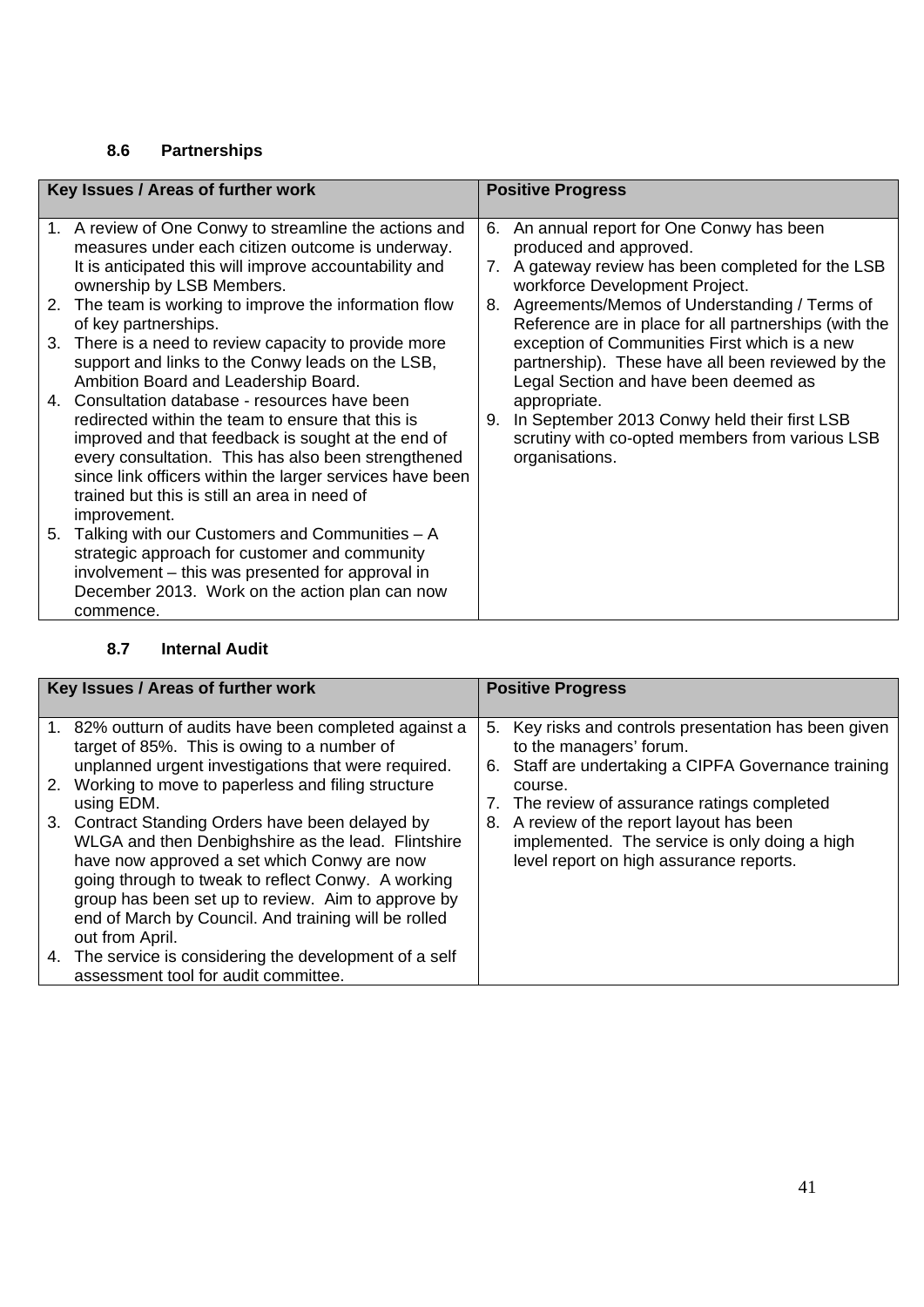## **8.8 Corporate Improvement and Development**

|    | Key Issues / Areas of further work                                                                                                                                                                            |    | <b>Positive Progress</b>                                                                                                                                    |
|----|---------------------------------------------------------------------------------------------------------------------------------------------------------------------------------------------------------------|----|-------------------------------------------------------------------------------------------------------------------------------------------------------------|
| 1. | An action plan is being put in place to address the<br>business continuity issue when WG turn off Ffynnon<br>and the gap before PAN is switched on. Clarity is<br>also needed on the cost of PAN. (PAN is the |    | 5. A review of the frequency of reporting on<br>performance indicators is complete. Reports are<br>now presented separately to speed up the<br>publication. |
|    | replacement performance management software<br>which WG are currently procuring).                                                                                                                             |    | 6. 100% of the Outcome Agreement Grant was<br>received.                                                                                                     |
|    | 2. A review of the SPR process will take place in<br>January 2014.                                                                                                                                            |    | 7. Change Management Training has been<br>developed in conjunction with HR.                                                                                 |
|    | 3. A review of the Business Transformation Programme<br>Board is due to commence.                                                                                                                             | 8. | A review of collaboration across the council has<br>been completed and a fwp with partnership                                                               |
|    | 4. A review of the corporate plan will be completed by                                                                                                                                                        |    | scrutiny is being developed.                                                                                                                                |
|    | March 2014.                                                                                                                                                                                                   |    | 9. A gateway review pilot has been completed and                                                                                                            |
|    |                                                                                                                                                                                                               |    | this is now being used to generate income where                                                                                                             |
|    |                                                                                                                                                                                                               |    | feasible to do so.                                                                                                                                          |

#### **8.9 Finance**

| Key Issues / Areas of further work |                                                                                                                                                                                                                                                                                                                                                       | <b>Positive Progress</b> |                                                                                                                                                                                                                                                                   |  |  |
|------------------------------------|-------------------------------------------------------------------------------------------------------------------------------------------------------------------------------------------------------------------------------------------------------------------------------------------------------------------------------------------------------|--------------------------|-------------------------------------------------------------------------------------------------------------------------------------------------------------------------------------------------------------------------------------------------------------------|--|--|
|                                    | 1. Training on Corporate Finance will be in place by 1 <sup>st</sup><br>April 2014.                                                                                                                                                                                                                                                                   | 5.                       | The Financial Hand book has been distributed to all<br>relevant Members of staff.                                                                                                                                                                                 |  |  |
|                                    | 2. Auto enrolment actions have been completed for<br>new starters each month – Oct 2017 is the date all<br>opt outs will be auto enrolled. This will impact on<br>about 400 staff. There will be a task every 3 years to<br>reassess the opt outs.                                                                                                    | 6.                       | Whilst there is currently no project manager for<br>P2P, the service is continuing to roll out the system<br>where it is feasible to do so. Additional project<br>support will be available in March 2014.<br>7. Succession planning has been put in place by the |  |  |
|                                    | 3. Payroll is having speed issues with iTrent. They are<br>currently testing a new version (10.2) as the patches<br>didn't improve the speed.                                                                                                                                                                                                         | 8.<br>9.                 | Strategic Director, Finance and Efficiencies.<br>A new electronic ITF system is being rolled out.<br>Ongoing support is being provided to all services to                                                                                                         |  |  |
|                                    | 4. The LAMS scheme has been suspended owing to<br>discussions between Sector and WAO. However,<br>high street banks are now offering a 5% deposit and<br>therefore the National Help to Buy Scheme is<br>signposting to participating banks is being<br>undertaken. A Business case to look at alternative<br>supported borrowing has been submitted. |                          | assist with the achievement of the efficiency<br>savings. Budget working groups - which include<br>Elected Member representation, are in place for all<br>service areas.                                                                                          |  |  |

#### **8.10 Contracts and Procurement**

| Key Issues / Areas of further work |                                                                                                                                                                                                                                            | <b>Positive Progress</b> |                                                                                                                                                                                                                                                                                                |
|------------------------------------|--------------------------------------------------------------------------------------------------------------------------------------------------------------------------------------------------------------------------------------------|--------------------------|------------------------------------------------------------------------------------------------------------------------------------------------------------------------------------------------------------------------------------------------------------------------------------------------|
| $1_{\cdot}$                        | The Procurement Team are supporting purchasing<br>activity throughout every department within the<br>Council. Conflicting priorities and deadlines and last<br>minute requests for procurement support often derail<br>forward work plans. |                          | 6. Six awareness sessions / development events<br>have been delivered. The supplier development<br>day for the promotion of the new extra care<br>housing projects was very successful with<br>representatives from 40 local businesses.<br>7. Particular developments within our third sector |
|                                    | 2. Whilst the increase in requests for support are                                                                                                                                                                                         |                          | commissioning activity include the increased use of                                                                                                                                                                                                                                            |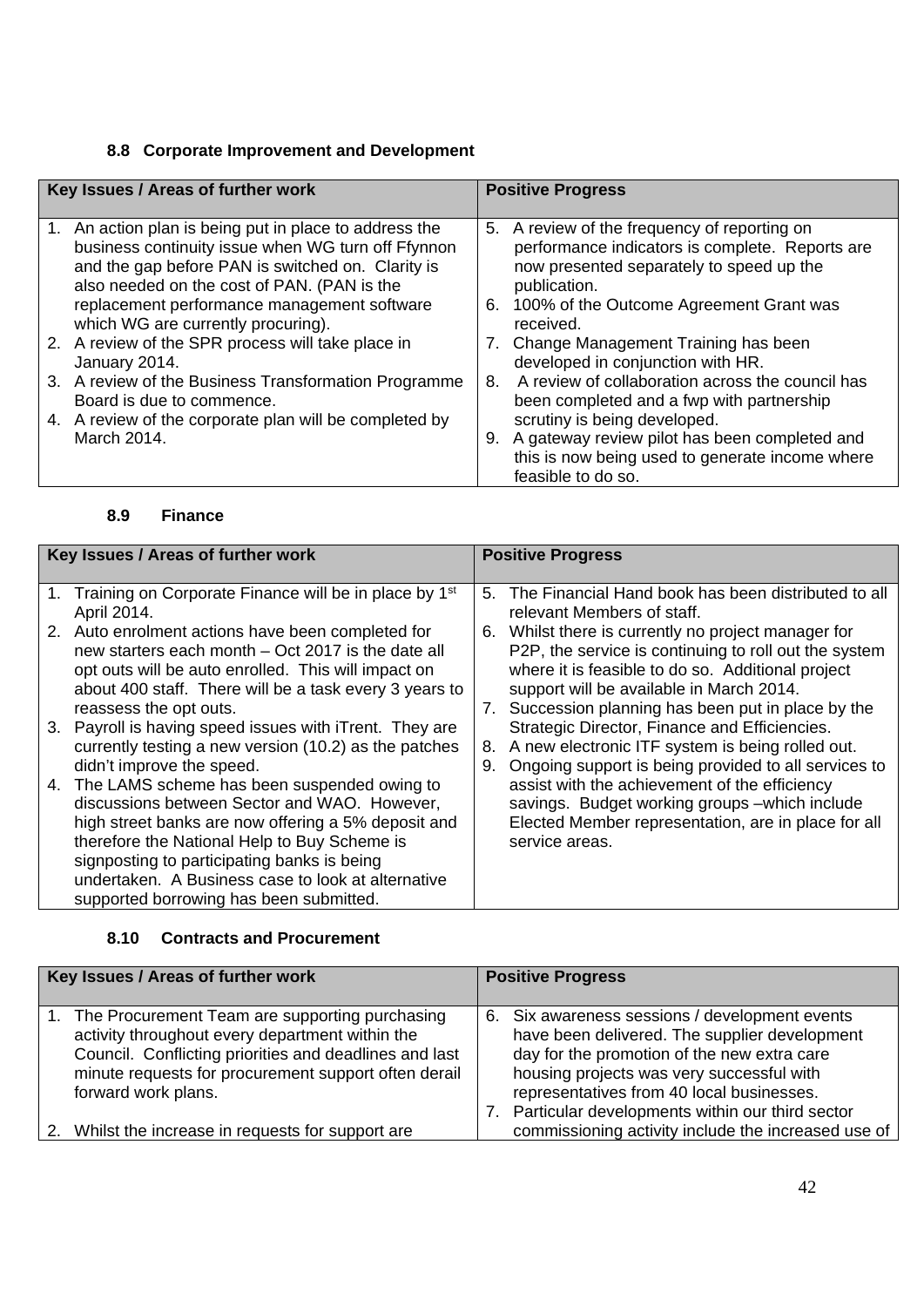| Key Issues / Areas of further work                                                                                                                                                                                                                                                                                                                                                                                                                                                                                                                                                                                                                                                                                                            | <b>Positive Progress</b>                                                                                                                                                                                                                                                                                                                                                                                                                                                                                                                                                                                                                                                                                                                 |  |
|-----------------------------------------------------------------------------------------------------------------------------------------------------------------------------------------------------------------------------------------------------------------------------------------------------------------------------------------------------------------------------------------------------------------------------------------------------------------------------------------------------------------------------------------------------------------------------------------------------------------------------------------------------------------------------------------------------------------------------------------------|------------------------------------------------------------------------------------------------------------------------------------------------------------------------------------------------------------------------------------------------------------------------------------------------------------------------------------------------------------------------------------------------------------------------------------------------------------------------------------------------------------------------------------------------------------------------------------------------------------------------------------------------------------------------------------------------------------------------------------------|--|
| welcome, there needs to be a clear procurement<br>strategy and forward work plan agreed with all Heads<br>of Service to ensure maximum benefits for the<br>Council from an under resourced team. The team is<br>currently carrying vacant posts which affect the ability<br>to deliver.<br>3. The service is in discussion as to whether<br>frameworks should be corporately held and use of<br>P <sub>2</sub> P.<br>The service is promoting consortium bidding to<br>4.<br>collaborate for bigger projects and encouraging all<br>services to include community benefit clauses and<br>work for small and medium enterprises.<br>5. The team is considering how to measure the number<br>and type of social clauses allocated in contracts. | volunteers within service delivery; outcome<br>focused service delivery, the encouragement and<br>development of service users employment<br>opportunities.<br>Conwy is leading on some Regional and Pan<br>8.<br>Wales Procurement and Commissioning projects<br>and support and facilitating collaborative<br>workshops and conferences.<br>The team is in liaison with Bangor University's<br>9.<br>Institute for competition and procurement studies<br>to access training and promote good practice for<br>dissemination to Officers throughout the Council<br>who are undertaking devolved procurement<br>activities.<br>10. The Council has signed up to national procurement<br>service that went live 1 <sup>st</sup> November. |  |

|    | Key Issues / Areas of further work                                                                                                                                                                                                                                                                                     | <b>Positive Progress</b>                                                                                                                                                                                                                                                                                                                    |  |
|----|------------------------------------------------------------------------------------------------------------------------------------------------------------------------------------------------------------------------------------------------------------------------------------------------------------------------|---------------------------------------------------------------------------------------------------------------------------------------------------------------------------------------------------------------------------------------------------------------------------------------------------------------------------------------------|--|
|    | 1. Universal credit has been delayed until 2015 which<br>allows more time to prepare. A recent report was<br>very critical of the Government's system.                                                                                                                                                                 | 9. The level of Electronic Council Tax billing has<br>increased to 14.16%. Further work is to be<br>undertaken to encourage more staff to sign up to e-                                                                                                                                                                                     |  |
|    | 2. For the period 1 <sup>st</sup> April 2013 to the 30 <sup>th</sup> September<br>2013 there has been 565 applications for<br>Discretionary Housing Payments.                                                                                                                                                          | billing.<br>10. Customer Excellence reaccreditation has been<br>achieved for the service.                                                                                                                                                                                                                                                   |  |
|    | 3. A group is looking how to improve the take up of<br>electronic claim forms and where further<br>improvements can be made.                                                                                                                                                                                           | 11. The 1 <sup>st</sup> April benefits software deadline was met by<br>the service and there has been a concerted effort<br>to support all residents in the county who were                                                                                                                                                                 |  |
|    | 4. The new Paris finance module in relation to the<br>financial assessment of domiciliary and residential<br>charges has been delayed and there is now<br>uncertainty as to the ability of the Paris product being<br>able to deliver given a change to charging on<br>planned hours. Alternative arrangements are     | affected by the welfare reform changes.<br>12. A mapping exercise has been completed of all<br>organisations in the county who are available to<br>provide welfare support and a website has been<br>launched so that people can locate support by<br>postcode.                                                                             |  |
| 5. | therefore being considered.<br>The level of staff turnover has increased owing to<br>uncertainty in the service. This is particularly of<br>concern to the Fraud Service. Alternative options for<br>the team are being piloted to review fraud on internal<br>systems eg single person discount & Direct<br>Payments. | 13. Welfare rights staff continue to be very proactive in<br>supporting and assisting their clients to maximise<br>their income and claim the benefits they are<br>entitled to.<br>14. A risk based verification software system Xantura,<br>has been implemented help the assessment of<br>housing benefit and council tax benefit claims. |  |
|    | 6. There is a shortfall in DWP administrative funding<br>and a business case has been made.                                                                                                                                                                                                                            | After approximately 12 months there has been an<br>improvement in the processing of new claims from                                                                                                                                                                                                                                         |  |
|    | 7. WG have advised that Council Tax Booklets no<br>longer need to be printed which will result in savings.<br>Information will be published online.                                                                                                                                                                    | 22.58 days to 18.14 days.<br>15. A Building Resilient Communities and Tackling<br>Poverty Board has been established.                                                                                                                                                                                                                       |  |
| 8. | The team are reviewing the Bailiff Service provision<br>owing to legislative changes.                                                                                                                                                                                                                                  |                                                                                                                                                                                                                                                                                                                                             |  |

## **8.11 Revenue and Benefits**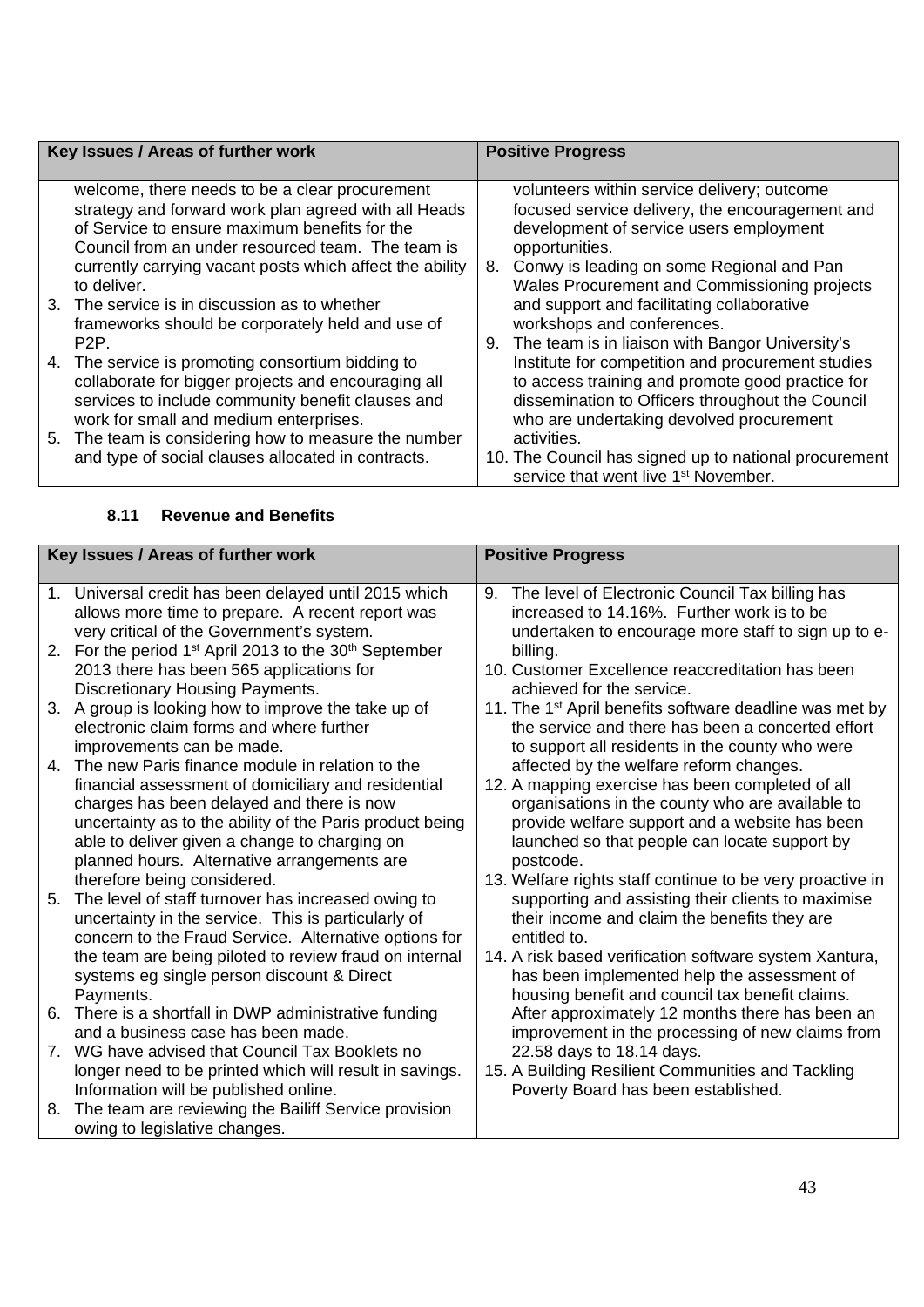## **8.12 ERF**

| Key Issues / Areas of further work |                                                                                                                                                                                                      | <b>Positive Progress</b>                                                                                                                                                        |
|------------------------------------|------------------------------------------------------------------------------------------------------------------------------------------------------------------------------------------------------|---------------------------------------------------------------------------------------------------------------------------------------------------------------------------------|
| 1.                                 | The Colwyn Bay Waterfront phase 1 has been<br>completed and phase 2 work can commence subject<br>to funding.                                                                                         | 10. Phase 1 of the ERF service restructure has been<br>completed and phase 2 is ahead of schedule.<br>Further work is needed to drive consistency across<br>the new department. |
|                                    | 2. A system to manage departmental generic emails is<br>being developed.                                                                                                                             | 11. Apprenticeships - the service is considering about<br>6 posts and is meeting with Llandrillo to consider                                                                    |
| 3.                                 | ISO 9001 implementation has commenced in<br>Consultancy and Bereavement sections.                                                                                                                    | options.                                                                                                                                                                        |
|                                    | 4. Accommodation for ERF needs reviewing to<br>complete the integration of the new service.                                                                                                          | 12. The Parks service was shortlisted in the APSE<br>benchmarking awards in the categories of 'Best<br>Performer' and 'Most Improved'.                                          |
|                                    | 5. All projects in the Carbon management plan are now<br>initiated, but there needs to be an improvement in the<br>performance measures. This is being managed<br>through the Green Programme Board. | 13. The Bereavement service was shortlisted in the<br>APSE Benchmarking awards in the category of<br>'Best Performer'.                                                          |
| 6.                                 | Work has started integrate OHSAS 18001 Health and<br>Safety Management System across the service.                                                                                                    | 14. Green Dragon Level 4 has been achieved for the<br>Council.                                                                                                                  |
| 7.                                 | Elected Members are to be reminded to use 5337<br>number – failure to do so prevents the appropriate                                                                                                 | 15. The Sustainability Strategy has been published.                                                                                                                             |
|                                    | logging an allocation of work tasks and potentially                                                                                                                                                  | 16. The Trolibocs trial has been completed.                                                                                                                                     |
| 8.                                 | delays implementation.<br>Funding beyond 2014/15 to fulfil the duties under the<br>Flood and Water Management Act has not been                                                                       | 17. Rural kerbside recycling has been rolled out to<br>5,000 households.                                                                                                        |
| 9.                                 | confirmed<br>Legislative changes requiring green waste to be                                                                                                                                         | 18. The Service has had the best ever street cleansing<br>performance.                                                                                                          |
|                                    | processed under 'Compost Quality Protocol PAS-<br>100' start from April 2015, in order to be counted as<br>composting for purposes of statutory recycling targets                                    | 19.15 awards have been gained for our parks, green<br>open spaces, and nature reserves including 9<br>Green Flags and success in Wales in Bloom.                                |

## **8.13 Community Development Services**

| Key Issues / Areas of further work |                                                                                                                                                                                     | <b>Positive Progress</b> |                                                                                                   |
|------------------------------------|-------------------------------------------------------------------------------------------------------------------------------------------------------------------------------------|--------------------------|---------------------------------------------------------------------------------------------------|
|                                    | 1. The Llanrwst Vision Board is in place and objectives                                                                                                                             |                          |                                                                                                   |
|                                    | have been reviewed. Further work is needed to source                                                                                                                                |                          | 7. The LDP Programme Board has been established<br>and is meeting regularly to monitor the        |
|                                    | funding to deliver the vision.                                                                                                                                                      |                          | implementation of the LDP.                                                                        |
|                                    | 2. Penrhyn Bay Community Library Group has ceased.<br>Progress has been made with the community group /                                                                             |                          | 8. The five locality plans have been reviewed and                                                 |
|                                    | Town Council at Kinmel Bay, which is likely to be the                                                                                                                               |                          | merged into a single plan to cover the county<br>9. The review of the Conwy Retail Study has been |
|                                    | first adopter of the Community Library model.<br>Penmaenmawr group now well established and<br>Llanfairfechan is progressing.<br>3. Although initial scoping of the Library Service |                          | completed providing clear direction for potential                                                 |
|                                    |                                                                                                                                                                                     |                          | retail investors.                                                                                 |
|                                    |                                                                                                                                                                                     |                          | 10. The Destination Conwy Action Plan has been<br>reviewed                                        |
|                                    | Information Strategy has been carried out, completion<br>of the strategy will be postponed to 2014/15 as a                                                                          |                          | 11. A total of 1,929 children took part in the library                                            |
|                                    | result of work pressures from the implementation of                                                                                                                                 |                          | summer reading challenge, the highest number to                                                   |
|                                    | the revised Libraries opening hours and Home and                                                                                                                                    |                          | date. This was a 7% increase on the number of                                                     |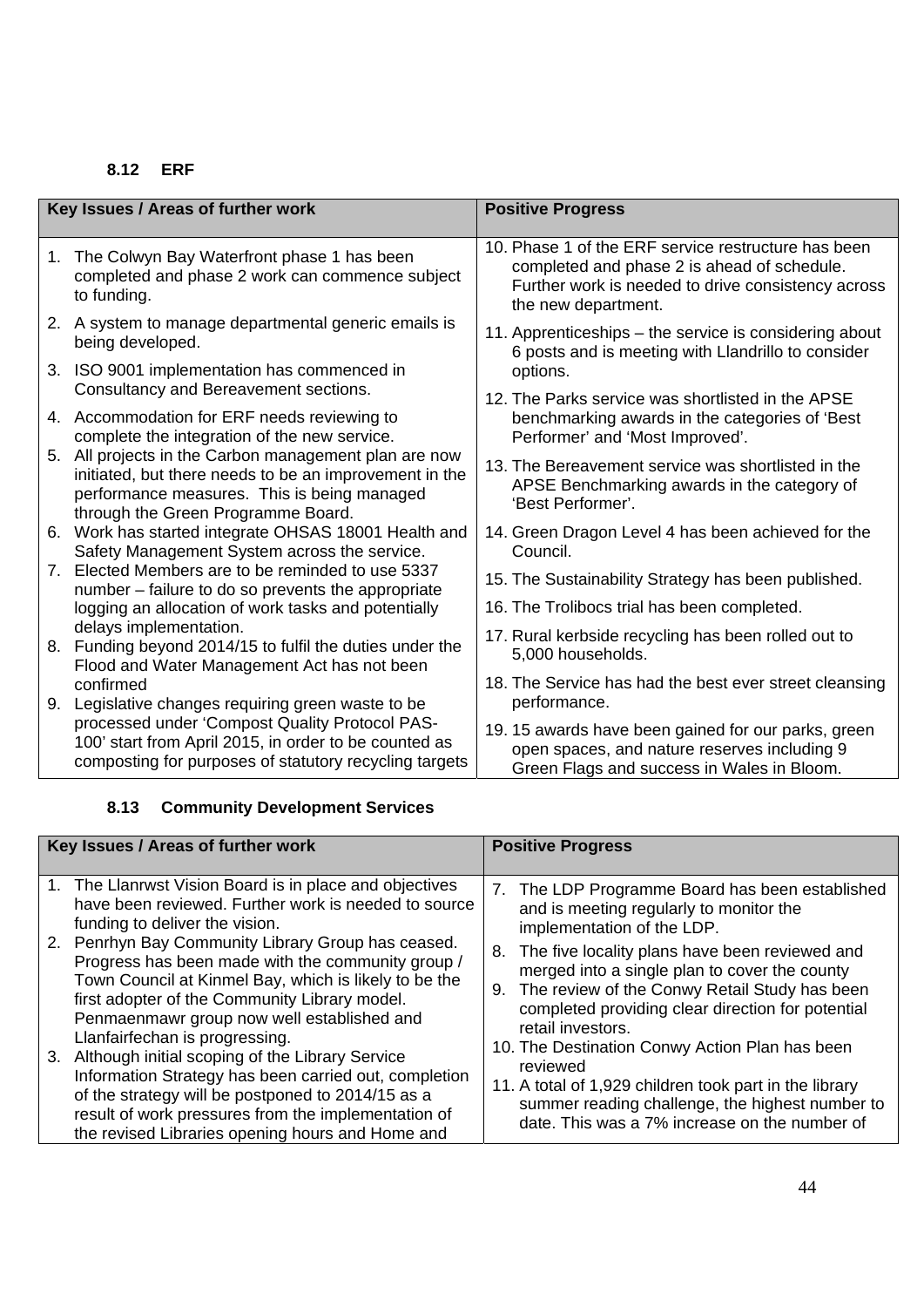| Key Issues / Areas of further work |                                                                                                                                                                                                                                                                                                                                                         | <b>Positive Progress</b>                                                                                                                                                                                                                                                                                            |  |
|------------------------------------|---------------------------------------------------------------------------------------------------------------------------------------------------------------------------------------------------------------------------------------------------------------------------------------------------------------------------------------------------------|---------------------------------------------------------------------------------------------------------------------------------------------------------------------------------------------------------------------------------------------------------------------------------------------------------------------|--|
|                                    | Mobile Libraries review.<br>4. APSE has been commissioned to develop a<br>measurement/monitoring tool for the social and<br>economic impact of activities held at Eirias. Also the<br>service is looking at customer satisfaction and<br>benchmarking.<br>5. There is a lack of storage space for Museum<br>collections placing its future in jeopardy. | children who signed up in 2012. 1,305 children<br>read all 6 books making the completion rate also<br>the highest to date at 68%, well above the Welsh<br>average of 55%. 334 children became new<br>library members in order to take part in the<br>Challenge<br>12. Armed forces free swimming has been launched. |  |
|                                    | 6. A review of the RDP Membership is needed in light of<br>RDP <sub>3</sub>                                                                                                                                                                                                                                                                             |                                                                                                                                                                                                                                                                                                                     |  |

#### **8.14 Theatres and Conference Centre**

| Key Issues / Areas of further work |                                                                                                                                        | <b>Positive Progress</b> |                                                                                             |
|------------------------------------|----------------------------------------------------------------------------------------------------------------------------------------|--------------------------|---------------------------------------------------------------------------------------------|
|                                    |                                                                                                                                        |                          |                                                                                             |
|                                    | 1. A business case for solar panels has been submitted.<br>2. Whilst the number of conference bookings has                             | 9.                       | A FAQ leaflet has been created to inform about<br>the reasons for ticket admin fees.        |
|                                    | declined, the level of spend has increased.                                                                                            | 10.                      | The service continues to offer registration                                                 |
| 3.                                 | Discussions to agree costs across key council assets                                                                                   |                          | services for events.                                                                        |
|                                    | are being progressed, albeit slowly, owing to<br>capacity.                                                                             | 11.                      | Funding from arts council has been gained to<br>organise preconcert talks, curator/resident |
| 4.                                 | The service is working to consider ways to<br>undertaken electronic customer surveys. This is not<br>feasible through the website yet. |                          | photographer for the county, training for staff<br>at nant gwytheyrn and a comedy writing   |
| 5.                                 | The performance measures for the service are to be                                                                                     |                          | conference.                                                                                 |
|                                    | reviewed in order to provide more regular reports that                                                                                 | 12.                      | The service business plan for the Arts                                                      |
|                                    | annual.                                                                                                                                |                          | Council has been updated.                                                                   |
| 6.                                 | The service has formed a conwy arts trust                                                                                              | 13.                      | The service is working to promote the                                                       |
|                                    | (charitable status) this should allow a focus on                                                                                       |                          | premier Card.                                                                               |
|                                    | arts in conwy and to apply for funds.                                                                                                  | 14.                      | Energy Efficiency rating for Venue Cymru is<br>now at a B rating (was an F in 2009).        |
| 7.                                 | The Arts Strategy need to be developed.                                                                                                | 15.                      | Live Screenings are going well in Theatr                                                    |
| 8.                                 | The maintenance issues for Venue Cymru are                                                                                             |                          | Colwyn                                                                                      |
|                                    | still of concern. Discussions are taking place                                                                                         | 16.                      | A BIT team has been formed in conjunction                                                   |
|                                    | with ERF.                                                                                                                              |                          | with Deeside College to review recycling.                                                   |
|                                    |                                                                                                                                        |                          | The staff will gain a City and Guilds                                                       |
|                                    |                                                                                                                                        |                          | Qualification.                                                                              |
|                                    |                                                                                                                                        |                          | 17. Positive survey results have been received                                              |
|                                    |                                                                                                                                        |                          | for in house catering.                                                                      |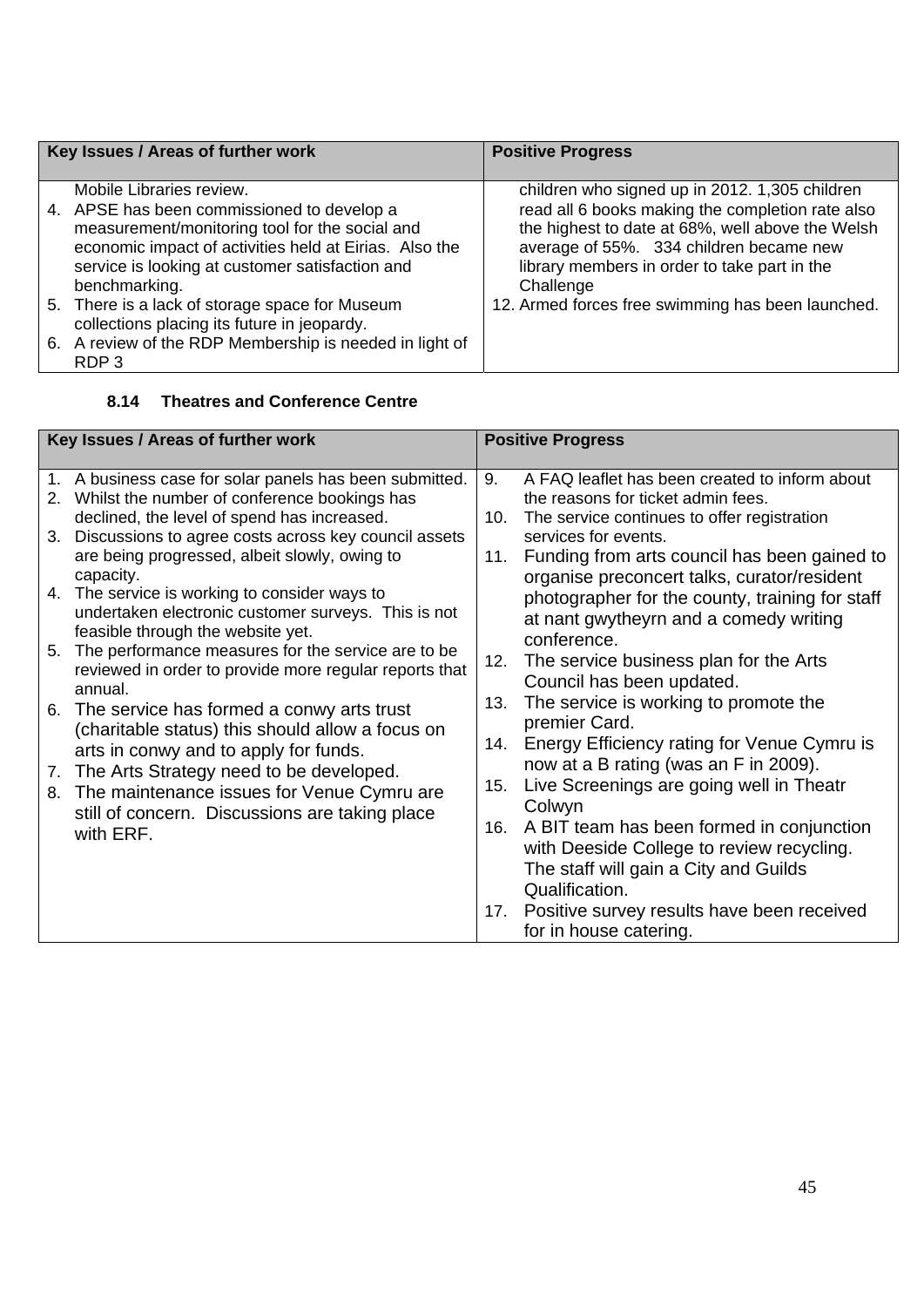## **8.15 Marketing and communications**

| Key Issues / Areas of further work                                                                                                                                                                                                                                                                                                                                      | <b>Positive Progress</b>                                                                                                                                                                                                                                                                                                      |
|-------------------------------------------------------------------------------------------------------------------------------------------------------------------------------------------------------------------------------------------------------------------------------------------------------------------------------------------------------------------------|-------------------------------------------------------------------------------------------------------------------------------------------------------------------------------------------------------------------------------------------------------------------------------------------------------------------------------|
|                                                                                                                                                                                                                                                                                                                                                                         |                                                                                                                                                                                                                                                                                                                               |
| 1. Capacity within the service remains a significant<br>issue – a paper has been prepared for discussion<br>at Strategic Leadership Team and business case<br>has been submitted. Business admin support is<br>also needed. The service need to consider if<br>there are options for European funding to assist.<br>2. The team are working to train volunteers to help | 6. A corporate events and marketing group is now<br>in place chaired by the Strategic Director for<br>Economy and Place.<br>7. A breakdown of PR/Press Coverage received<br>and its value for each major event we organise<br>has been completed. This will be used to help<br>secure sponsorship and to highlight the amount |
| at events.<br>3. The service needs to promote the economic<br>impact of events and share this information with<br>Elected Members so that they can act as<br>ambassadors.<br>4. The service is in discussions with Theatres and<br>Conferences to appoint a joint apprentice.<br>5. The events Strategy will be updated in 2014.                                        | of positive coverage that CCBC key events<br>bring.<br>8. Now the communication strategy has been<br>approved, work to implement the<br>communication action plan can commence.                                                                                                                                               |

## **8.16 Adult, Children & Families Social Services**

| Key Issues / Areas of further work |                                                                                                                                                                                                                          | <b>Positive Progress</b>                                                                                                                    |  |
|------------------------------------|--------------------------------------------------------------------------------------------------------------------------------------------------------------------------------------------------------------------------|---------------------------------------------------------------------------------------------------------------------------------------------|--|
|                                    |                                                                                                                                                                                                                          |                                                                                                                                             |  |
|                                    | 1. Work on the Social Services Commissioning Strategy<br>will commence in January 2014. It will continue the<br>focus on enablement.                                                                                     | 9. The LAC attainment is a significant achievement.<br>10. The first phase of the Social Services<br>Transformation has been completed. The |  |
| 2.                                 | Engagement with service users is to be reviewed to<br>improve consistency.                                                                                                                                               | managerial structure has been published and most<br>posts have been appointed.                                                              |  |
| 3.                                 | The service need to clarify the role of supervision and<br>PDRs and develop a workforce plan.                                                                                                                            | 11. The agile working pilot commenced in December<br>2013. Non office based staff in Llys Dyfrig have                                       |  |
| 4.                                 | Interviews for the quality standards Manager will take<br>place in January. The postholderwill review the<br>service approach and consistency to benchmarking.                                                           | been allocated email user accounts to improve<br>their access to corporate and service information.<br>Training has also been provided.     |  |
| 5.                                 | There are issues in recruiting Foster Carers and a<br>new recruitment campaign is needed.                                                                                                                                | 12. The Mental Health Partnership has been reviewed<br>in light of changes in Betsi Cadwaladr NHS Trust.                                    |  |
|                                    | 6. The service has reviewed its Corporate and Service<br>Risks. This work is to be completed in January 2014.                                                                                                            | 13. Carers Assessment Training has been completed.<br>14. A review of the regional adoption service has been                                |  |
| 7.                                 | The enhanced care roll out has been delayed and a<br>report is due to go to Principal Overview & Scrutiny in                                                                                                             | completed. It is likely that an All Wales model will<br>mirror the N Wales Model.                                                           |  |
| 8.                                 | January 14<br>The project to combine social and education<br>residential care provision at ysgol y gogarth has been<br>deferred for 12 months to allow for the opening of the<br>school. This will be a phase 2 project. | 15. A Joint Localities Board has been established with<br>Betsi Cadwaladr.                                                                  |  |